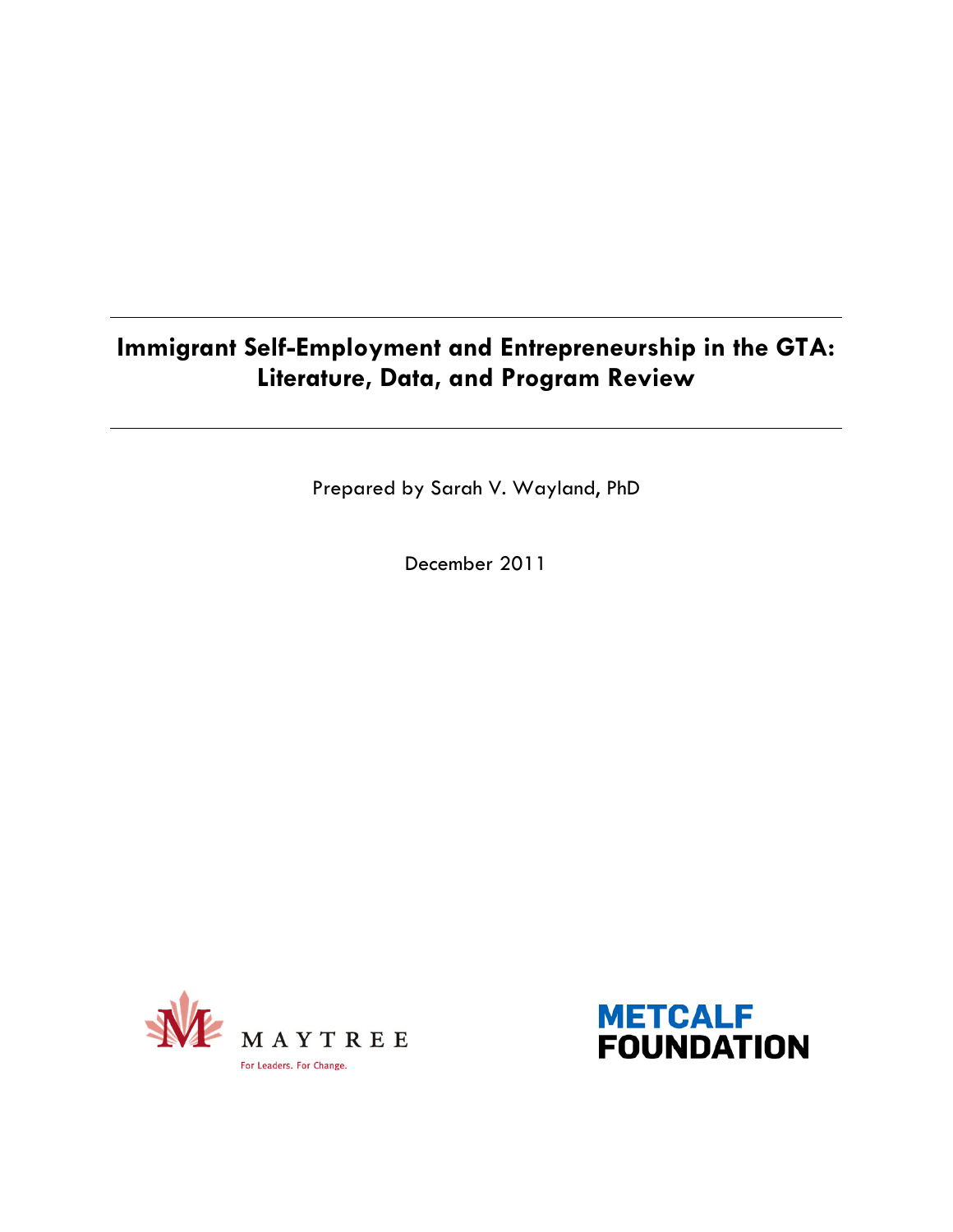#### Metcalf Foundation

www.metcalffoundation.com

The Metcalf Foundation helps Canadians imagine and build a just, healthy, and creative society by supporting dynamic leaders who are strengthening their communities, nurturing innovative approaches to persistent problems, and encouraging dialogue and learning to inform action.

#### **Maytree**

www.maytree.com

Maytree is a private foundation that promotes equity and prosperity. Its programs and grants focus on the reduction of poverty in Canada, with a particular focus on immigration, integration and diversity. Maytree invests in leaders to build a Canada that can benefit from the skills, experience and energy of all its people.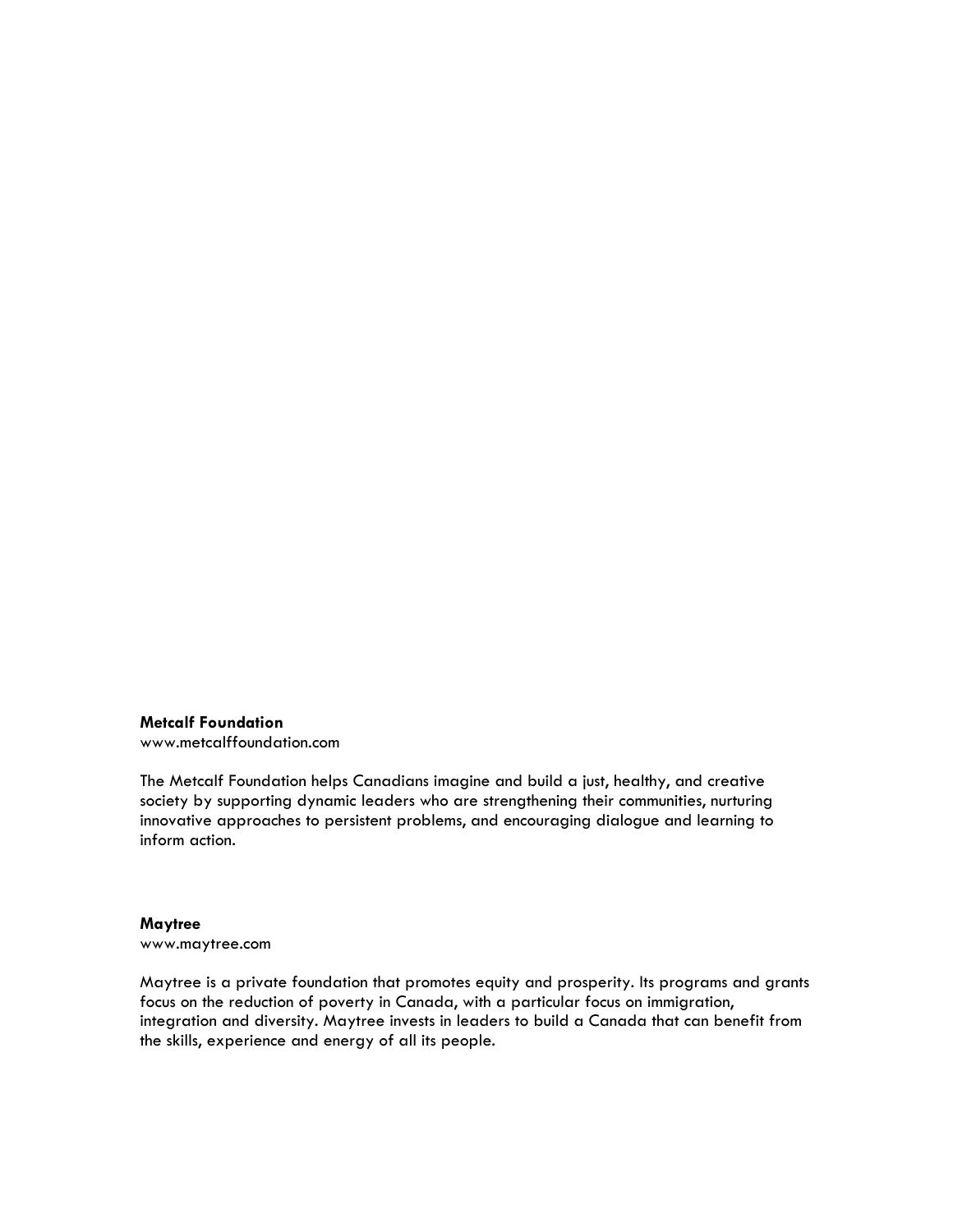## TABLE OF CONTENTS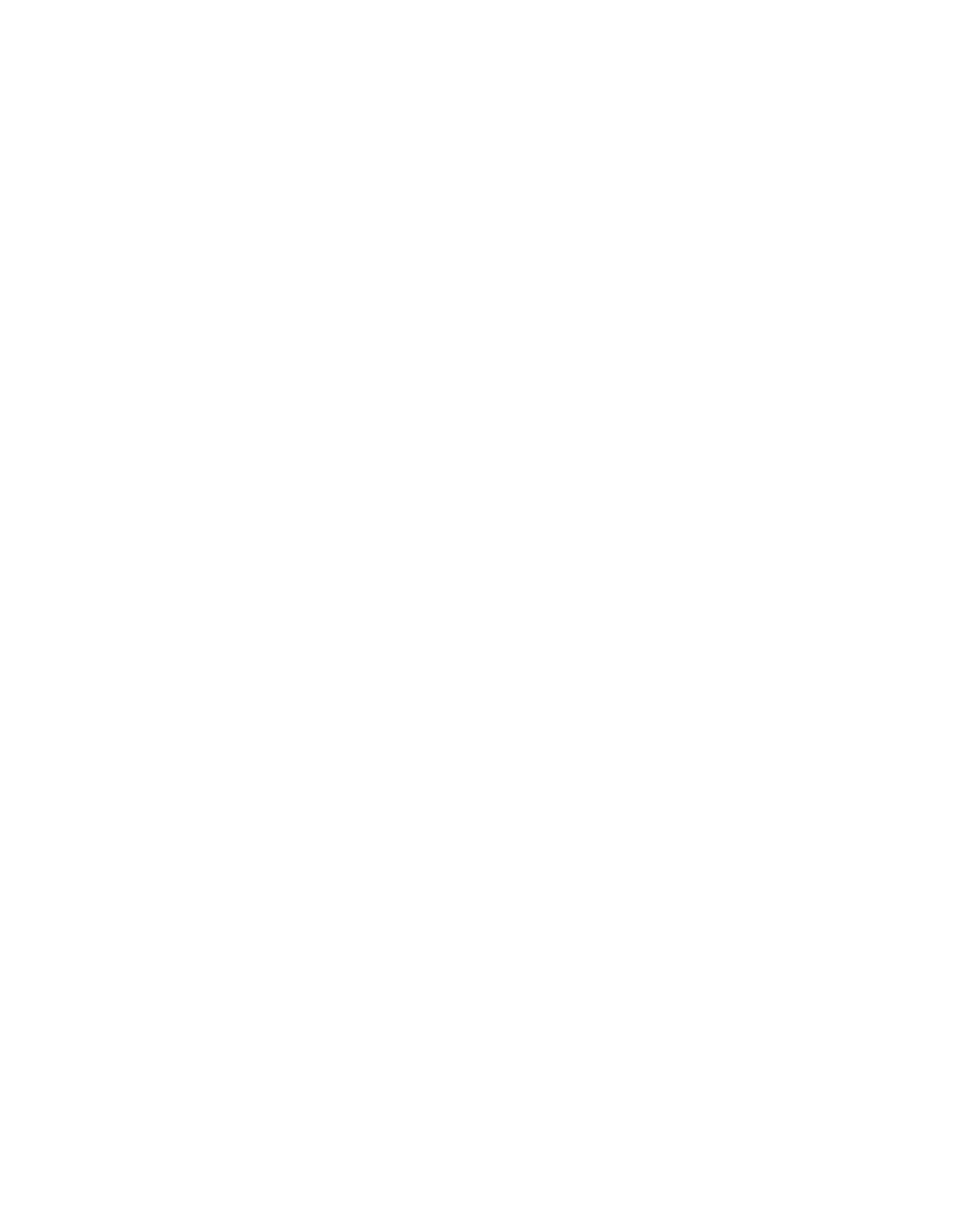## EXECUTIVE SUMMARY

Newcomers to Canada of every immigrant category – including skilled workers, business class, families, and refugees – start and grow businesses in this country. This report brings together existing data, scholarly research, and programs and practices on immigrant self-employment and entrepreneurship with the objective of (1) identifying characteristics of self-employment and entrepreneurship among immigrants, (2) describing the challenges faced by immigrants in starting new businesses, and (3) documenting and describing existing services, programs, and policies available in the Greater Toronto Area (GTA) for immigrants who are self-employed and entrepreneurs. The report also describes reasons why immigrants start their own businesses, identifies some lessons learned from other jurisdictions in terms of supporting immigrant entrepreneurs, and provides preliminary observations about the efficacy of existing supports for self-employed immigrants, including perceived gaps in services.

The George Cedric Metcalf Charitable Foundation and Maytree commissioned this study to explore whether self-employment and entrepreneurship is a viable option for lifting new Canadians out of poverty in the Greater Toronto Area, and what role, if any, the foundations may have in supporting this transition. Our interest is new Canadians because they make up a significant proportion of the region's poor and may need unique supports to transition into self-employment or to start a business.

Self-employment refers to a specific employment status whereas entrepreneurship encompasses self-employment but also carries with it implications of creating something new and the desire to grow the business beyond a sole proprietorship. This report does not distinguish between these two overlapping categories.

#### Most immigrants self-employed by choice

In Canada, and in the Greater Toronto Area, immigrants have slightly higher self-employment rates than the Canadian-born population. However, according to Census data, the rate of immigrant self-employment is lower in Toronto than in Ontario and in Canada as a whole. This may be due to greater opportunities for paid employment in Toronto and also to the relative youthfulness of immigrants in the GTA. (Self-employment rates correlate positively with age.) Except among those aged 65+, immigrant men are more likely to be selfemployed than immigrant women.

Self-employed immigrants are more likely than non-immigrants to be involuntarily selfemployed, although a majority do consider themselves to be self-employed by choice. Immigrants in Canada for ten years or less are more likely than other immigrants to prefer paid employment: more than one-third indicated that they prefer paid employment to selfemployment.

According to Statistics Canada's Immigrants in Self-Employment report, the state of the economy has had a bearing on self-employment rates over time. More specifically,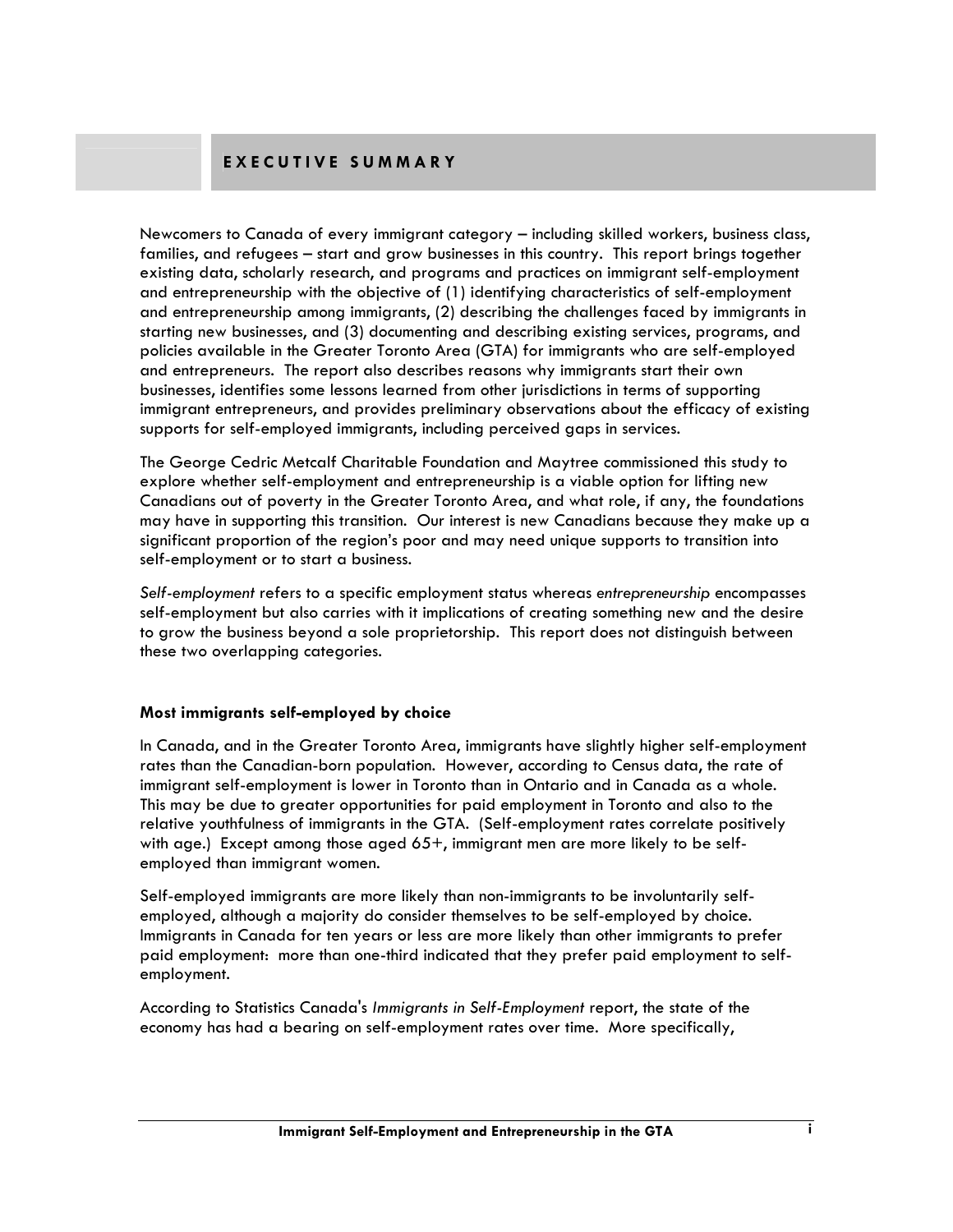immigrants were more likely to seek self-employment than non-immigrants during economic downturns. No reasons are cited in the report, but less job security among immigrants could be one explanation.

#### Most immigrants who start a business have resources

Self-employed workers in Canada tend to have higher levels of education than paid employees, and this holds true for immigrants as well. An analysis of Statistics Canada's 2003 Ethnic Diversity Survey found that immigrants who ranked high in terms of education, knowledge of multiple languages, and presence of social networks were more than twice as likely to be self-employed as immigrants who ranked low on these factors. Among the selfemployed, immigrants on the whole earned higher incomes than their Canadian-born counterparts particularly among the most successful entrepreneurs.

#### Immigrants face some unique barriers when starting a business

Immigrants face many of the same challenges in starting a business as the Canadian-born population. However, they may have some additional barriers such as language difficulties, lack of familiarity with business culture, lack of social networks, difficulty accessing financing, and discrimination.

Among immigrants, lack of financing or access to capital assets is identified as the main barrier to starting a business. Linguistic barriers, including a lack of business, technical, and legal vocabulary, also prevent immigrants from starting businesses. These barriers may also work to keep entrepreneurs from expanding beyond their own ethnic enclaves. Non-verbal communication skills are also important and may need to be relearned within the Canadian context. In addition, immigrants often lack the social and professional networks they need to succeed in the business world. Mentoring opportunities and professional associations can help overcome this obstacle.

#### General supports exist, but they are not designed to consider the needs of immigrant entrepreneurs

There are a range of supports available to individuals who wish to start their own businesses including information and referral, training, financing, individualized supports, business incubation, and professional networks. These supports are targeted to a general population but available to newcomers. For example, Small Business Enterprise Centres provide information and referral as well as individualized supports and workshops to the general population. While immigrants can and do access these services, they have not been developed with immigrants in mind.

Another example is the Ontario Self Employment Benefit, which is the only business start up training program with a stipend available to the general public. While immigrants are not explicitly excluded, eligibility requirements automatically eliminate many people including former business owners and newcomers without a work history in Canada. This is unfortunate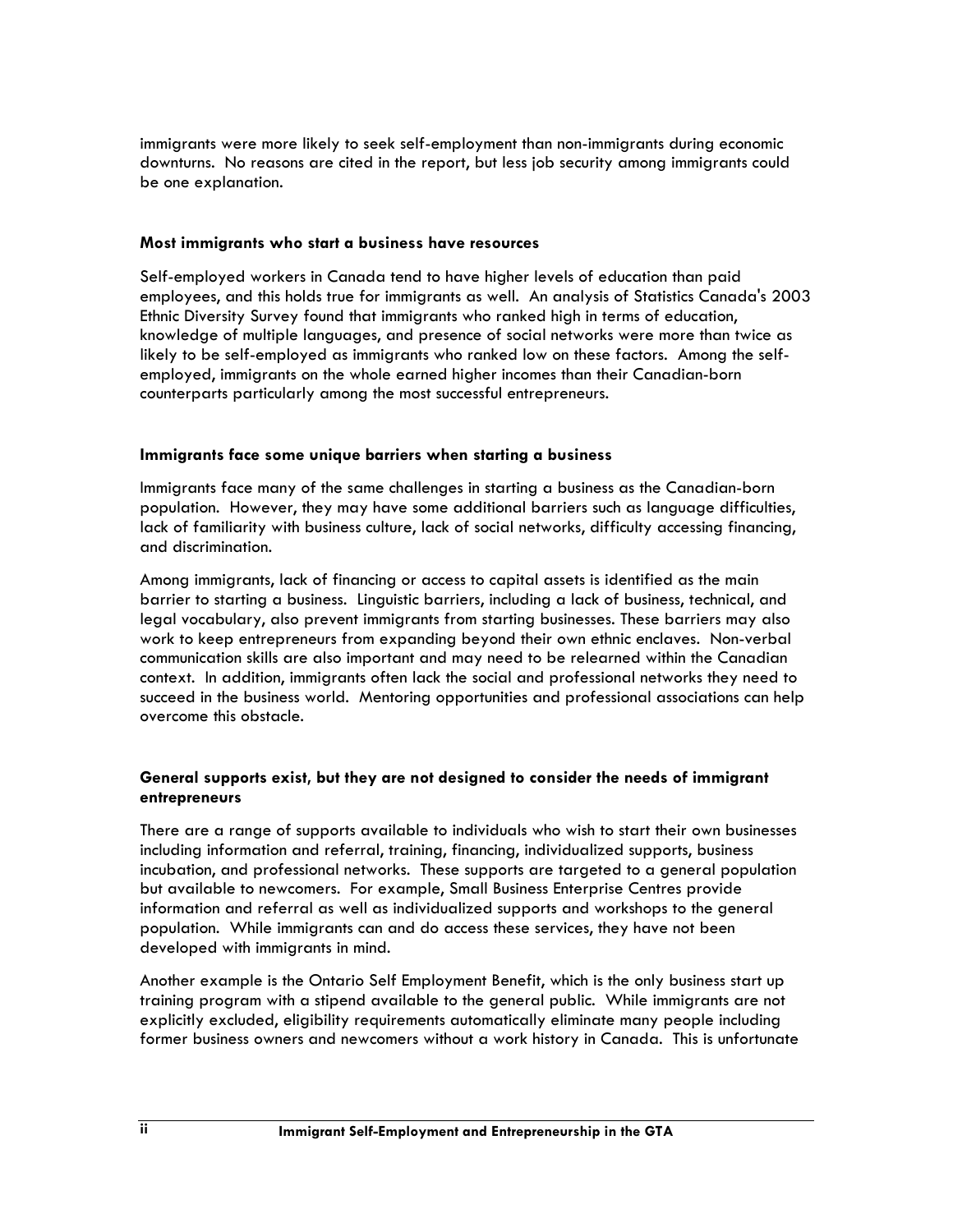given that training programs are an essential component of business supports for newcomers. They provide in-depth opportunities for persons to work on a business plan, receive feedback, and benefit from peer support and interaction.

Financing supports consist of standard bank loans through the Canada Small Business Financing Program, a program that has been criticized for its cumbersome approval process. A more highly-regarded loan program is offered through the Canadian Youth Business Foundation but is available only to persons age 35 and under. At least two micro-loan programs are available in the GTA, but uptake is minimal among newcomers (fewer than ten persons a year), perhaps because one program is very new and the other is just starting to expand into neighbourhood centres.

Business incubation programs focus on entrepreneurs at the more resource-rich end of the business spectrum and on firms with high-growth potential. The Toronto Business Development Centre is a not-for-profit organization that offers business incubation and other supports. The Ontario Network of Excellence is a government-funded provincial network focusing on firms in specific technology industries.

Finally, professional networks, such as the Chamber of Commerce, provide an opportunity for entrepreneurs to make new contacts and connect with other people in the same industry or occupation.

#### There is a paucity of supports specific for immigrant entrepreneurs in the GTA despite their value, and there are no supports in the east end of the city

Supports designed exclusively for newcomer populations offer a "value added" to more generic services because they can address some of the barriers exclusively faced by newcomers, such as communication issues and lack of knowledge of Canadian business culture. There are only a handful of such programs that cater specifically to immigrants, and most of them work with specific newcomer populations (women, francophones, and youth). They are insufficient both in terms of size and scope. Given the large newcomer population in the GTA, the paucity of training programs available to them is glaringly insufficient. Moreover, they are concentrated on the west side of the GTA, with very few offerings in central Toronto and nothing available in Scarborough and the east end of the city.

There are many professional networks whose members are from the same country of origin or ethnic group. These may offer newcomers an important first network as they adjust to living and working in Canada. However, connections to ethnic networks are not always helpful to a business. They appear to be helpful within communities that are characterized by existing strong business connections. In resource-poor communities, reliance on ethnic connections may actually perpetuate economic segregation.

#### Government and community can help remove barriers to immigrant entrepreneurship

Starting and growing a business is a daunting prospect in any context. Immigrants face many of the same challenges as native-born individuals in this regard, but they have additional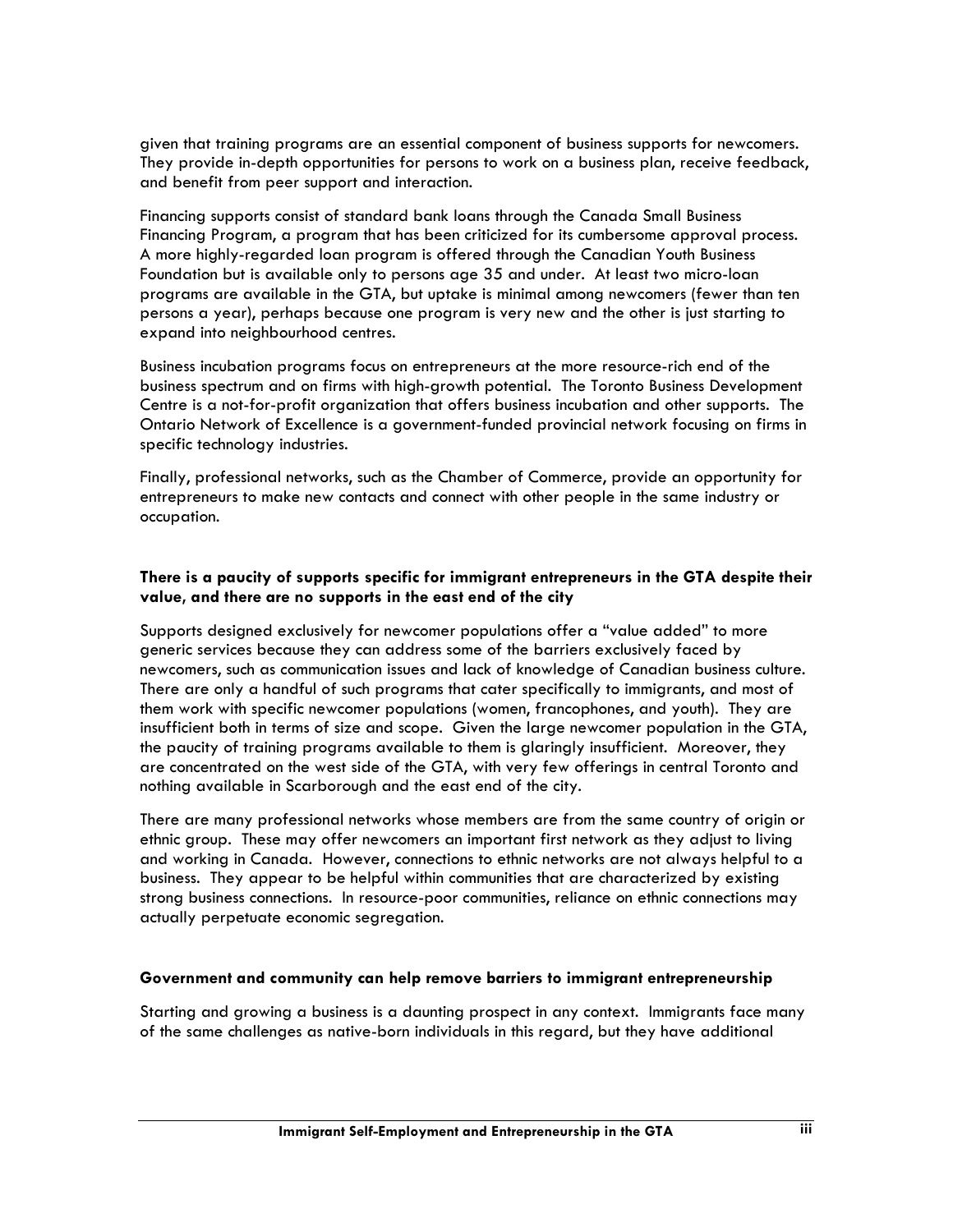challenges including mastering the language, learning Canadian customs, and understanding the norms and policy context for conducting business in Canada. As such, it is not surprising that immigrants with advantages in terms of education, language, and networks are more likely to become self-employed than are immigrants who are not as well resourced.

However, there is likely an opportunity for community organizations, the private sector, and government to support immigrant entrepreneurs who lack these advantages. For example, they might:

- Pilot an expansion of the Ontario Self Employment Benefit Program to low-income people who are not EI eligible;
- Engage private sector lending institutions to overcome barriers to private sector loans requiring a lengthy credit history in Canada;
- Promote and grow existing micro loan programs;
- Raise awareness in ethnic media of what services for entrepreneurs currently exist;
- Assess whether organizations serving immigrants in the GTA have the capacity to integrate businesses planning and services into their suite of offerings;
- Pilot an itinerant business development suite of supports for underserviced areas of the GTA;
- Offer a pilot program that provides business training in languages other than English or French; and
- Explore and possibly pilot a business-to-business mentoring program with chambers of commerce/boards of trade.

In addition, Small Business Enterprise Centres could review their programming for immigrants and if necessary, undertake programming for immigrants on communication, Canadian business culture, and business plan writing.

Settlement sector organizations have an important role to play in providing supports for immigrants interested in starting a business, including information and referral to mainstream organizations. However, funding structures have not traditionally supported a business focus, and not all settlement sector organizations would embrace this role: they may not have the knowledge or the familiarity with Canadian business requirements to refer their clients to business support services. Settlement workers could be convened to determine the extent to which they identify entrepreneurship as a viable alternative to paid employment for their clients, and to assess their knowledge and comfort related to referrals to business supports.

Prosperous businesses provide benefits not only to those who own them but also to the broader economy and society. Given that small businesses are key to Canada's future economic growth, and recognizing that even very small-scale enterprises can make a real difference to a low-income family, it is time to increase opportunities and supports to individuals wishing to start businesses.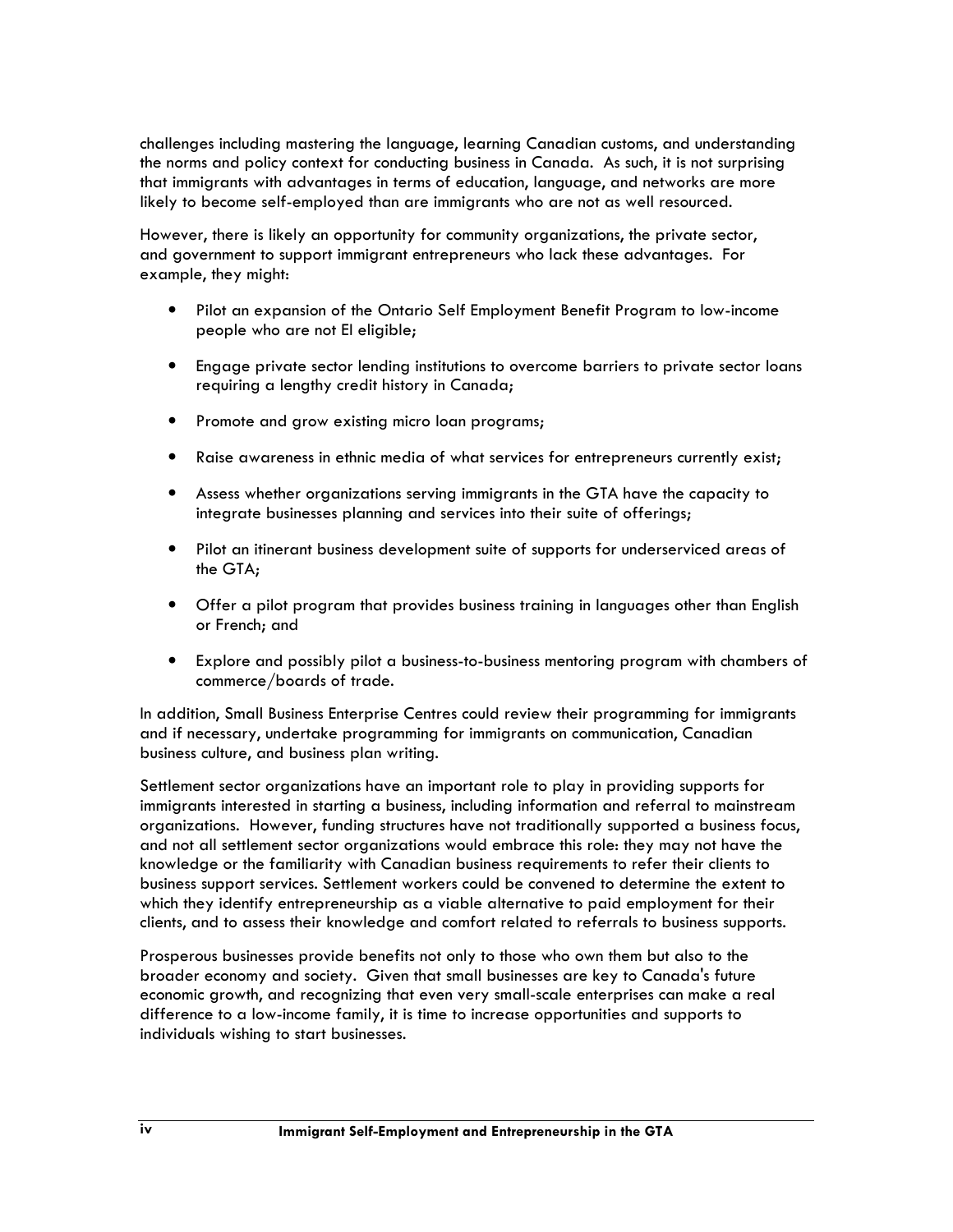Newcomers to Canada of every immigrant category – including skilled workers, business class, families, and refugees – go on to start and grow businesses in this country. This report brings together existing data, scholarly research, and programs and practices on immigrant selfemployment and entrepreneurship with the objective of (1) identifying characteristics of selfemployment and entrepreneurship among immigrants, (2) describing the challenges faced by immigrants in starting new businesses, and (3) documenting and describing existing services, programs and policies available in the Greater Toronto Area (GTA) for immigrants who are self-employed and entrepreneurs. The report also describes reasons why immigrants start their own businesses, identifies some lessons learned from other jurisdictions in terms of supporting immigrant entrepreneurs, and provides preliminary observations about the efficacy of existing supports for self-employed immigrants, including perceived gaps in services.

The George Cedric Metcalf Charitable Foundation and Maytree commissioned this study to explore whether self-employment and entrepreneurship is a viable option for lifting new Canadians out of poverty in the Greater Toronto Area, and what role, if any, the foundations may have in supporting this transition. Our interest is new Canadians because they make up a significant proportion of the region's poor, and because they may need unique supports to transition into self-employment or to start a business.

#### The importance of small business in Canada

Self-employment and entrepreneurship may present a unique opportunity for poverty reduction efforts, given its importance and growth. Over the last 10 years, fully 98.5% of all new jobs in Canada were created by firms with under 100 employees, and almost 60% of those jobs were created by firms with fewer than five employees. The self-employment rate in Ontario has risen substantially since the early 1970's, with the self-employed labour force growing at more than two times the rate of wage and salary employment. There are 2.7 million self-employed people in Canada, or  $16\%$  of the total employed work force.<sup>1</sup> At the same time, the state of entrepreneurship in Canada is relatively stable and strong compared to similar countries.<sup>2</sup>

In addition, according to the Canadian Federation of Independent Business (CFIB), a majority of small and medium enterprise (SME) owners intend to exit their businesses, mainly due to retirement. CFIB reports that as many as two million jobs could be affected. Attracting motivated and entrepreneurial workers and business people from around the world may help turn these risks into opportunities for new immigrants, small business owners, their employees, and the economy in general. The CFIB recommends that governments "strive to attract more

<sup>1</sup> Statistics Canada, Labour Force Survey, July 2009.

<sup>2</sup> Eileen Fisher and Rebecca Reuber, The State of Entrepreneurship in Canada, February, 2010 (Ottawa: Industry Canada Small Business and Tourism Branch, 2010).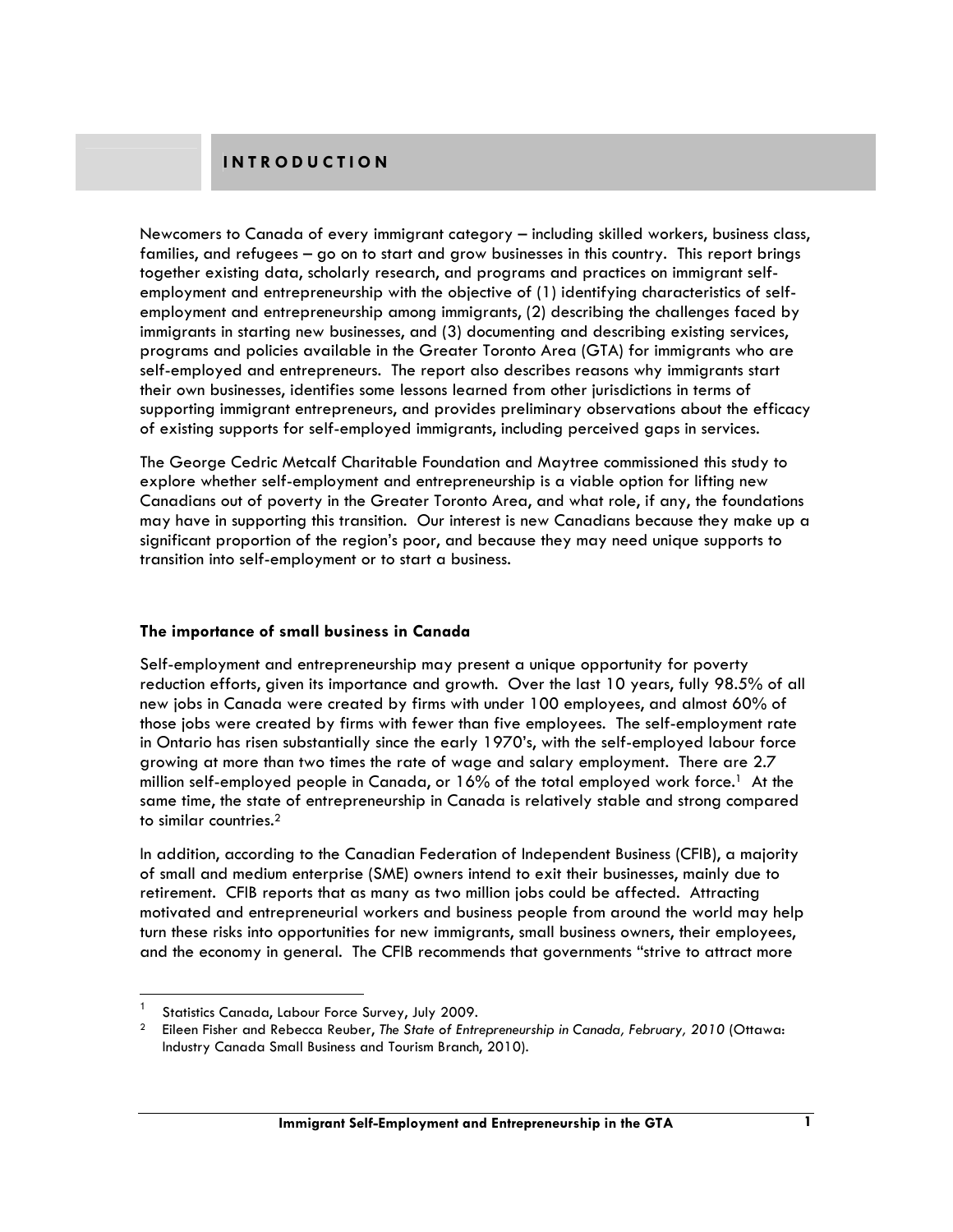entrepreneurial workers and qualified business people from around the world who are interested in purchasing existing Canadian businesses."<sup>3</sup>

In this context, there appears to be potential for business development within immigrant communities. Despite sometimes being an avenue of last resort, business ownership offers an important route to economic integration for many immigrants.

#### Entrepreneurship and self-employment defined

Self-employment is a broad term that refers to individuals who work for themselves in incorporated or unincorporated businesses. All entrepreneurs are self-employed, but what distinguishes them from others is their intent: they are working for themselves because they recognize an opportunity for a new product, service, or market and they act upon that opportunity.<sup>4</sup>

Entrepreneurship and self-employment can describe a wide range of individuals and businesses. At one end of the continuum are owners of part-time, home-based businesses as well as contingent workers who are essentially contractors and often live in low-income situations. The 30% of self-employed workers (and 45% of self-employed women workers) who earn less than \$20,000 and have no benefits are found at this end of the continuum.<sup>5</sup>

In the middle can be found owner-operated (often unincorporated) businesses with fewer than five employees and modest revenues; self-employed professionals such as doctors and lawyers; family-owned and -operated businesses; and "start ups" whose owners start small but whose business plans forecast quick and significant growth.

At the larger-scale end of the continuum are owners of SME's with multi-million dollar budgets whose businesses require significant capital investments.

In keeping with most of the literature reviewed for this paper, including language used by service providers, "entrepreneur" and "self-employed" are for the most part used interchangeably in this paper. If a distinction can be made between these terms, it is rooted in their connotations as opposed to in any practical differences. "Self-employment" is more likely to bring to mind businesses at the small-scale end of the continuum described above whereas "entrepreneur" invokes images of persons working tirelessly to create something larger. "Entrepreneurship" implies a mindset that entails creativity, innovation, and risk-taking. As such, organizations promoting business development – the Kaufman Foundation, for example, or Ontario's Small Business Enterprise Centres – refer to "entrepreneurship" and never to "self-employment."

<sup>3</sup> Andrea Bourgeois, Aneliese Debus, Bradley George, Janine Halbesma, Dan Kelly, Judy Langford, and André Lavoie, Immigration and Small Business: Ideas to Better Respond to Canada's Skills and Labour Shortage (Willowdale, ON: CFIB, 2006), 28.

<sup>4</sup> Fisher and Reuber, The State of Entrepreneurship in Canada, 5.

<sup>5</sup> Workers' Action Centre, Working on the Edge (Toronto: Workers' Action Centre, 2007), 33.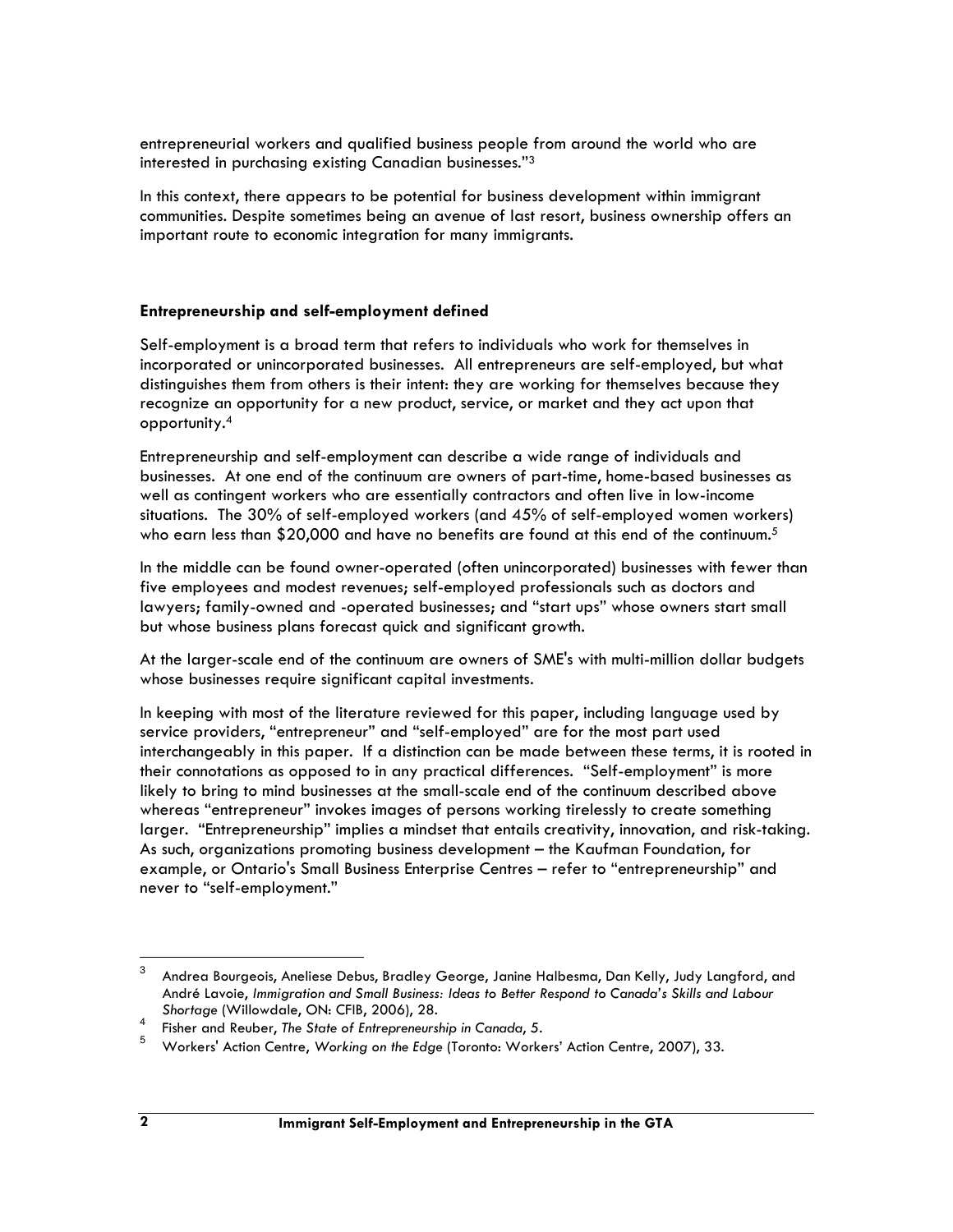#### Delimitations and research methods

Several approaches were used to research this paper. An extensive literature review of scholarly publications was conducted, supplemented by a review of publications and reports issued by government agencies and not-for-profit organizations. The review included a search for statistics and data sources on the topic of immigrant self-employment and entrepreneurship, with a particular but not exclusive focus on Canada and the GTA. As well, an environmental scan of programs and services for immigrant entrepreneurs was conducted.

Our data was enriched by 20 open-ended interviews with key informants such as program officers in the public and NGO sectors focused on the intentions of programs and lessons learned. Interviews with immigrant entrepreneurs asked about individual experiences, challenges, and factors important to business success. Responses provided insight into the experiences of other newcomers trying to begin and maintain their own businesses.

This paper focuses on business entrepreneurship as opposed to social entrepreneurship, though it recognizes that many social goods can be the product of business. Business entrepreneurship has multiple impacts on a society and economy, including job creation, economic growth, and poverty alleviation.<sup>6</sup> Ethnic, transnational, and diaspora entrepreneurship are important dimensions of the immigration experience as well. However, each of these has its own body of literature not explicitly addressed in this paper.

Finally, franchisees are a category of business owner that are not specifically addressed in this paper. Franchisees do assume risk, but their responsibilities to the parent company often resemble more of a "branch manager" relationship. $7$  It is important to note that immigrants are strongly represented among franchisees, particularly Business Class immigrants who are required to invest in or own a business to maintain permanent residence in Canada.

#### CONTINGENT WORK AND SELF-EMPLOYMENT

Some casual or contingent workers may be considered self-employed despite having an employer that provides materials and workspace and determines the terms of work and pay. Although such self-employed workers have jobs that resemble employment (for example, they get money for work performed), their lack of protection from labour laws renders them vulnerable to exploitation and injury. In Canada, areas of contingent work characterized by self-employment include construction, garment work, pizza and food delivery, newspaper delivery, janitorial services, trucking, warehousing, home healthcare, and couriers. Often, these jobs are low-skilled and have an over-representation of immigrants, women, and members of racialized groups. This "misclassified" self-employment is not new in Canada, but its incidence is thought to be on the rise.

Source: Workers' Action Centre, Working on the Edge, 2007.

<sup>6</sup> Ahmad and Hoffman, A Framework for Addressing and Measuring Entrepreneurship, 8.

Simon C. Parker, The Economics of Self-Employment and Entrepreneurship (London: Cambridge University Press, 2004), 7.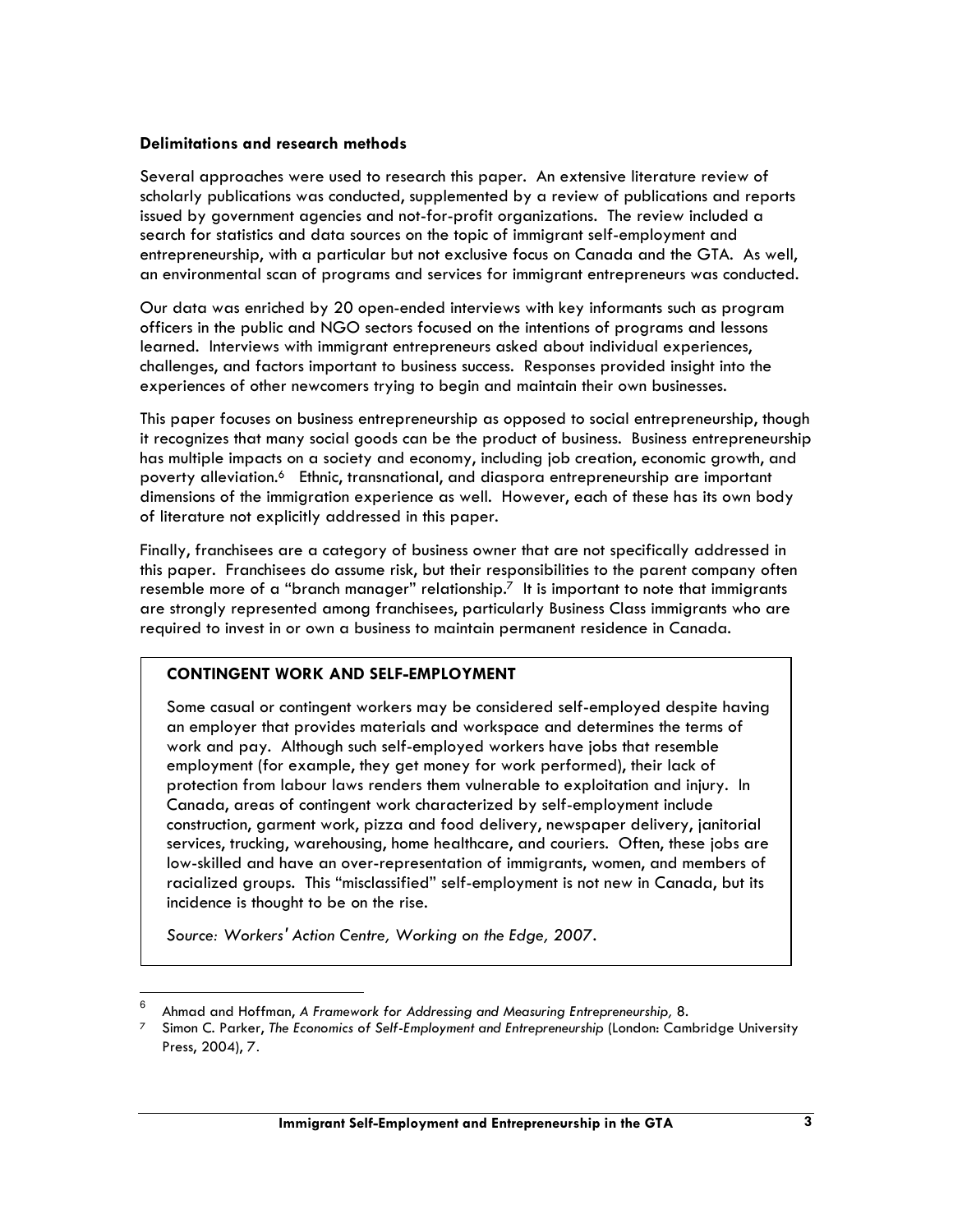### IMMIGRANT ENTREPRENEURSHIP IN THE GTA

This section presents data on immigrant self-employment in Toronto. The data in all figures is from the 2006 Census, and Toronto data is based on the Toronto Census Metropolitan Area (CMA).<sup>8</sup> Recent immigrants are defined as those who came to Canada between 1996 and 2006.

The rate of self-employment in the GTA varies by immigration status (see Figure  $1$ )<sup>9</sup> but overall, the self-employment rate is slightly higher for immigrants than it is for non-immigrants.

However, the self-employment rate among Toronto immigrants is slightly lower than it is for immigrants in Ontario and the country. This may reflect the existence of more opportunities for paid employment in Toronto's large urban area. It is also important to note that many self-employed persons are part of the informal (underground) economy and as such are not reflected in this data. As always, survey data provides us with a general sense of a situation but will be somewhat inaccurate and incomplete.

Age has a noticeable impact on the likelihood of an immigrant being self-employed. Older immigrants in the labour force are more likely to be self-employed than are younger immigrants in the labour force. For example, only 3.2% of immigrants aged 15- 24 are self-employed, while 14.9% of immigrants aged 45-54 are self-employed. It should be noted that the impact of age is the same for non-immigrants. The self-employment rate is highest for the oldest age group, those aged 65+. However, one should interpret this keeping in mind that the labour force participation rate of people over the age of 65 is only approximately 12%.

The age pattern remains quite consistent regardless of when an immigrant arrived in Canada. The one noticeable difference is for

## Section Summary

- Self-employment rate is slightly higher for immigrants than it is for non-immigrants.
- The rate of selfemployment in the GTA is lower than in other regions.
- Older immigrants are more likely to be selfemployed.
- Men are much more likely than women to be self-employed.

<sup>8</sup> GTA-specific data is not publicly available for immigrant self-employment. While the CMA and GTA boundaries do not entirely overlap, most of the population of the GTA resides in the CMA. The main differences between the two are that the GTA includes Halton and Durham, whereas CMA data does not include the Burlington part of Halton nor the Brock, Scugog, Whitby, Oshawa, and Clarington parts of Durham.

<sup>9</sup> Statistics Canada defines self-employment workers as employed individuals who work for themselves (including owners of incorporated or unincorporated businesses) or work without pay for family members. The self-employment rate is calculated by dividing the number of self-employed persons by the total persons in the labour force (not the total number of persons). There are three categories to the class of worker variable: wage earner, self-employed, and non-paid family worker. Because the non-paid family worker category only comprises approximately 0.3% of the employed labour force it is not included in the analysis.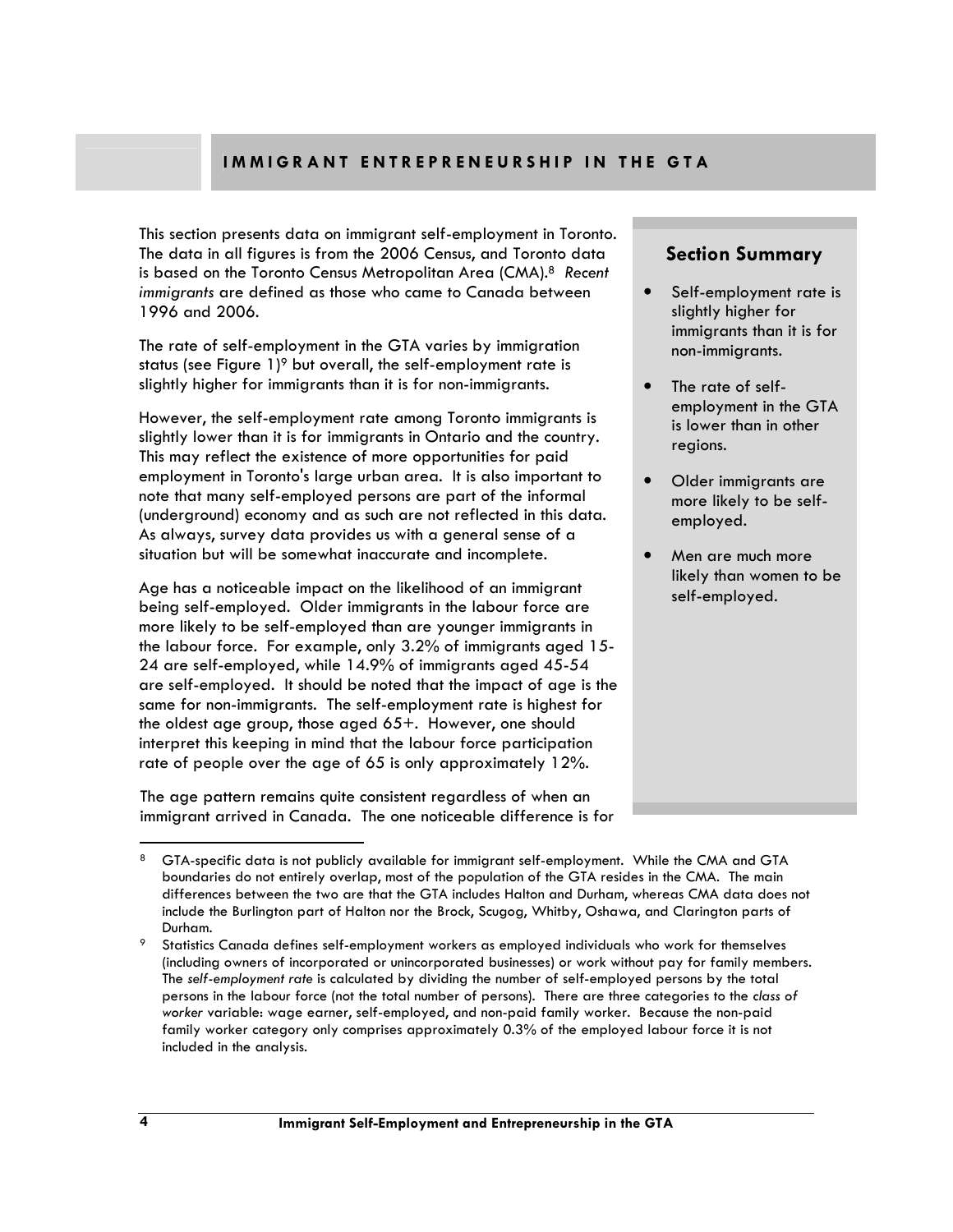the oldest age group of recent immigrants. Their self-employment rate (16.2%) is half that of all immigrants. However, this is a very small number of people (less than 800).

Gender does have an impact on the likelihood of a recent immigrant being self-employed. Males are much more likely than females to be self-employed, with the 65+ age group being the only anomaly.



Figure 1: Self-Employment Rates by Immigration Status and Period of Immigration, Toronto CMA (%)

Source: 2006 Census data published by Toronto Immigrant Employment Data Initiative, TIEDI Fact sheet 10-05, October 2010. (Figure created by author. )

Almost half of self-employed male immigrants work in just three industries: Construction; Professional, scientific, and technical services; and Transportation and warehousing. Selfemployed female immigrants are more evenly distributed across industries than males. But there are four main areas in which they are found: Healthcare and social assistance; Professional, scientific, and technical services; other services and public administration; and Retail trade. The analysis of Labour Force Survey data for the 2006-2010 period found in Immigrants in Self-Employment also indicates that self-employed immigrants are more likely than self-employed non-immigrants to be in Trades & Transportation industries and that selfemployed immigrants are slightly more likely than self-employed non-immigrants to be in Management, Sales & Service, and Trades & Transportation occupations.

Self-employed immigrants, regardless of gender, are more likely to be married and have at least one child at home. To the extent that having a family places additional time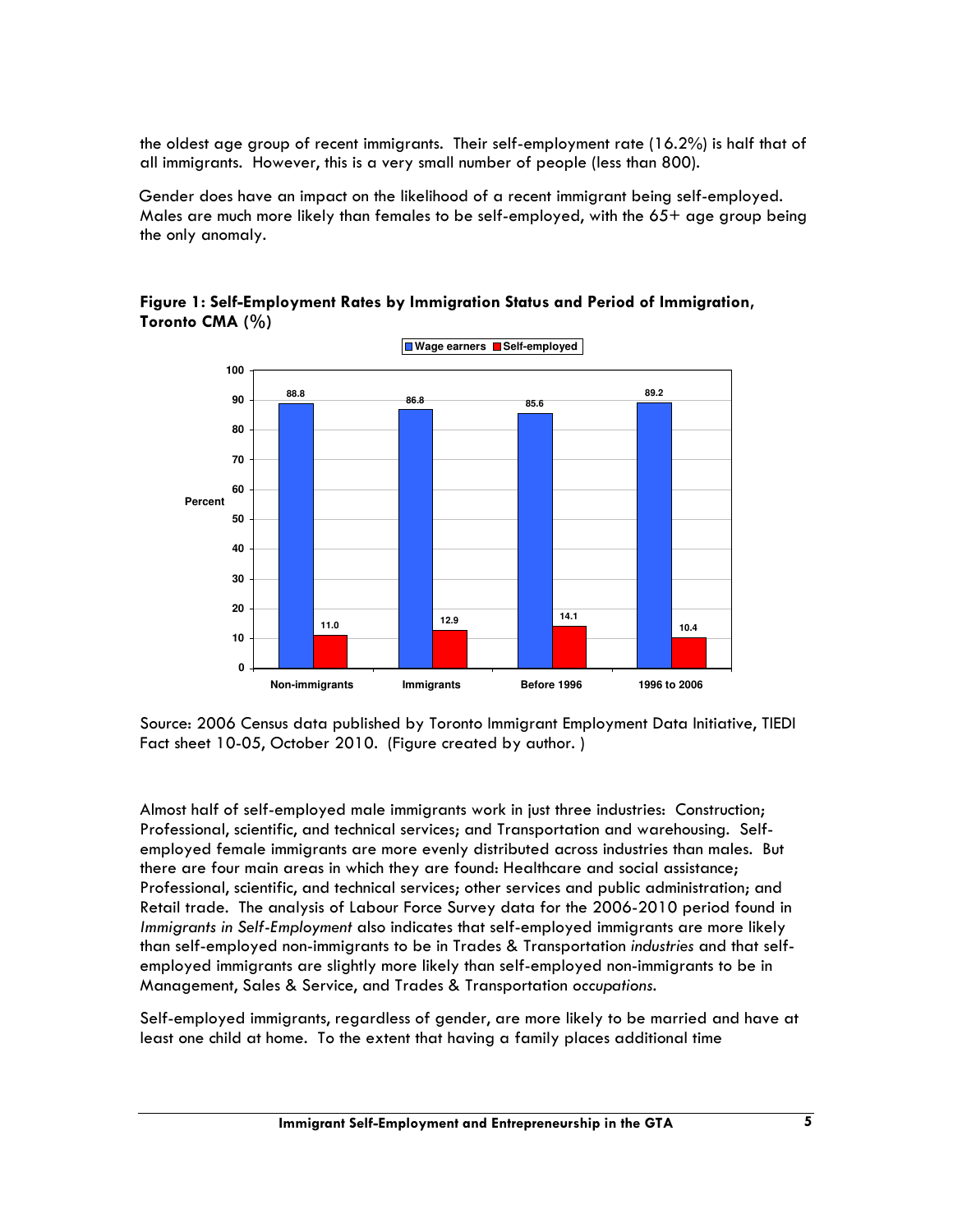requirements on parents, self-employed immigrants may face different time pressures than do non-immigrants who are self-employed.

Additional data is available in Appendix 1.

#### Entrepreneurship in Countries Around the World

- Research on immigrant entrepreneurs in OECD countries indicates that rates of entrepreneurship differ across countries, over time, and among ethnic groups.
- Cross-national differences are attributed to differences in the business environment, the socio-demographic characteristics of immigrants compared to native-born populations, the sector distribution of migrant employment, and various details pertaining to migration trends.
- Factors explaining different entrepreneurship rates across ethnic or immigrant groups include the differing background characteristics (including education and skills) and entrepreneurial traditions in the sending country.
- Immigrants are slightly more entrepreneurial than non-immigrants in almost all OECD countries. However, immigrants also exhibit higher rates of transition into and out of entrepreneurship from year to year, indicating that entrepreneurship may be a less stable option for immigrants.

Source: OECD, Open for Business: Migrant Entrepreneurship in OECD countries (OECD Publishing, 2010). http://dx.doi.org/10.1787/9789264095830-en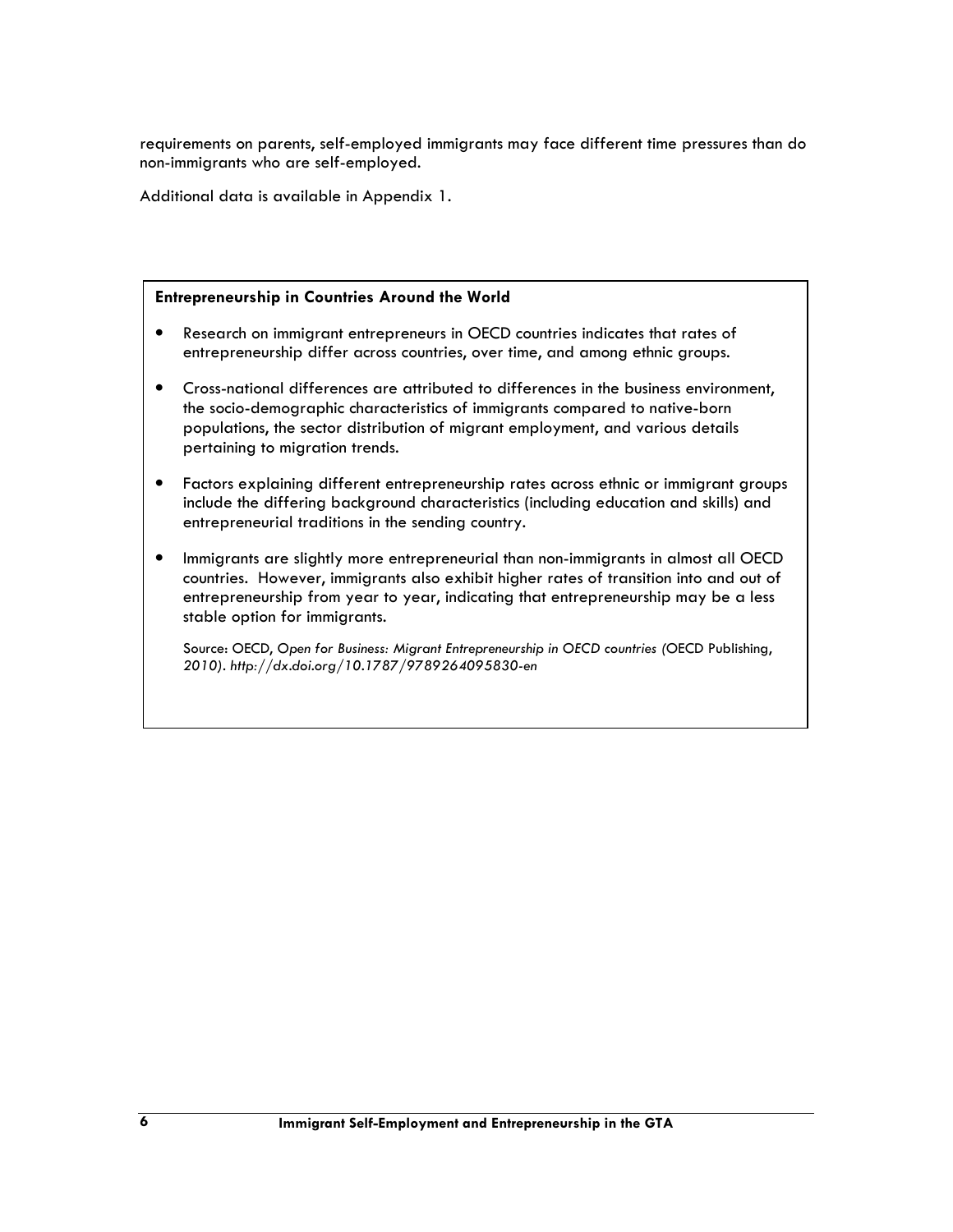## Mo Ettehadieh, President & CEO of METTKO

Born in Iran and trained as an engineer in the United Kingdom, Mo Ettehadieh came to Canada in 1993. He arrived in the midst of a recession with no firm job prospects. Through a contact made via the Royal Institute of Chartered Surveyors (RICS), Mo found volunteer work in London, Ontario, where the owner was very helpful in getting him established in Canada. Mo was then able to find work with a large demolition firm based in Toronto. He found the association to be very useful in terms of providing important information about social services and business culture. Also, both company owners were generous and helpful.

While working for the Toronto-based firm, he developed an interest in starting his own company. This was not a path he had considered when he came to Canada, but the interest developed in part because the company owners mentored him in the business. Looking back, he finds it interesting that a Jewish family helped a young Muslim man. This impressed Mo and signaled to him that Canada differs from many other countries in terms of accepting diversity.

After formally registering his company in 1997, Mo continued to work full-time while conducting market research and writing proposals for contracts into the late evenings. He did not receive government support or any support from his ethnic community in setting up his business. Although experiencing rejection for nine months was difficult, he did find that people were kind. Starting in 1998, his big break was getting a contract with Ryerson University to manage their Superbuild campus expansion. From there he continued to get more contracts, especially in the public sector. He sold the company in 2002 and became Division President for a large, publicly traded company. In 2008, Mo became President & CEO of METTKO, a project and construction management firm headquartered in Toronto.

Initially, one of his main challenges was convincing Canadian-born workers to work for him. To counter this, he tried to create a "Canadian" work environment by:

- not hiring exclusively from within his own ethnic group,
- creating employment conditions (e.g., wages and benefits) that are similar to the Canadian norm, and
- not seeking contracts only from his own ethnic group, but pursuing and obtaining "mainstream" work.

According to Mo, immigrant business owners must work hard to demonstrate that they understand business legalities, worker health and safety standards, and the like. If they can demonstrate that they can give value, then anyone can succeed in this meritocratic business culture in Canada. Mo feels that immigrants are already risktakers by virtue of having made a decision to leave their homeland. Their biggest challenge will be to learn the Canadian way of setting up and running a business.

What helped: familiarization with a particular business and the Canadian work environment, and mentors within his occupation.

Immigrant Self-Employment and Entrepreneurship in the GTA 7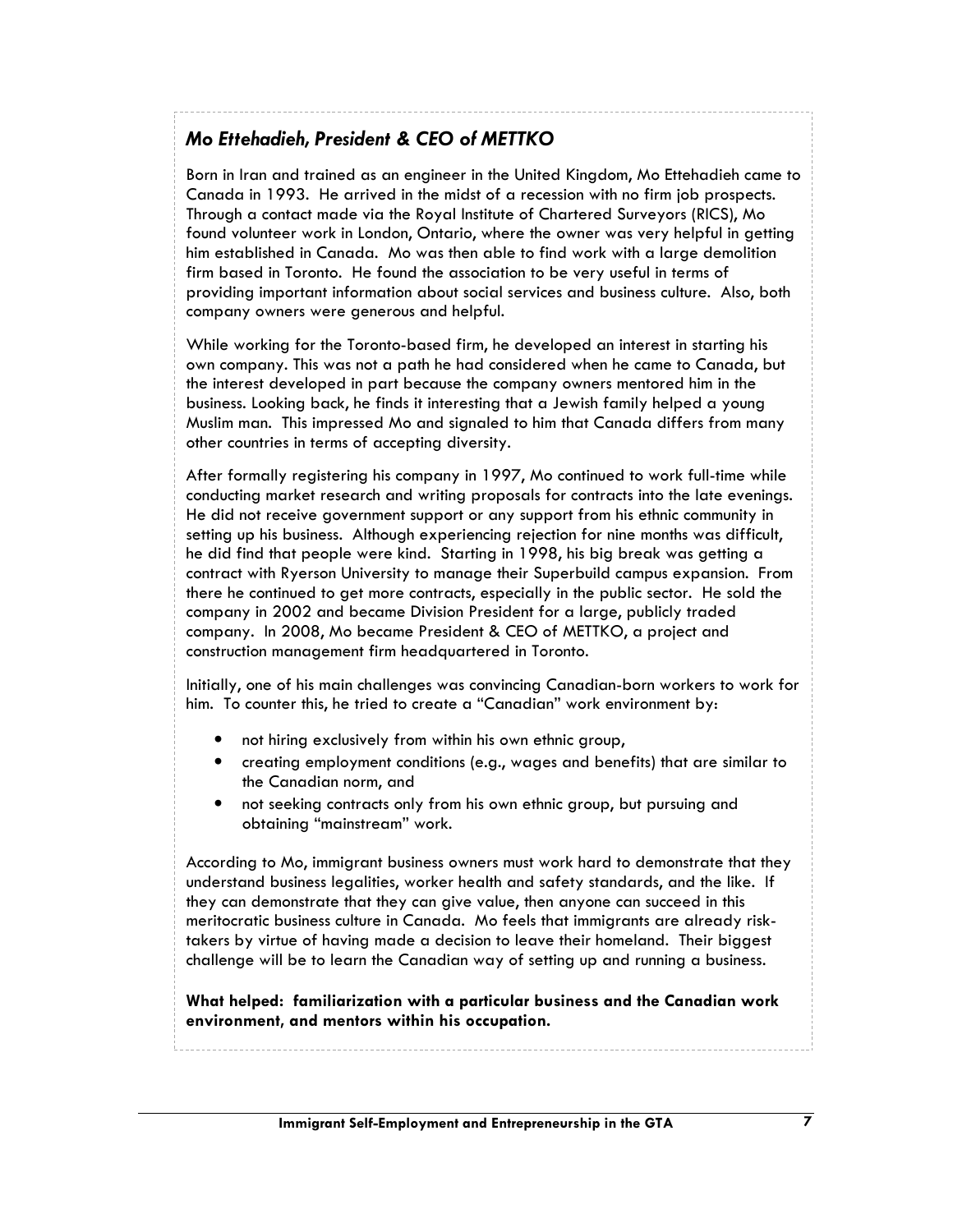### WHY DO IMMIGRANTS BECOME SELF-EMPLOYED?

Census and Labour Force Survey data paint a picture of who is and is not self-employed. These data do not, however, offer a clear picture of why people enter self-employment. In general, people become self-employed for a variety of reasons. Some are "pulled" or attracted into self-employment by a business idea or opportunity, because their profession requires them to, or for other reasons. These are "opportunity entrepreneurs." Others, however, are "pushed" into selfemployment by the lack of other paid employment. Sometimes referred to as "barrier-based" or survival entrepreneurship, the phenomenon is evidenced by the increased levels of self-employment during times of economic downturn.<sup>10</sup>

With regard to immigrants, is self-employment a fallback option chosen due to lack of other opportunities, a voluntary choice, or some combination of both? To address this question in Immigrants in Self-Employment, Hou and Wang used the 2000 Survey of Self-Employment (SSE) to analyze reasons why immigrants choose self-employment.<sup>11</sup>

#### Majority of self-employment is by choice

They found that a majority of self-employed respondents (regardless of immigration status) indicated that they did not enter self-employment because of labour market difficulties. (No actual percentage was reported in the study.) That is, most respondents could be considered voluntarily selfemployed: they have chosen to pursue self-employment as opposed to being self-employed because of labour market difficulties. However, immigrants have greater representation than non-immigrants among the minority who are involuntarily self-employed, that is, would rather be in paid employment. For recent immigrants this difference was even more pronounced. A significant percent (35%) of self-employed immigrants indicated that they preferred paid employment,

#### Section Summary

- Self-employed immigrants are more likely than nonimmigrants to be selfemployed by chance rather than by choice, although a majority consider themselves to be voluntarily selfemployed.
- Recent immigrants were more likely than other immigrants to prefer paid employment: more than one-third indicated that they preferred paid employment to selfemployment.
- More than 7 in 10 immigrants who were self-employed by choice (voluntarily) cited entrepreneurial values – independence, freedom, own boss; control, responsibility, decision making; challenge, creativity, success, satisfaction; and more money  $-$  as the reason for self-employment.

<sup>&</sup>lt;sup>10</sup> Feng Hou and Shunji Wang, Immigrants in self-employment. Statistics Canada, Perspectives on Labour and Income, June 24, 2011, 3.

<sup>&</sup>lt;sup>11</sup> Hou and Wang, Immigrants in Self-employment. The SSE interviewed 4,015 self-employed respondents, of whom 470 were immigrants.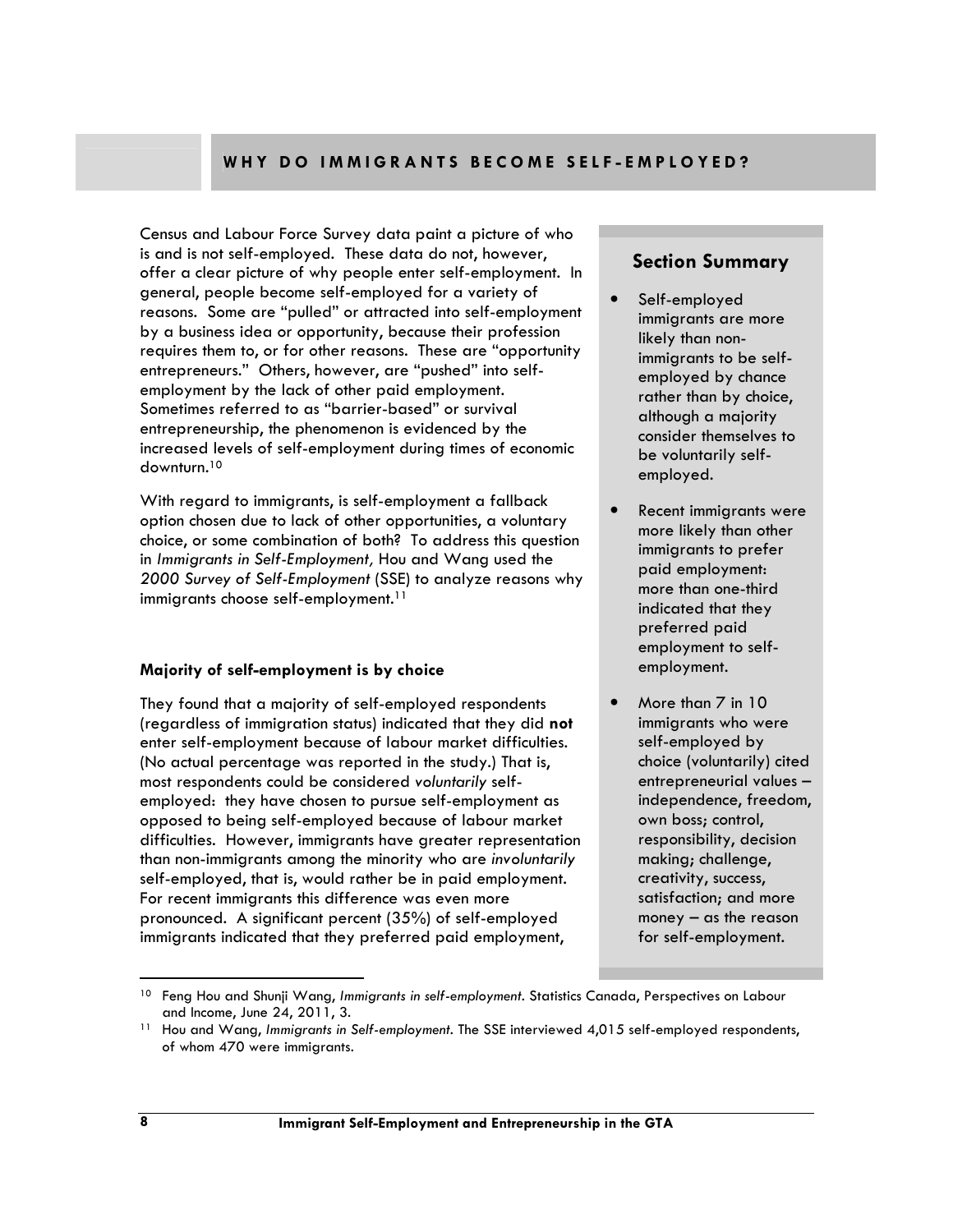which is almost exactly the same percentage of self-employed immigrants who are classified as involuntarily self-employed (33%).

Of the voluntarily self-employed, immigrants and non-immigrants enter self-employment for different reasons. Among the list of reasons for self-employment (entrepreneurial values<sup>12</sup>, flexible work arrangements, pre-existing opportunities, and other reasons such as lower taxes), they found that most immigrants (71%) chose entrepreneurial values, while fewer Canadian-born respondents (59%) chose this option. This finding reinforces the notion that immigrants tend to be more entrepreneurial than persons who remain in their country of birth.

#### Advantages and disadvantages of self-employment

Respondents were also asked about the key advantages and disadvantages of being selfemployed. Opinion was very similar for immigrants and non-immigrants. The most commonly listed advantages were independence, flexible hours, control over work, and challenge/creativity. However, among immigrants, the involuntarily self-employed were more likely than the voluntarily self-employed to cite flexible hours, and less likely to cite independence, control over work, and challenge/creativity.

Immigrants and non-immigrants also tended to rank disadvantages in a similar manner. The most frequently cited disadvantages were uncertainty/insecurity, income/cash-flow problems, lengthy work hours, and lack of benefits. Among immigrants, the involuntarily self-employed were more likely than the voluntarily self-employed to cite uncertainty/insecurity, income/cash-flow problems and lack of benefits. However, they were less likely to cite lengthy work hours as a disadvantage.

#### Better-resourced immigrants more likely to be self-employed

 $\overline{a}$ 

Unfortunately, there is no recent public data on income levels among self-employed immigrants, although at least one Statistics Canada report is expected to be released on this topic in late 2011 or early 2012. However, an analysis of Statistics Canada's 2003 Ethnic Diversity Survey does yield some insight into this area. Citing it as a "rare quantitative analysis of new ventures originated by individuals across many ethnicities," Kerr and Schlosser analyzed data from the responses of 7,129 adult immigrant survey participants across the country.<sup>13</sup>

The authors grouped immigrants according to their levels of human and social capital (referred to as "personal and social investment" in the article), with the "high investment" group encompassing immigrants who had completed some postsecondary education (university

 $12$  Entrepreneurial values include independence, freedom, own boss; control, responsibility, decision making; challenge, creativity, success, satisfaction; and more money.

<sup>&</sup>lt;sup>13</sup> Gerry Kerr and Francine Schlosser, "Start-up and Success in Ethnic New Ventures," Frontiers of Entrepreneurship Research 27,5 (2007). Available at: http://digitalknowledge.babson.edu/fer/vol27/iss5/4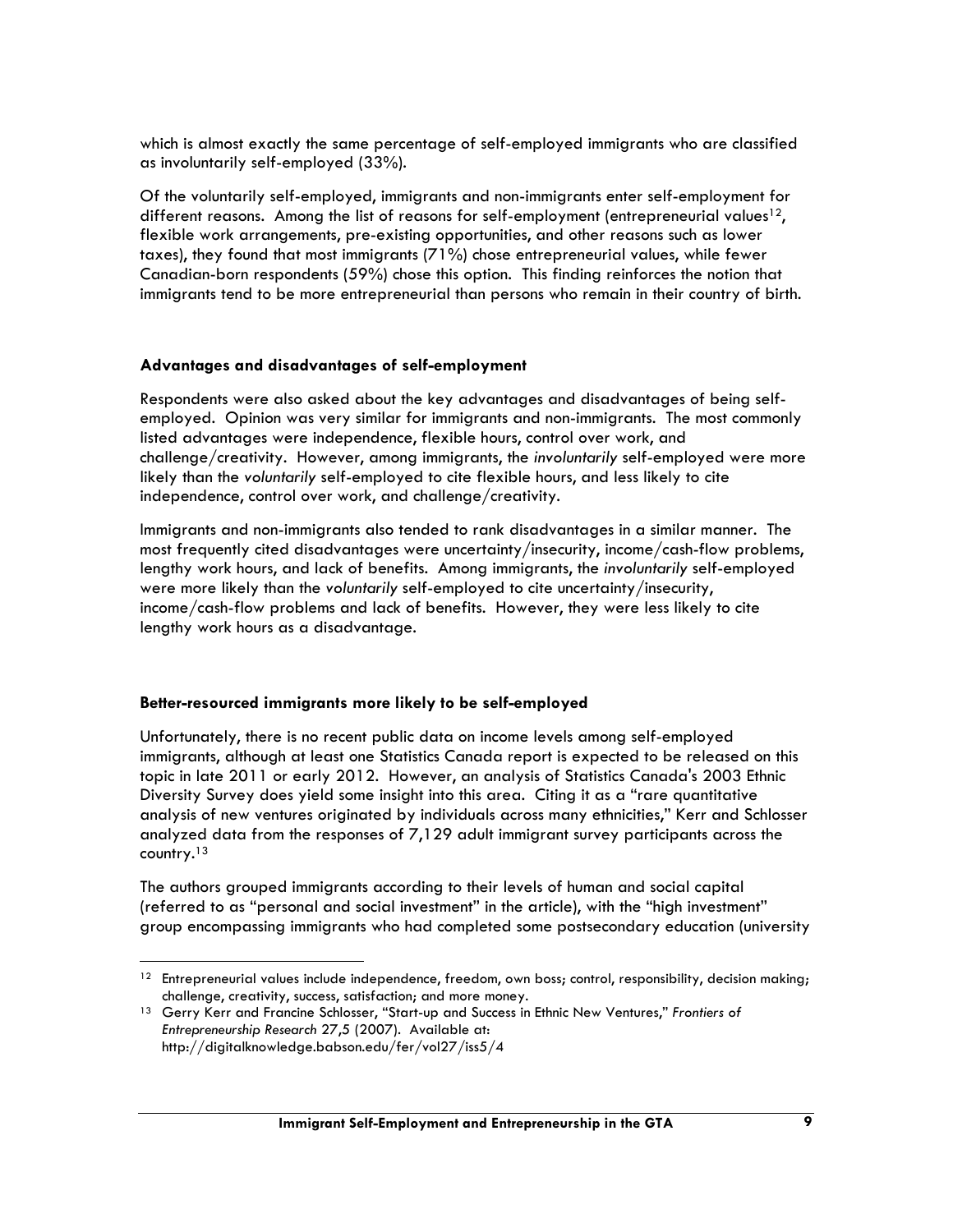Bachelor's degree or higher, or attainment of a college, trade, or vocational school diploma), had fluency in two or more languages (including but not necessarily an official language of Canada), and had membership in one or more social groups (including arts/cultural, community, ethnic, hobby/social, job-related, religious, service, sports, and youth/children's groups).

The results of the analysis indicated that a larger proportion (almost double, percentage-wise) of high-investment immigrants reported being self-employed, as compared to the remaining group of immigrant respondents. In contrast, survey participants at the other end of the scale in terms of human and social capital were much less likely to be self-employed. In the words of the authors:

The effect was pronounced and highly significant, with less than half the proportion of lowest investors self-employed, when compared to all immigrant respondents. . . . Thus, responding to the opportunities presented to them, immigrants possessing substantial capital are more likely to be self-employed. In contrast, those lacking such investments were more likely to work for other people, at a lower rate of pay.<sup>14</sup>

In other words, self-employment is more likely to be an option for better-resourced individuals.

Another noteworthy finding from this study pertains to the income levels of those surveyed. Within each grouping of immigrants, according to their levels of human and social capital or "investment," self-employed immigrants reported significantly higher incomes than their peers. This also held true overall, that is, self-employed survey participants reported higher income levels across the entire group of immigrants.

#### Motivations for self-employment

In a 2010 York Region study of 100 newcomer entrepreneurs, participants were asked why they established or planned to establish their own businesses. The survey results were not compiled in a numeric format, but the report notes that the "answers were as varied as the number of interviews."<sup>15</sup> Many cited motivations that anyone might cite, e.g., securing financial independence, autonomy (being able to work close to home, having control over work hours), and coming from an entrepreneurial family. Other responses were more specific to their status as immigrants, e.g., lack of foreign credential recognition prevented them from working in their intended field, or they saw an opportunity to provide a necessary cultural service or product to their own community that would otherwise be unavailable, such as cuisines that meet dietary restrictions or come from a certain region, beauty services, translation services, and traditional clothing and artifacts. Other participants stated that they had never had business intentions but found themselves in business due to an unexpected opportunity, family breakdown, war in their homeland, securing of an import-export connection, or needing to work from home due to a family obligation.

<sup>14</sup> Ibid., 8-9.

<sup>&</sup>lt;sup>15</sup> Workforce Planning Board of York Region and Bradford West Gwillimbury, The Newcomer Entrepreneurship Experience in York Region (York: Workforce Planning Board, 2010), 9.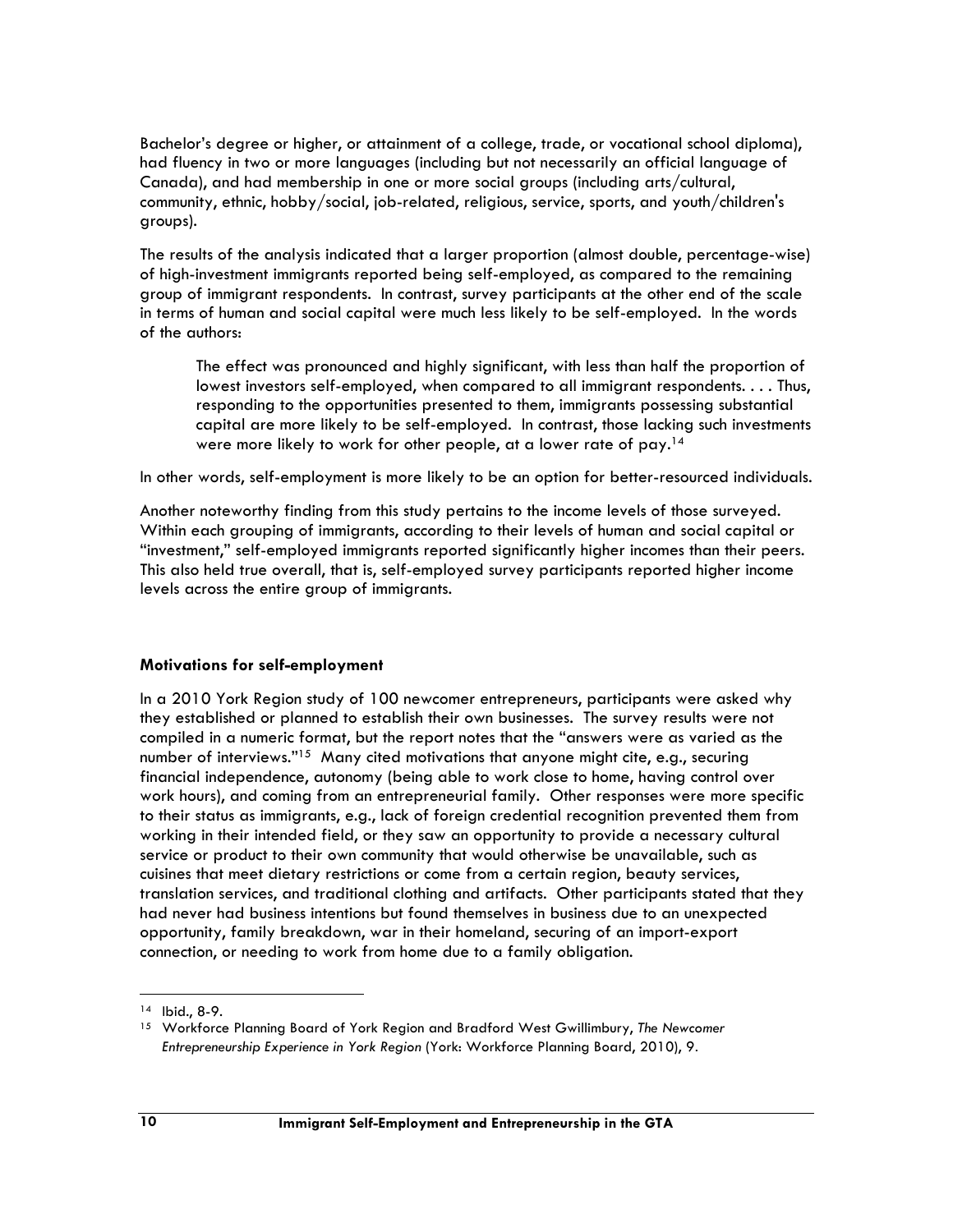In his study of Portuguese and Black business owners in Toronto, Teixeira identified several reasons for entry into small business: as a means of achieving some "control" and economic independence, lack of jobs, and carrying on a family business. Overall, he identified more "pull factors" that lured people into business as opposed to "push factors" that brought them into business against their will or original intention.<sup>16</sup> Major reasons cited for going into business in his follow-up study included: personal or family aspiration, prospect of success, and dissatisfaction with paid employment.<sup>17</sup>

A recent article in the Journal of Entrepreneurship describes various reasons why immigrants decide to start businesses.<sup>18</sup> The authors argue that, when individuals emigrate from their home country they have a certain level of entrepreneurial drive that leads them to identify opportunities that are not apparent to the existing business community. Exchanges between newcomers and established groups foster globalization through the dissemination of new products and values across national borders.

One immigrant interviewed for this project articulated a compelling reason for starting a business that is not described in the literature above. Although gainfully employed in his field only a few years after arriving in Toronto, he realized that by the time he worked up to where he wanted to be in the firm, he would have reached retirement age. He was far junior to where he had been in his home country. It was this realization that prompted him to consider starting his own business, which he subsequently did.

#### Does motivation affect business outcome?

The differing motivations between the "pull" and "push" groups would seem to lead to generalizable differences among their businesses in terms of ambition, scale, and size of the businesses they own and operate. But it is difficult to capture any differences empirically because some entrepreneurs, no matter their motivation, are simply better resourced and better skilled – or simply luckier. Despite the fact that more entrepreneurs are attracted to, rather than pushed into, self-employment, most small businesses never grow beyond sole proprietorship. Of the two million self-employed persons in Canada in 2005, 60% had no paid help.<sup>19</sup> In brief, there does not seem to be a parallel between the original motivation for becoming self-employed and the success of the resulting enterprise.

<sup>&</sup>lt;sup>16</sup> Carlos Teixeira, "Community Resources and Opportunities in Ethnic Economies: A Case Study of Portuguese and Black Entrepreneurs in Toronto," Urban Studies 38 (2001): 2055-2078.

<sup>&</sup>lt;sup>17</sup> Carlos Teixeira, Lucia Lo, and Marie Truelove, "Immigrant entrepreneurship, institutional discrimination, and implications for public policy: A case study in Toronto," Environment and Planning C: Government and Policy 25 (2007): 176-193.

<sup>18</sup> P.C. Ensign and N.P. Robinson, "Entrepreneurs because they are Immigrants or Immigrants because they are Entrepreneurs? A Critical Examination of the Relationship between the Newcomers and the Establishment," The Journal of Entrepreneurship 20,1 (2011): 33-53.

<sup>&</sup>lt;sup>19</sup> Data from 2006 Canadian Census.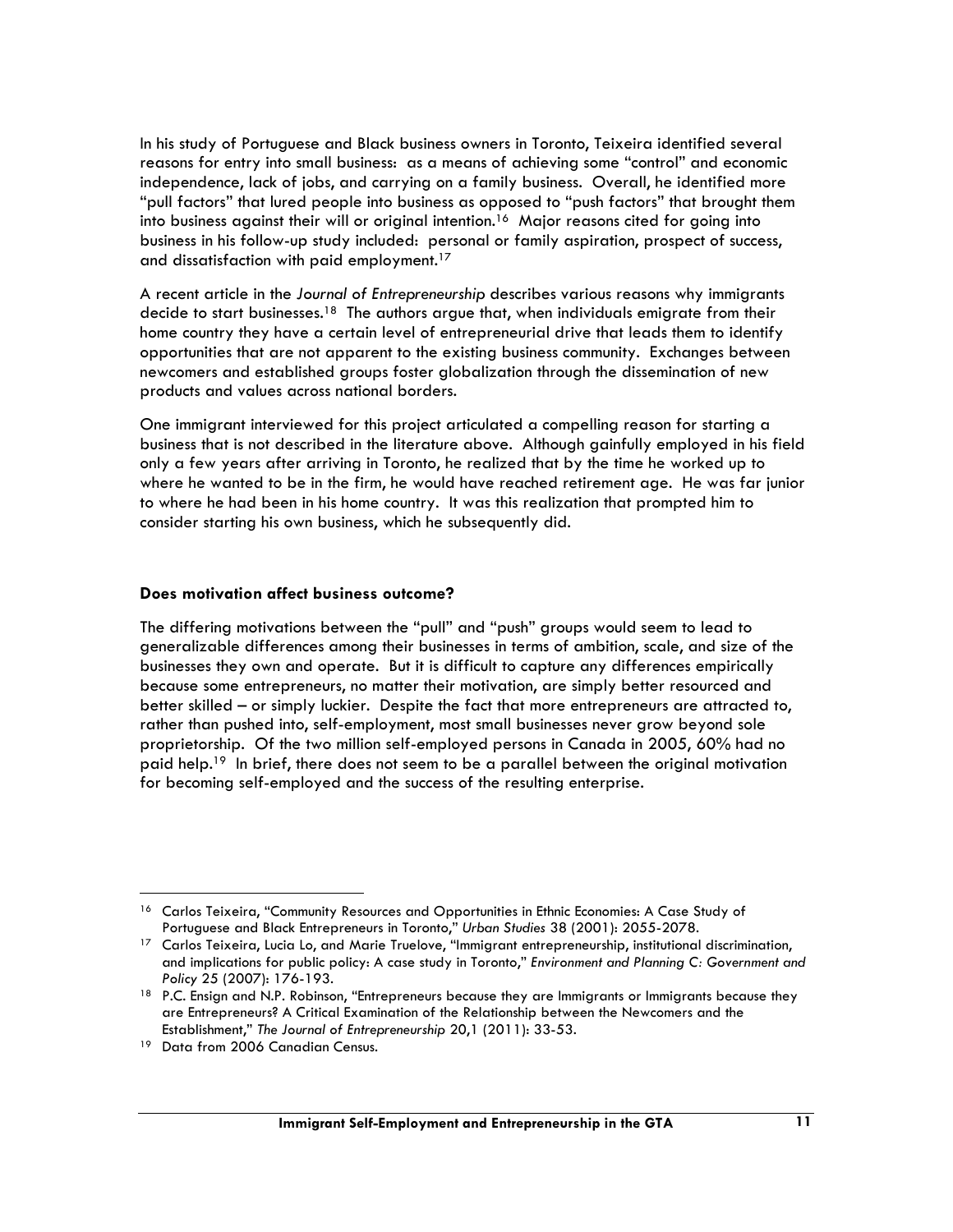## A STUDY OF IMMIGRANT ENTREPRENEURS IN YORK REGION

In 2010, 100 immigrant entrepreneurs were asked about their experiences starting businesses in York Region. More than half of study participants were either self-employed with no employees or had only one employee. Only one business had more than 20 employees. Sixty of the 100 participants had owned only one business in Canada. Interestingly, "an overwhelming" number of respondents operated their business with no family assistance. Those who did rely on family to help with the business tended to work in restaurant, grocery, retail, and gas/service sectors.

Source: Workforce Planning Board, The Newcomer Entrepreneurship Experience in York Region.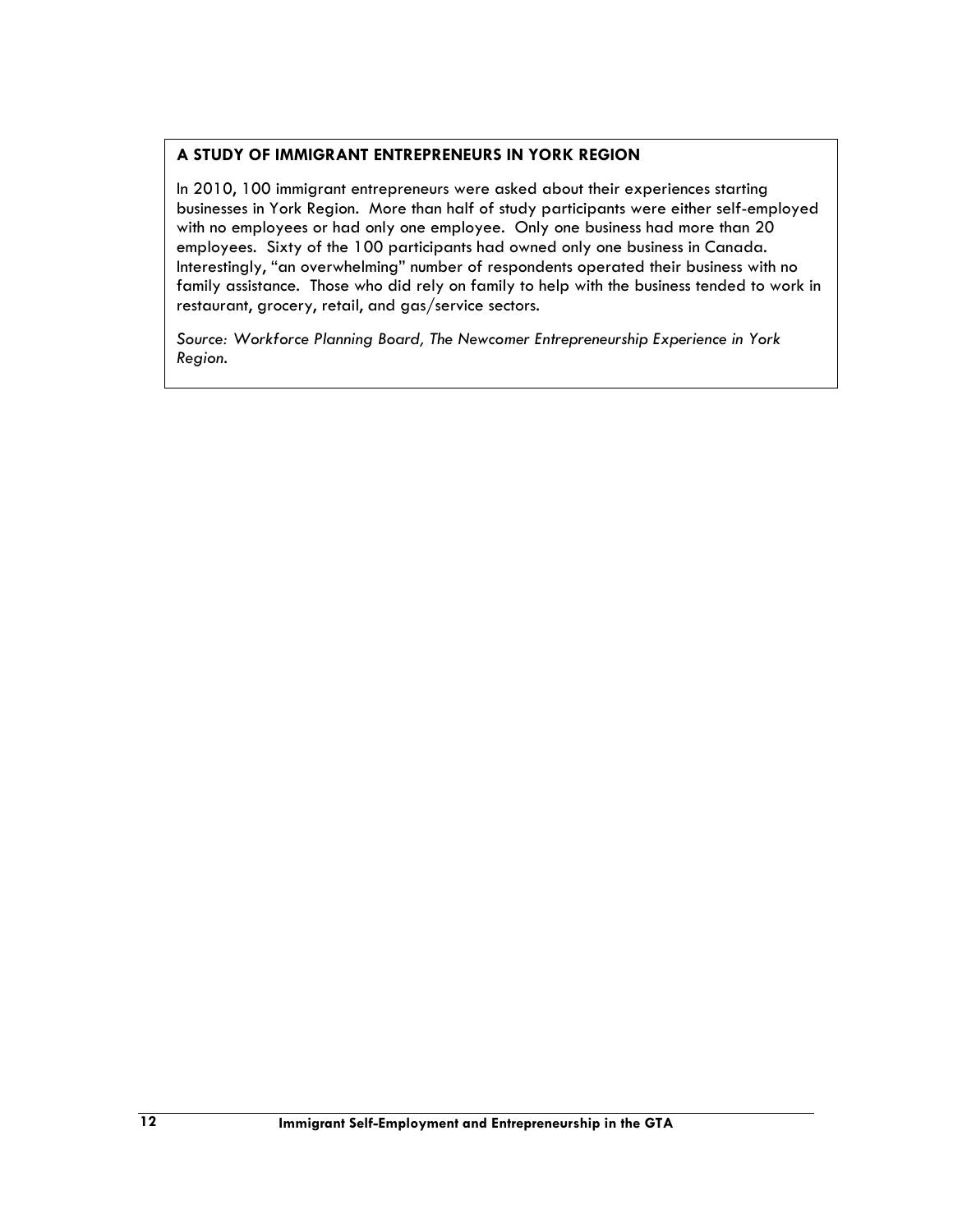## BARRIERS TO BUSINESS START UP

The contents of this section are based on a review of the literature and responses to interviews with immigrant entrepreneurs and those who provide services to them.<sup>20</sup>

In general, starting a business can be a daunting challenge for anyone, immigrant or not. The odds are stacked against new businesses, with many failing or closing after several years.21 Within this context, newcomers face many of the same challenges in starting a business as the Canadian-born population. However, they may have some additional barriers in terms of language, lack of familiarity with business culture, lack of social networks, access to financing, and discrimination.

#### Financing

 $\overline{a}$ 

Financing was consistently identified as the most difficult issue for immigrant entrepreneurs. In the 2010 York Region study, difficulties acquiring start-up funding were most commonly cited as an important obstacle to newcomer entrepreneurs. In the study by Teixeira, Lo, and Truelove, financing ranked as the top problem by Caribbeans and Somalis, and as the second most important problem by Koreans.

In general, a person needs a two-year untarnished credit history in Canada to obtain a bank loan. This is an obvious barrier to recent newcomers needing financing. One immigrant interviewed for this project felt that she was able to get a bank loan because she already had a track record of business ownership in Canada, and because she was putting up 90% of the financing and asking the bank for only 10%. Nonetheless, she felt that business loans were difficult to acquire and required

## Section Summary

- Immigrants face many of the same challenges in starting a business as the Canadian-born population. However, they may have some additional barriers in terms of language, lack of familiarity with business culture, lack of social networks, access to financing, and discrimination.
- Among immigrants, lack of financing or access to capital assets is identified as the main barrier to starting a business.
- Linguistic barriers, including lack of business, technical, and legal vocabulary, prevent immigrants from starting businesses. They may keep entrepreneurs from expanding beyond their own ethnic enclaves. Non-verbal communication skills are also important and may need to be relearned within the Canadian context.

 $20$  Relevant articles include Teixeira, "Community Resources and Opportunities in Ethnic Economies;" Teixeira, Lo, and Truelove, "Immigrant entrepreneurship, institutional discrimination, and implications for public policy;" Workforce Planning Board of York Region and Bradford West Gwillimbury, The Newcomer Entrepreneurship Experience; Francine Schlosser, Fabio Costante, and A. Shallal, Barriers facing Canadian Immigrant Small Business (Windsor: Odette School of Business, University of Windsor, 2007).

<sup>21</sup> Just over half of Canada's small businesses are still operating at their five year mark. Fisher and Reuber, The State of Entrepreneurship in Canada, 9-10.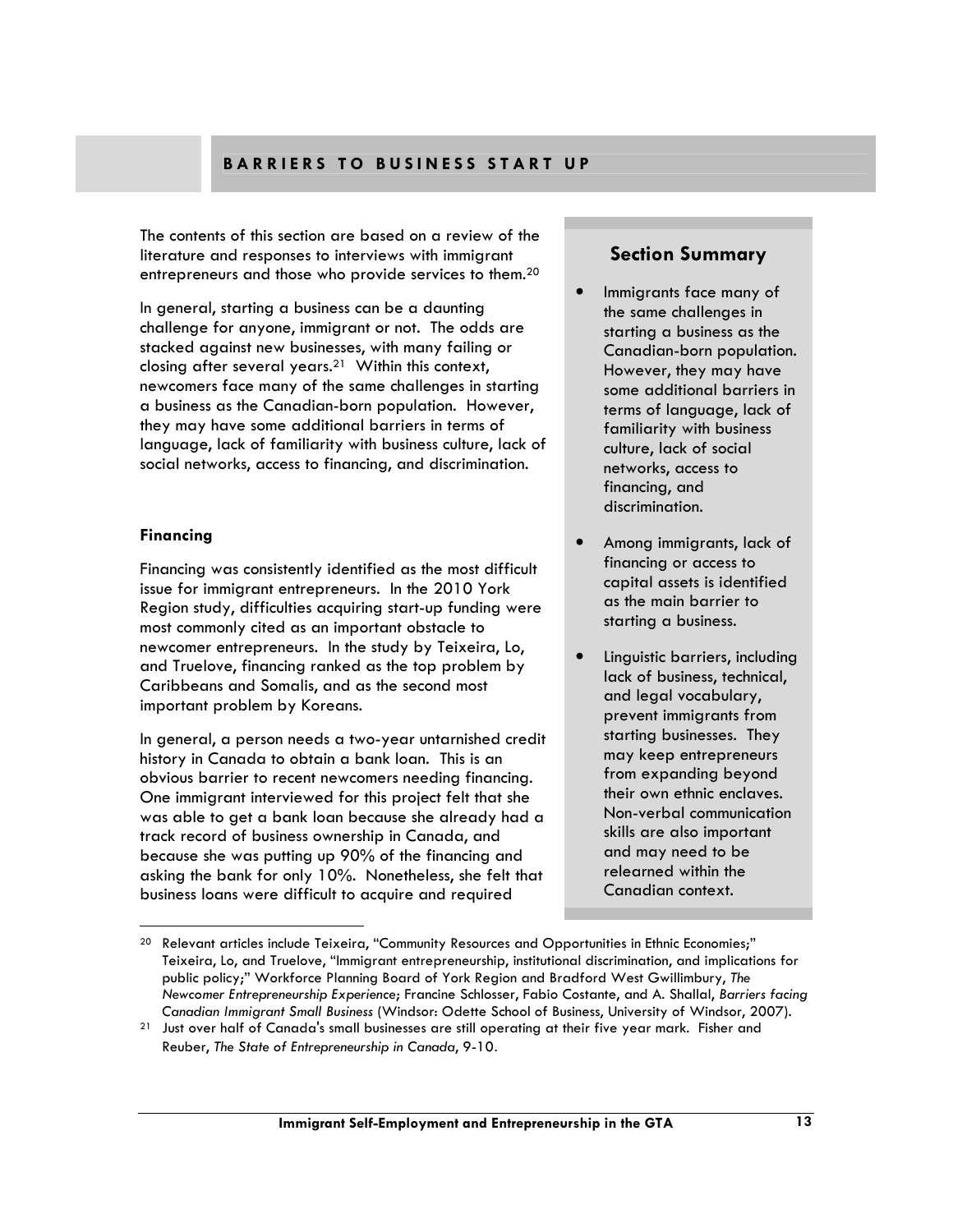extensive paperwork. Several interviewees got their bank loans through the Canada Small Business Financing (CSBF) Program, a government-backed program in which lending decisions are made by Canadian financial institutions. Starting a small business is risky, and many do fail. Not surprisingly then, the CSBF Program is the sole means through which many small businesses can get bank loans.

Among immigrants interviewed as part of this research, many of them secured at least some of their financing from family members living in Canada or overseas. One new business owner sold land in her home country to finance her new business. Another individual waited five years to get his business started due to lack of financing before ultimately being able to acquire micro-credit.

Several other interviewees avoided this barrier by starting businesses that did not require significant financing. Instead, they relied mostly on their own human capital and expertise. Using skills acquired before coming to Canada, they started off by working from home and planned to secure office space as the business grew.

#### Language

Language was also identified as a barrier, and not only for recent immigrants. In the York region study, language proved a challenge even among immigrants who had been in Canada for more than ten years. In Schlosser's study of immigrant entrepreneurs in Windsor, difficulties speaking the language of business and English more generally were identified as top barriers. Lack of fluency in English or French may prevent entrepreneurs from expanding their businesses beyond their own ethnic enclaves, thereby impeding business growth.

Persons interviewed for this research noted that communication skills encompass more than one's ability to speak a language. In business, it is important to make a good first impression, and this includes interpersonal skills and confidence that are related to, but go beyond, language ability.

#### Writing a business plan

In discussing her experience with a pilot program for newcomer entrepreneurs, a key informant interviewed for this research noted the most interesting finding of the pilot: newcomers on average took three times longer than Canadian-born participants to write a business plan. This was observed in classroom situations where newcomers worked alongside Canadian-born individuals. This may be due to language barriers, but also a lack of familiarity with Canadian regulations.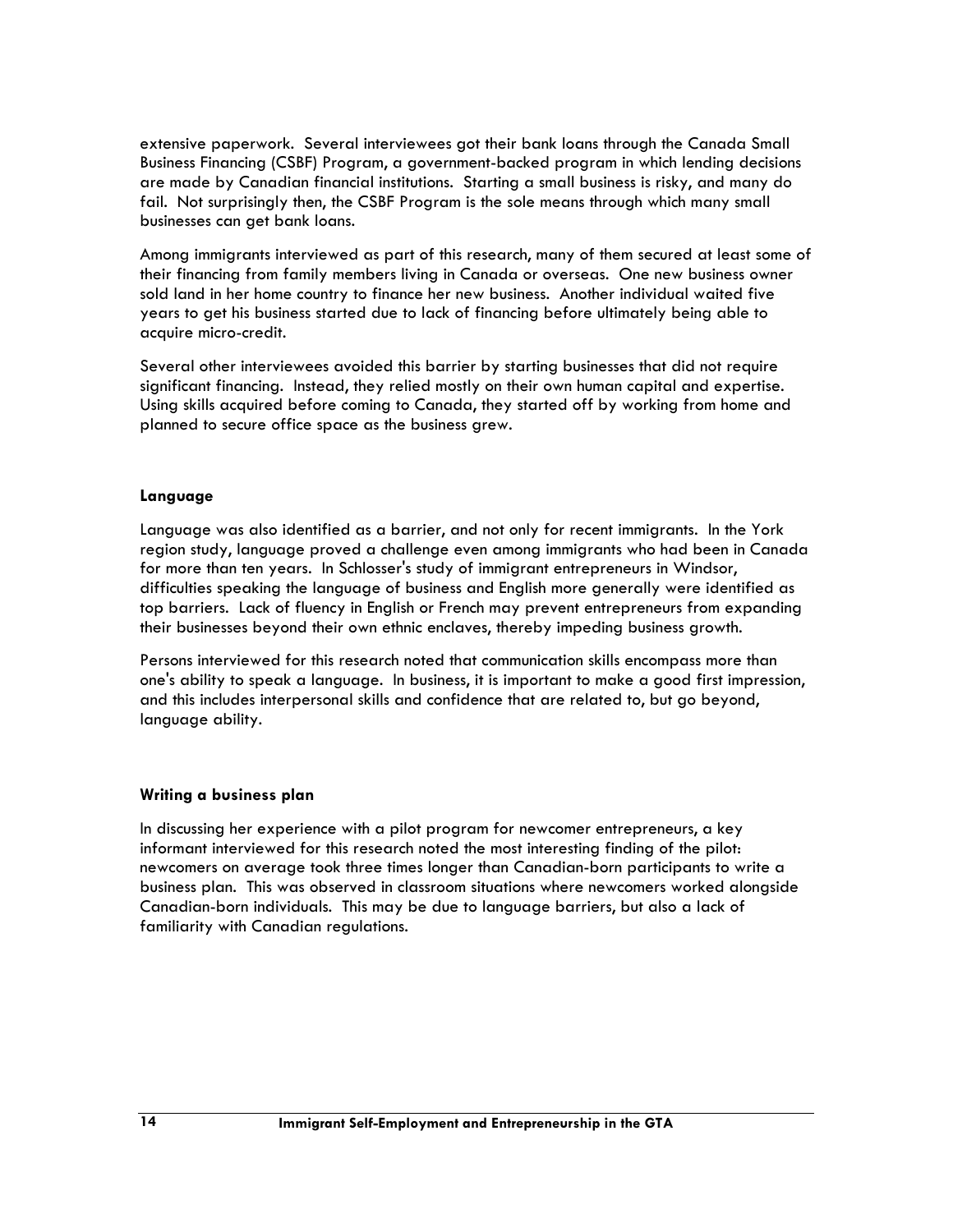#### Lack of social and professional networks

Again and again, the literature and interviews point to a lack of networks as an obstacle to starting and maintaining a business. The absence of networks extends from school-, postsecondary-, and neighbourhood-based connections that many Canadian-born citizens automatically have, to the lack of professional networks and mentors who can "show the ropes" to a newcomer wanting to start a business.

Researchers Kerr and Schlosser examined the importance of social networks in their work. Regression analysis found only two group-related investments to be linked significantly with personal income for self-employed immigrants:

The effects of belonging to an ethnic association and to a sports club were large, positive, and significantly (highly so in the case of the sports groups) connected with personal income. No other group-related activities were significantly linked with personal incomes.<sup>22</sup>

Based on this finding, the authors advocate for the availability of mentoring support for highly skilled immigrants that would help them to develop social capital related to ethnic and sports groups. These could be offered by university business schools and other social institutions.<sup>23</sup>

A separate regression analysis of the Ethnic Diversity Survey by a different group of researchers reached some similar conclusions about the incidence of self-employment and the importance of social capital.<sup>24</sup> But they suggested that social capital was an advantage to the self-employed only when it consisted of associational networks that expanded beyond familial and ethnic ties. In the words of the authors:

In our view, the differential value of social capital across ethno-racial groups could be a cause of economic segregation in self-employment in Canada, such that those with resource-rich networks benefit from their social relations while those whose networks are resource-poor fail to take advantage of self-employment opportunities.<sup>25</sup>

One entrepreneur interviewed for this study noted that it was very challenging to find the right people who could help her with her business idea. She hired consultants to assist her, but in the end concluded that the best connections she found were through industry-related professional associations, including a women's-only organization, and also ethnic professional associations.

Another entrepreneur felt that the ingredient for success was to surround oneself with a community of people – whether advisors, mentors, or coaches – who can help move you forward when you get stuck. It is natural to make mistakes, but it is easy for a business to get stuck, and it is important to have knowledgeable people to go to when that happens. This person also felt that Canada lacks champions in the area of immigrant entrepreneurship.

<sup>22</sup> Kerr and Schlosser, "Start-up and Success in Ethnic New Ventures," 9.

<sup>23</sup> Ibid.

 $24$  Reza Nakhaie, Xiaohua Lin, and Jian Guan, "Social capital and the myth of minority self-employment: Evidence from Canada," Journal of Ethnic and Migration Studies 35 (2009): 625-644.

<sup>25</sup> Ibid., 641.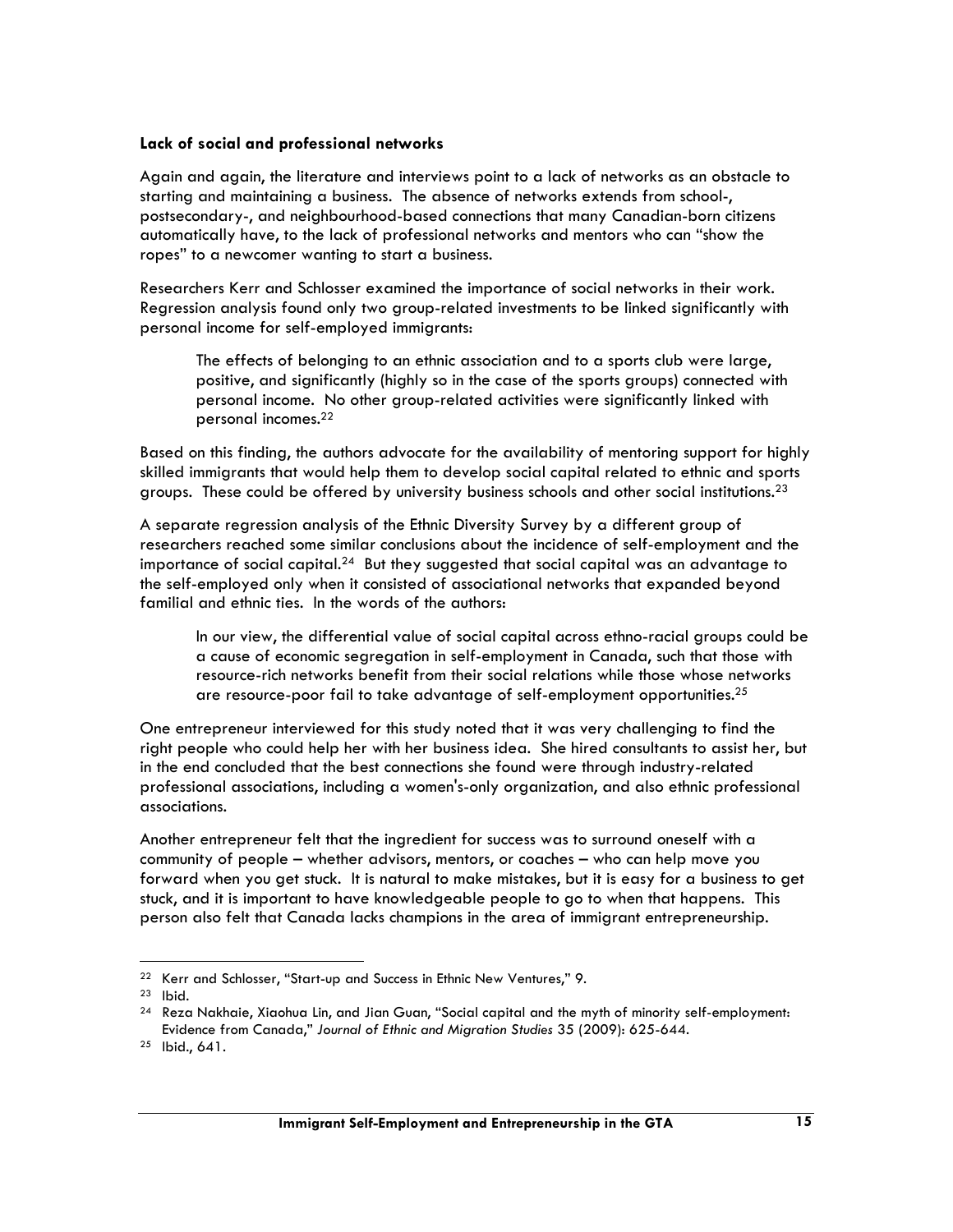The previous section identified some of the obstacles faced by newcomers starting businesses.

This section describes supports designed to help overcome these obstacles. There are a range of supports available to newcomers who wish to start their own businesses. They can be divided into several categories, each of which is explained in further detail, with examples provided, below: information and referral, training, financing, individualized supports, business incubation, and professional networks. Some supports are targeted specifically to newcomer populations while others are more general in nature but available to newcomers. Many have eligibility requirements, some of which may exclude more recent immigrants. Table 1 categorizes those supports in table format, showing which are available in the GTA, Ontario, and Canada-wide.

There are many other supports that may be instrumental to helping a particular newcomer start and run a business but which are not aimed specifically at persons intending to start a business, e.g., language training, financial literacy courses, and credentials recognition. However, this review focuses specifically on business-related supports only.

#### Information and referral

The information and referral process helps match people with services. The objective is to match people with the services that will meet their individual needs. Business-focused information and referral services in the GTA consist of the following:

• Small Business Enterprise Centres (SBECs) are located around the province, with GTA locations in Toronto, Brampton, Mississauga, Oakville, North York,

## Section Summary

- Similar to the Canadian-born population, immigrants seeking to start businesses require a viable business idea, some business training, and access to financing. Immigrants may also require orientation to Canadian business culture.
- There are a range of general supports available to all entrepreneurs that newcomers who wish to start their own businesses can also access.
- However, there is a paucity of support targeted specifically to newcomer populations. The supports that do exist are thinly spread across the GTA and are completely lacking in eastern areas such as Scarborough.
- Financing is the main challenge faced by immigrants in starting their own businesses, and there are few options available to them aside from standard bank loans. The Canada Small Business Financing Program shares the risk of small business loans with financial institutions. Immigrants do apply to this program, but it has been criticized for its cumbersome loan process.
- At least two micro-loan programs are available in the GTA, but uptake is minimal among newcomers (fewer than ten persons a year). One program is very new and the other is expanding, so numbers should increase.

continues…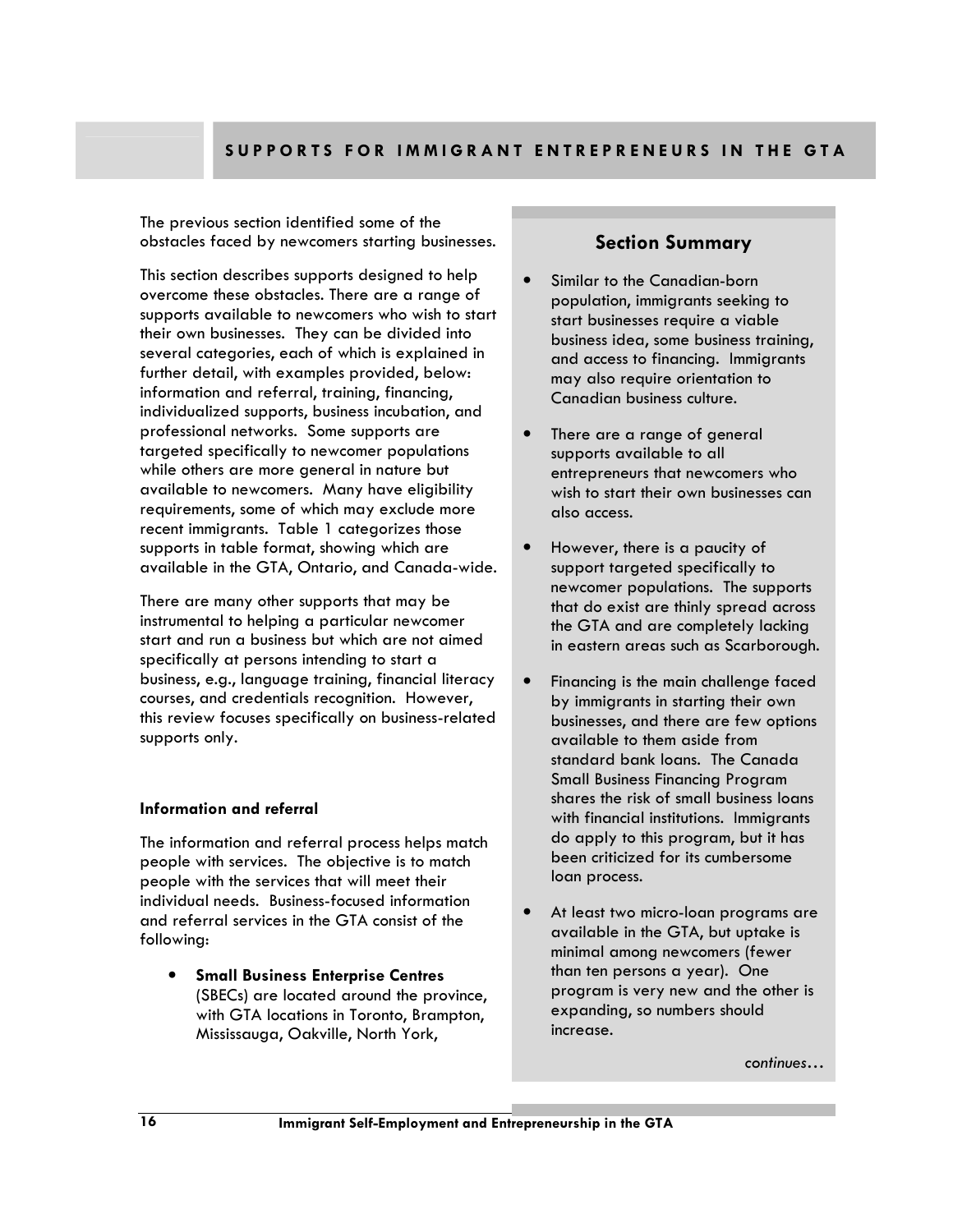Richmond Hill, Markham, and Newmarket. Supported by the Ontario Ministry of Economic Development and Innovation, SBECs provide entrepreneurs with the resources and tools they need to start and grow their businesses, including information on registration and licences, import/export, and patents and copyright. Services are in English only and sometimes French, but staff members may speak other languages.

• Canada Business Ontario is a free information and referral service for anyone in the province wishing to start or grow a business. It consists of a website and Business Info Line supported by Industry Canada and Service Canada. The call centre provides services in English and French only, but numerous popular business documents on the website are available in 12 languages. Documents include: Business Plan Guide, Choosing and Setting up a Location, Consulting a Lawyer for your Business, and more than 20 other topics.

Optimally, newcomers to Canada will know where to access information about business start-up and services that can help them. Although we cannot assess the extent to which this is true in the Greater Toronto area, there are several sources for information and referral that do appear to be well-utilized by newcomers. For example, Enterprise Toronto reports that, evidenced by their involvement with this population, newcomers are starting businesses in large numbers (exact figures not provided, observation made by interview). Enterprise Toronto is one of eight Small Business Enterprise Centres in the GTA.

### Section Summary (continued)

- Training programs are an essential component of business supports for newcomers. These provide in-depth opportunities for persons to work on a business plan, receive feedback, and benefit from peer support and interaction.
- The only business start up training available to the general public is the Ontario Self Employment Benefit, but eligibility requirements automatically eliminate many people, including former business owners and newcomers without a work history in Canada. There are only a handful of programs of this nature that focus specifically on immigrants.
- Supports designed exclusively for newcomer populations offer a "value added" to more generic services such as small business enterprise centres, namely because they can address some of the barriers exclusively faced by newcomers, such as communication issues and lack of knowledge of Canadian business culture.
- The settlement sector has an important role to play in providing supports for immigrants interested in starting a business, including information and referral to "mainstream" organizations. Training and individualized supports should be delivered by knowledgeable individuals with business experience as well as familiarity with Canadian business requirements.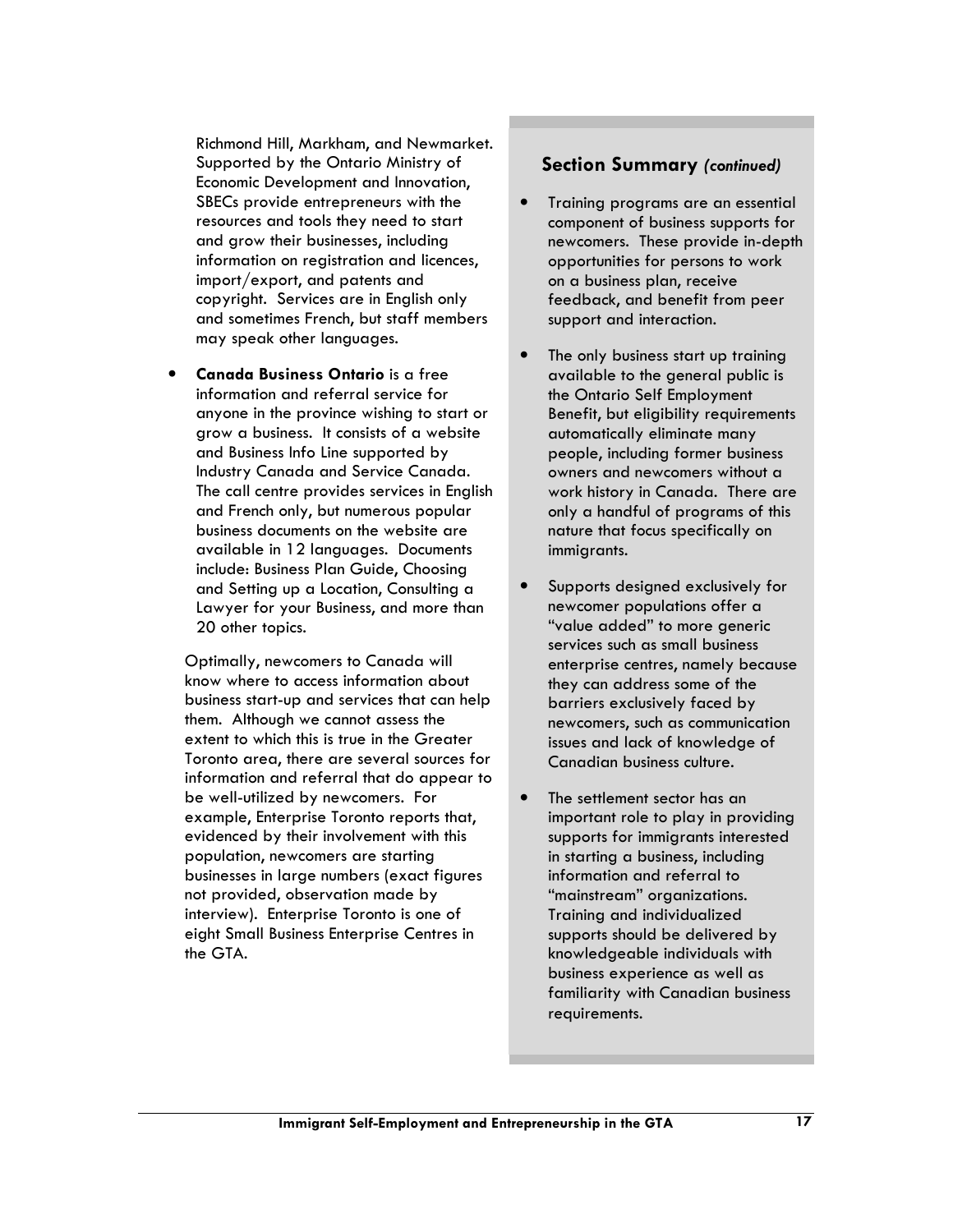## **Training**

Training refers to the acquisition of knowledge, skills, and competencies as a result of the teaching of useful vocational or practical skills and knowledge. Training institutions include colleges, school boards, libraries, and private and not-for-profit organizations. Some training programs offer income supports for participants.

For business start up and maintenance, training often includes an overview of the substance of starting and running a business, how to write and follow a business plan, Canadian business law, and more. For newcomers to Canada, training programs may include language or cultural components such as business language and Canadian norms of professional and interpersonal behaviour.

The training available to newcomers in the GTA (but not specific to newcomers) consists of:

- The Ontario Self Employment Benefit Program (OSEB) is a 42-week program with income supports. Entry is competitive and is based on the viability of the business concept proposed and also the client's need for training and support. OSEB is funded through the federal Employment Insurance (EI) fund and administered by the province. Participants must be EI eligible or have reachback status.<sup>26</sup> In Toronto, most referrals come from the Toronto Business Development Centre, also some SBECs and colleges. Some course locations, such as Centennial College Scarborough, have many newcomer participants who have the intention of starting transnational businesses or ethnic enterprises. However, recent newcomers for the most part do not qualify for OSEB because they lack a Canadian employment history as an employee. Also, OSEB is not available to persons with a background in business ownership because they also lack the required employment history. As such, this program excludes entrepreneurial newcomers. OSEB is neither open to franchisees, nor to persons with professional designations desiring to work in that field.
- Ontario Works Self-Employment Development (OWSED) is similar to OSEB but limited to recipients of Ontario Works (social assistance). It is offered at the Toronto Business Development Centre and other locations. The training phase of this program is a combination of in-class instruction and independent study. The program is designed to help clients start up and operate their businesses by providing valuable background on business planning, marketing, sales, financials, and business operations. Participants complete a business plan, and on-going business advisory support is available for one year after course completion.
- Small Business Enterprise Centres regularly offer workshops and seminars on various topics related to starting and operating a business, e.g., registering a business and tax filing obligations. These are normally offered in stand-alone sessions.

The Global Business Centre (GBC) at the Newcomer Centre of Peel (NCP) is the lone example of business start up supports specifically targeting the broad population of

<sup>&</sup>lt;sup>26</sup> El reachback clients are unemployed clients who have had an El claim in the past three years or received maternity or parental benefits in the past five years before applying for Employment Benefits assistance. http://www.hrsdc.gc.ca/eng/cs/sp/hrsdc/edd/reports/2000-000462/page03.shtml.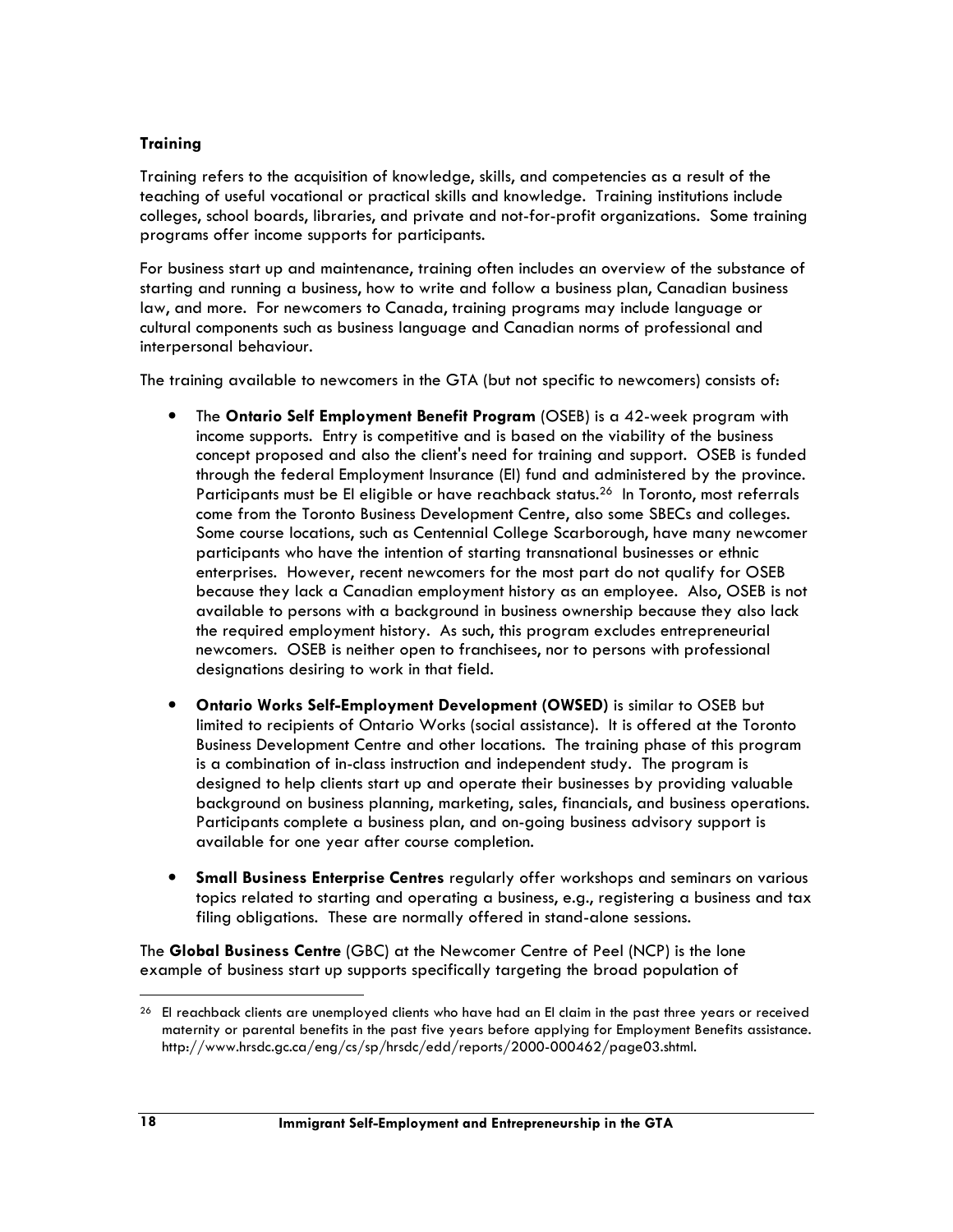newcomers in the GTA. GBC offers a 12-week curriculum on business start-up covering business education topics (legislation; IT, and business-specific technology; taxation; resource management; and, marketing) and an English language business communication component. This program is funded by Citizenship and Immigration Canada (CIC) and is available to permanent residents of Canada. NCP's most recent annual report states that 773 clients have been served by the GBC and the Labour Market Access for Newcomers program combined (compared to 1916 persons served by more general settlement services).

Other training programs focus on specific immigrant populations such as immigrant women (Microskills Womens Services), newcomer youth (Brampton Board of Trade), and francophone women (Le Reseau de Developpement Economique et d'Employabilite de l'Ontario). The course content and training is similar to what is offered by GBC.

Based on interviews with some students and one instructor in the above training courses, what appears to be distinct about the courses specifically targeting immigrant populations is their emphasis on Canadian professional etiquette (e.g., shaking hands, exchange of business cards), workplace norms, and culture. At GBC, students are encouraged to speak in front of the class and receive feedback on their business plans and marketing materials. These exchanges could take place in a course for the Canadian-born as well, but the "value added" in this program is the increased focus on Canadian norms and expectations. Course participants graduate with confidence to start a business, both because of their improved knowledge base and because of the peer exchanges and bonding they have experienced with other participants. Thus, immigrant-specific training can be thought of as a first step or "springboard" into the Canadian business world.

An optimal training curriculum for immigrants to Canada would include a combination of generic business content and instruction geared to increasing understanding of Canadian workplace norms and customs. An immigrant-focused course offered alongside a more generic one is one possibility. However, there are no such "generic" courses offered outside the Ontario Self-Employment Program and similar programs for persons on Ontario Works, so this idea is not viable at this time. Another possibility would be to offer a course in several modules or components so that persons could focus on areas of concern but not be bogged down by instruction in areas that are not relevant to their needs. This would allow for more continuity and depth than is found in existing "one off" sessions offered by the Small Business Enterprise Centres while at the same time maintaining efficiency and flexibility.

We know that few immigrants start businesses within the first few years after arrival in Canada, and anecdotal data emphasizes the importance of familiarity with Canadian businesses to business success. Yet many of the services for immigrant entrepreneurs are focused on helping them very soon after arrival. The Canada Youth Business Foundation (CYBF) Newcomer Entrepreneur Program is available to persons who have been in Canada less than three years. Also, immigrants are no longer eligible for federal-funded settlement services once they become Canadian citizens. It would seem that such eligibility requirements should be loosened when it comes to supports for business start up.

Given Toronto's size and economic importance, the lack of training opportunities in business start-up is rather surprising. Moreover, the most intensive supports (OSEB and similar program for OW clients) focus on segments of the population who had prior unsuccessful attachments to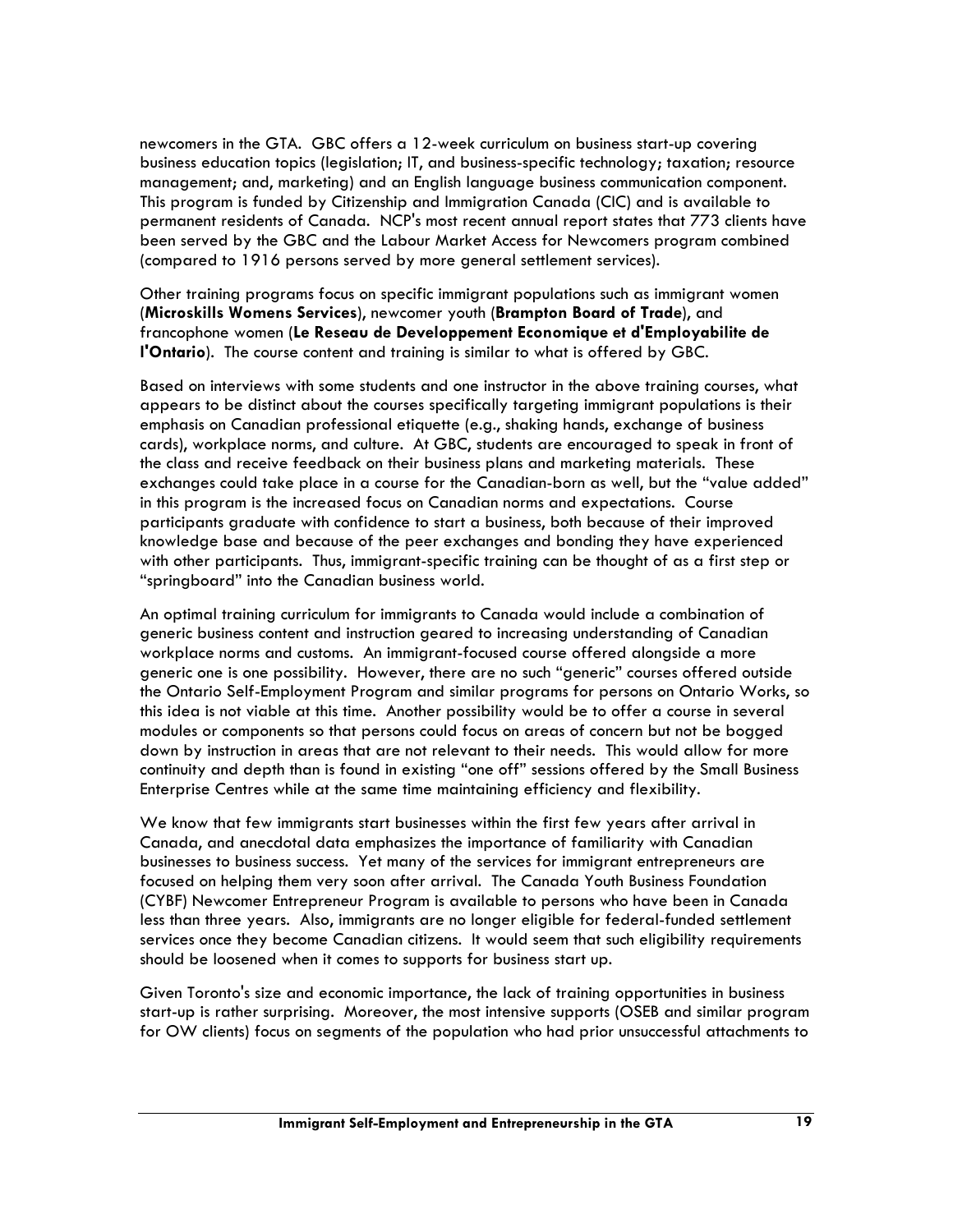the labour market rather than any original intentions of entrepreneurship. Given the large newcomer population in the GTA, the paucity of training programs available to them is glaringly insufficient. Moreover, they are concentrated on the west side of the GTA, with very few offerings in central Toronto and nothing available in Scarborough and the east end of the city.

## Bill (Xiao Xin) Zhang, Ink E-Sale Inc.

Prior to immigrating to Canada, Bill Zhang worked in international trade for the Government of China. Once in Canada, he worked in various manual labour jobs, moving equipment and storage and making copies in a print shop. He wanted to go into business but had no idea how to get started and was limited by his English skills. After two years of working in Canada and not knowing how to move forward into a career track, a friend told him about the Global Business Centre (GBC) at the Newcomer Centre of Peel. He signed up for GBC's in-class training on starting a new business, and he also took LINC courses to improve his English language skills.

At the beginning of the course, Bill had lots of ideas, but he did not know how to research them or identify which might make viable businesses. By the end of the course, he had his own business and had won the "Entrepreneur of the Year 2011" award from the GBC. Ink E-Sale Inc. launched in February 2011 as a discount ink and toner cartridges supply company, offering more than 1,000 different cartridge models. The business started as a website selling directly to the public, but Bill quickly learned that many Canadians prefer to purchase from a retail outlet. Acting on advice from his GBC counselor, Bill developed an authorized retailing system that has grown to four retail partners in Ontario in only two months. A fifth authorized retailer has just opened in Regina, Saskatchewan.

He is now in the process of opening a new warehouse centre that will allow him to double the size of his business. He also plans to rent out warehouse space to other GBC clients.

He credits the GBC course with giving him the foundation to get started, including knowledge of legal and tax-related issues, accounting, and professional habits and behaviour. Most of all, he believes that improved communication skills have helped his business. His in-class training completed, Zhang has returned to GBC to talk with business counselors and to seek further advice on growing his business.

What helped: business start up course that included a communications component combined with one-on-one supports.

#### Financing

Financing here refers to providing or raising the funds or capital for the creation and maintenance of a business. Financing ranges along a continuum from micro-loans under \$1,000 to multi-million dollar investments. At either end of the continuum, financing a business is one of the biggest challenges for an entrepreneur.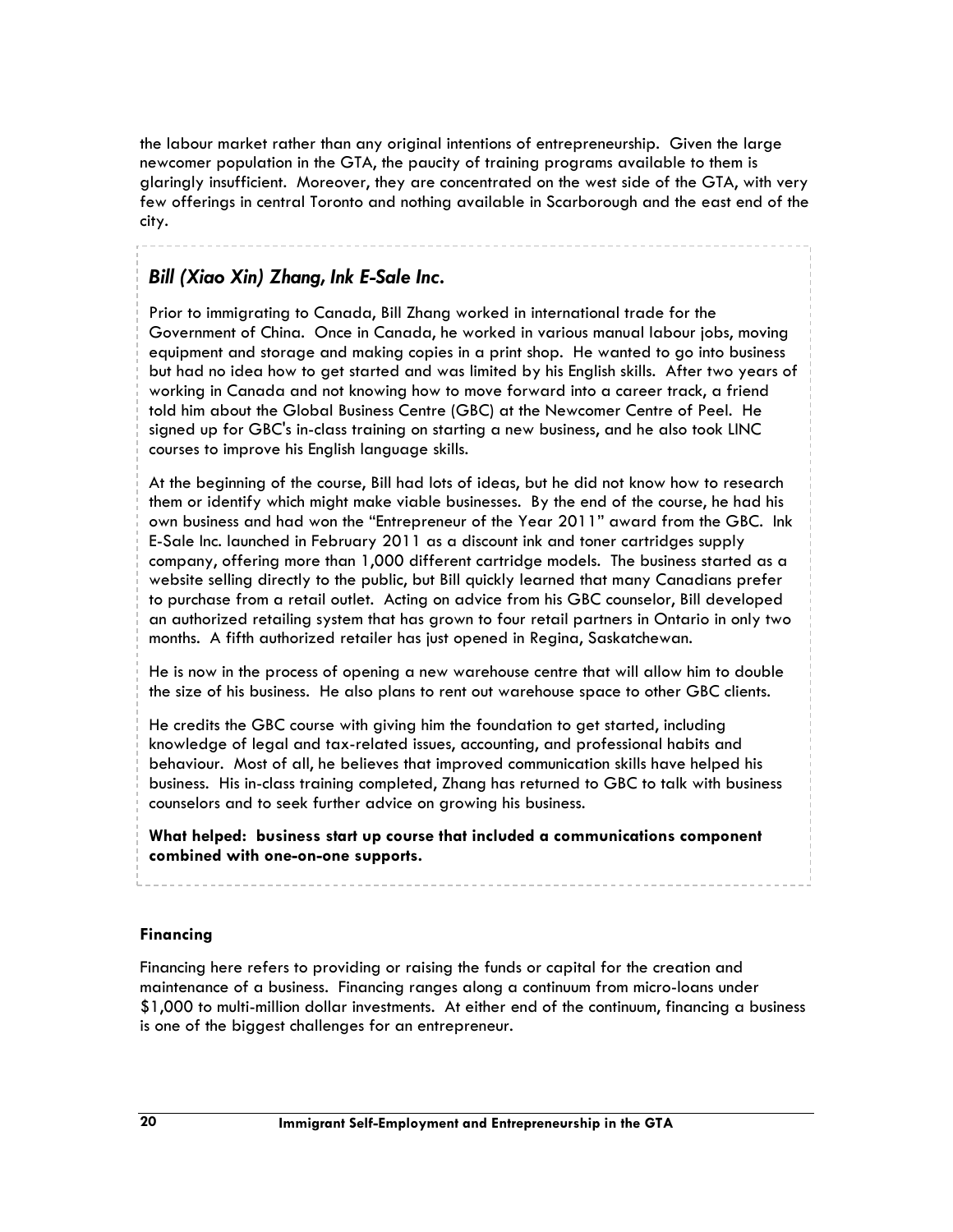Debt financing refers to loans made with the expectation of being repaid. Business owners sometimes rely on their own sources of funds first by using personal loans, home equity loans, credit cards, and family or friends, before requesting a loan from a bank or other financial institution. Debt financing allows a business owner to retain control of the business. By contrast, equity financing refers to investments in a business, perhaps from family and friends, or "angel investors" who believe in a business idea. Their investment is riskier than a loan and often buys a stake in the company. Though the investment is made without certain expectation of being repaid, investors often hope to profit from their investment.

A recent government report on financing of small and medium enterprises (SME's) found the following with regard to access to financing (quoted directly):

- In 2007, start-up SMEs primarily used informal sources of funding, such as personal savings (73%); however, about half of SMEs (51%) secured commercial or personal loans from financial institutions compared with 64 percent for established SMEs.
- All SMEs used traditional financing methods, such as retained earnings (57%) and lease financing (22%) to fund their operations. SMEs also tended to use informal financing sources, such as the owner's personal savings (54%) or loans from the owner's relatives or friends (9%).
- Financial institutions often require documents and guarantees before granting access to financing. In 69% of loan applications, the bank asked to see the business' financial statements and in 46% of cases the owner's personal financial statements as well. The larger the business, the more weight the lender gives to the business' financial statements and the less it gives to the personal financial statements of the owner.<sup>27</sup>

Not all potential business owners will be willing or able to meet requirements of documents and guarantees. As noted elsewhere in this report, such requirements may prove more difficult for immigrants to meet due to lack of credit history in Canada, difficulties with language, lack of familiarity with business plans and Canadian financial statements, and other factors.

Several financing programs are available to entrepreneurs, including newcomers:

• Canada Small Business Financing Program offers loans up to \$500,000 through financial institutions to small businesses with annual revenues under \$5 million. Loan decisions are made by financial institutions, but the risk is shared by the Government of Canada (Industry Canada). All small business loans from Canadian banks are made through this program. It has been criticized for requiring extensive paperwork and taking too long for the loans to be approved, but it is the only small business loan program available. As a result, business advisors sometimes counsel clients needing debt financing to rely on home equity loans or lines of credit rather than this loan program (interview).

<sup>&</sup>lt;sup>27</sup> Government of Canada, Key Small Business Financing Statistics. SME Financing Data Initiative (Ottawa: Industry Canada, December 2009), 4.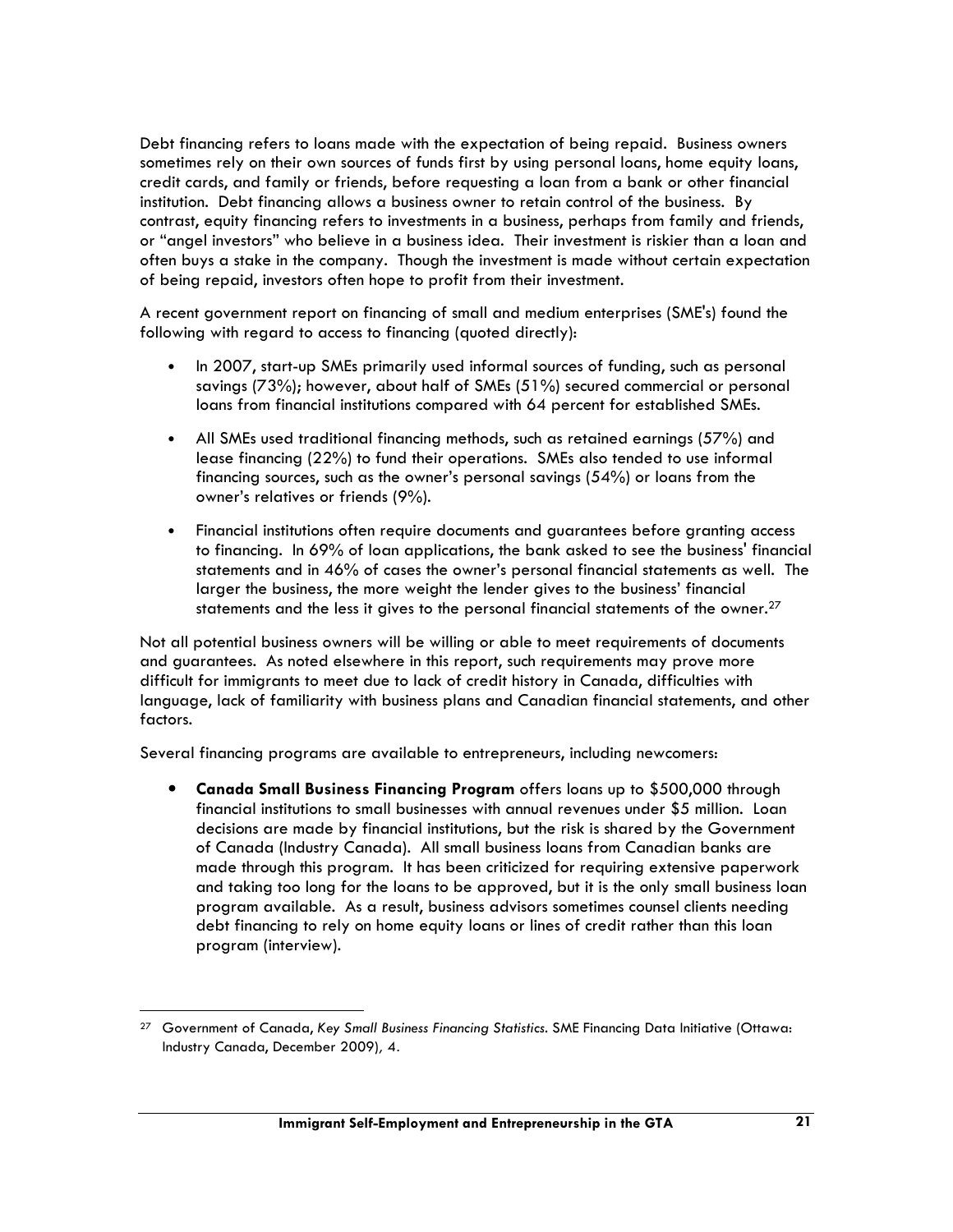- Business incubation centres (discussed below) may include access to financing as part of their supports. These are aimed at potential high-growth companies only. For example, ventureLab in Markham outlines this client profile on its website: "You are in the right place if you have an innovation technology. A patent has been granted. You are looking for money, somewhere from \$100,000 to a million dollars for a launch or growth. And you hope to generate exceptional financial returns."
- **ACCESS Community Capital Fund helps individuals without collateral or credit history** obtain an affordable micro-loan to improve their standard of living through entrepreneurship. ACCESS has recently started partnerships with community agencies in two Toronto priority neighbourhoods to better reach low income individuals. Newcomers, visible minorities, and women have secured numerous loans from this fund.

The only immigrant-specific financing program identified by this study is the CYBF Newcomer Entrepreneur Program. Launched in October 2010, it is the newest offering of the Canada Youth Business Foundation. It offers flexible loan assessments that do not require a credit history to entrepreneurs aged 18-34 who have been in Canada less than 36 months. Persons can receive up to \$15,000 in start-up financing: a maximum of \$7,500 from CYBF, matched with a maximum amount of \$7,500 from the Business Development Bank of Canada (BDC). CYBF has offices across the country and relationships with 170 community partners that deliver programs.

Optimally, a variety of financing options would be available to individuals wishing to start a business. However, that is not the case. The recent expansion of ACCESS Community Capital Fund into neighbourhood offices should help more smaller-scale immigrant entrepreneurs get their businesses off the ground, but this program remains relatively small at this point in time. Most entrepreneurs require larger amounts of capital and, unless they are under the age of 35, a bank loan is really their only option. Unfortunately, these loans are not easy to acquire. One can understand the caution around small business loans which are by nature risky, but the loan approval process could be streamlined and improved. Given the few resources around financing small businesses, it is not difficult to see why more advantaged immigrants are more likely to be self-employed than their counterparts with fewer resources.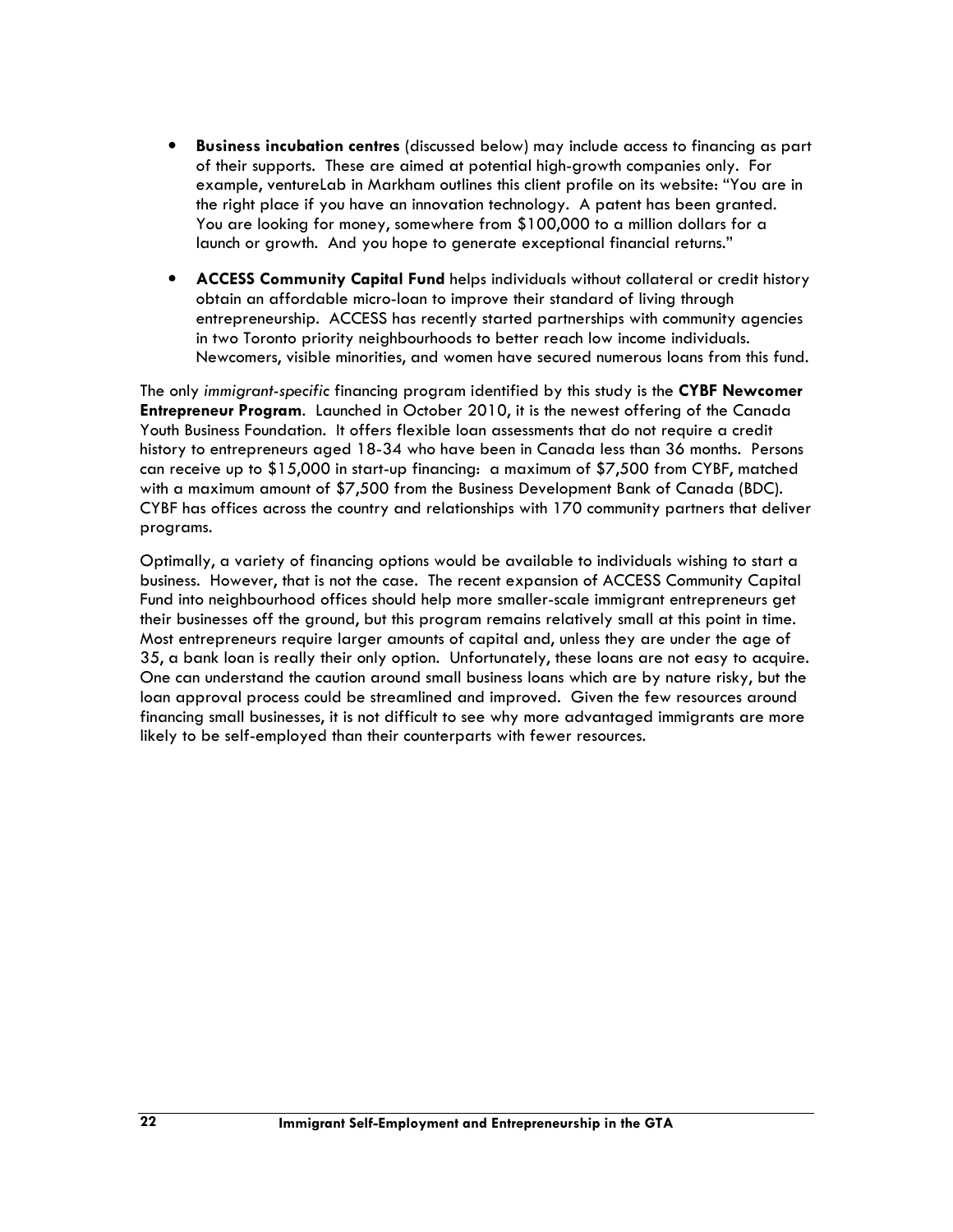## Alejandro Monsivais, Mexicatessan

When Alejandro came to Canada in 2003, he quickly realized that he would be unable to continue working in the editorial field unless he returned to school. Even outside his field, it was difficult to find work in the midst of a weak economy and the SARS crisis. After months of searching, and not before using up his family's savings and maxing out their Canadian credit card to pay overdue bills, he was hired as a cook in a Toronto restaurant.

Within a year, he had decided to start his own business making and selling different foods from his home country of Mexico. However, no banks would give him a loan, saying it was too risky. So Alejandro continued at his restaurant job, all the time gaining skills and knowledge about Canadian eating preferences.

Five years later, Alejandro successfully applied for a micro-loan from ACCESS Community Capital Fund, a program he learned about in a small business seminar at the YMCA. Operating through its financial partner Alterna Savings to administer and register the loans, ACCESS provides qualified entrepreneurs with affordable small loans, in the process helping them establish a credit history. In Alejandro's case, he credits the \$5,000 loan as being "essential" for his Mexicatessan catering and supply business to get off the ground. Two years later, he took out a second loan from ACCESS to help bridge the gaps between product delivery and payments. Alejandro says ACCESS is the only institution he could find that would give him a loan. Under a new program at ACCESS, he has also started meeting with a mentor to assist with his cash-flow management.

Based on his experience thus far, he advises anyone wishing to start a run a business in Canada to (1) know the field of work, (2) recognize that you are in a different country and culture, and this means that people do business differently, (3) try to borrow as little money as possible, (4) maintain a good credit record, and (5) keep your cash flow up to date.

What helped: access to micro-credit, connection to a mentor, and exposure to Canadian consumption habits.

#### Individualized supports

Individualized supports include advice, counseling, and mentoring offered in a one-to-one format. Individualized supports are tailored to the needs of the person seeking assistance. Often, they entail assistance with forming a business plan.

There are many online tools to assist with writing a business plan, but there are very few services that will actually help someone write the plan. Business plans are a prerequisite for acquiring financing from every organization covered in this report.

Several organizations offer individual advice, counseling, and mentoring to all entrepreneurs including immigrants. The most significant of which is offered by **Small Business Enterprise** Centres where clients can receive individualized assistance from staff on a drop-in or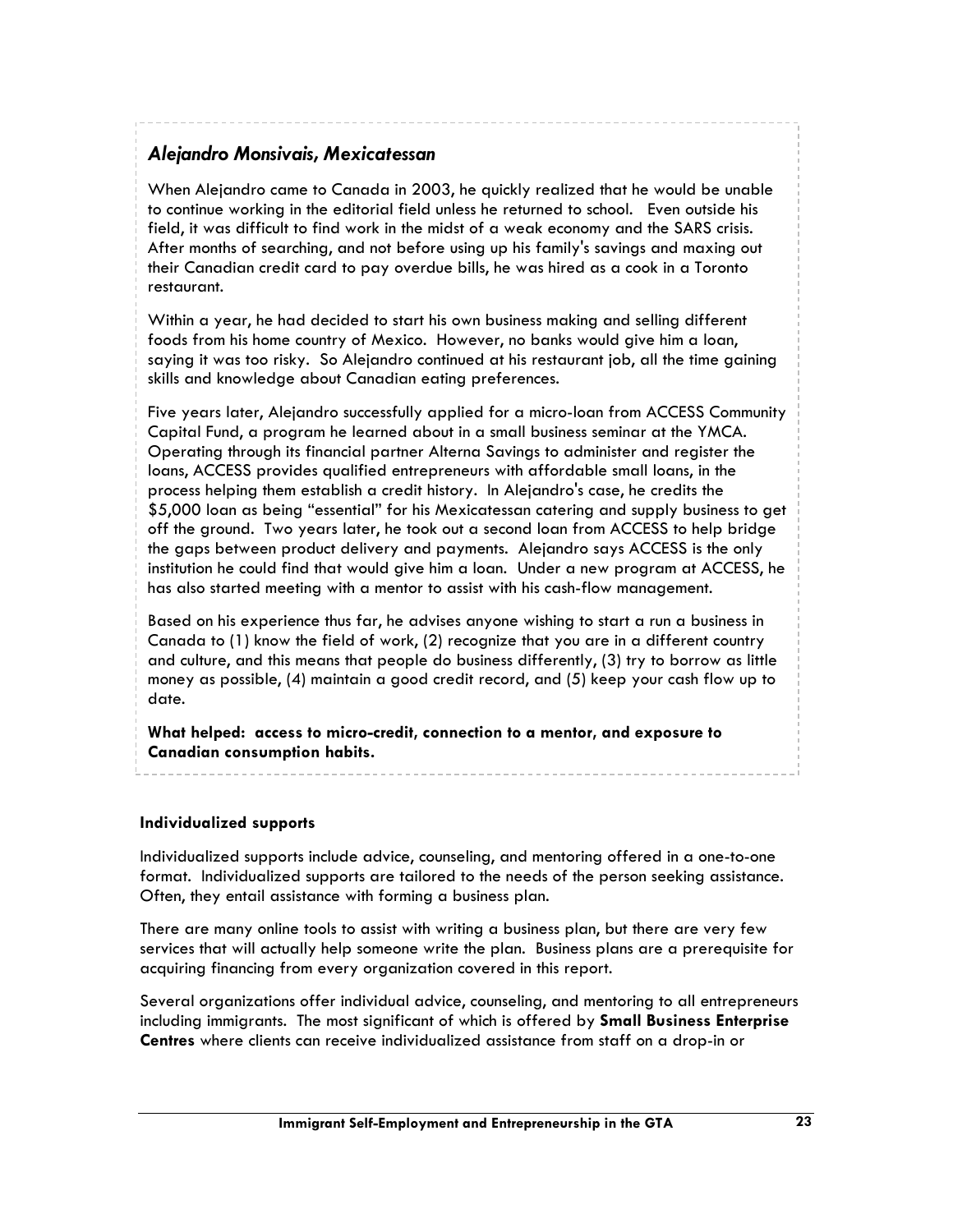appointment basis, including assistance with business plan development. Small Business Enterprise Centres play a vital role in this area of support, though services are usually offered on a drop-in basis as opposed to through an ongoing relationship with a single advisor. Assessing their ability to help immigrants is beyond the scope of this report, but on the whole they appear to be very busy places, indicating that they are well-utilized but also that it may be difficult for staff to meet the demand for services to address immigrant-specific needs.

In the GTA, the following other services were identified (a few explicitly support newcomers):

- Connect Legal is a unique organization offering legal supports to immigrant entrepreneurs. One of its supports entails matching low-resource immigrant entrepreneurs with volunteer commercial lawyers who provide pro bono commercial law services.
- CYBF offers a mentoring program that accompanies its loans. Also, CYBF entrepreneurs-in-residence provide support and guidance in all areas relating to the start of a new business. Finally, there is a peer-support network (Entrepeer) that connects entrepreneur youth online and face-to-face with other entrepreneurs as well as mentors and business champions from across Canada.
- Global Business Centre at the Newcomer Centre of Peel offers one-on-one supports to individuals in the training program and also to persons not accessing the training. Supports include accompaniment to financial institutions and site visits to businesses started by program participants. Program graduates may return for advice after program completion.
- Global Youth Entrepreneur Project is offered through the Brampton Board of Trade; this course includes a mentorship component. Mentors are expected to help participants design their business plan.

# V Utrecht, the Netherlands: Mentors coach immigrant entrepreneurs

The project Mentor Plus is intended to strengthen professional entrepreneurship by bringing about successful links between employers (mentees) and experienced mentors, who can help the participating employers to solve a specific business problem through coaching and advice. A sub-objective is to make the employer confident in the use of the employer networks, including the Chamber of Commerce and employers' associations. The project will also significantly improve job opportunities, the social environment, and social structure in the neighbourhood.

Contact info: Utrecht Westflank - local programme management tel. +31 30 2861603 http://www.eukn.org/E\_library/Economy\_Knowledge\_Employment/Urban\_Economy/Business\_Support/ Business Advice/Mentors coach\_immigrant\_entrepreneurs\_Utrecht\_the\_Netherlands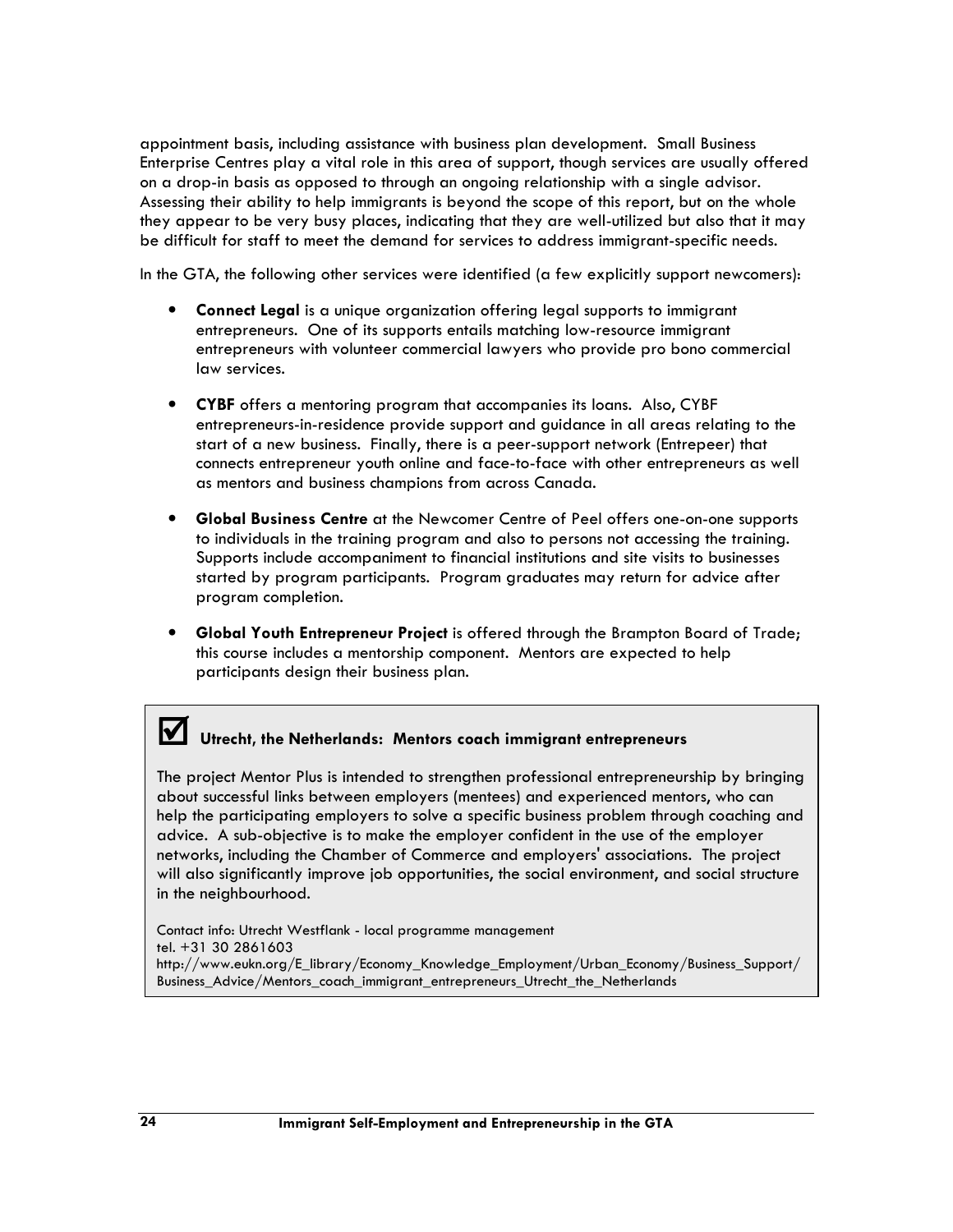# Helsinki, Finland: Business Counseling for Entrepreneurial Success

EnterpriseHelsinki is a one-stop service centre where companies with growth potential get all the information they need to start and run a company in Helsinki through personal consultation and online business tools. EnterpriseHelsinki offers business counseling by connecting new companies with experts, who are free of charge, and available in Finnish, Swedish, English, Russian, Estonian, German, and Arabic. Today, 37% of clients are immigrants.

EnterpriseHelsinki offers basic and advanced entrepreneurship courses designed to familiarize new immigrants with Finnish business culture. Business advisors – all with experience working with immigrants – give confidential, "hands-on guidance" on all aspects of establishing, running, and developing a business, from writing an effective business plan, right through to applying for a start-up grant or loan.

http://citiesofmigration.ca/good\_idea/helsinki-business-counseling-for-entrepreneurial-success/

#### Business incubation

A business incubator is an entity organized to deliver support services to businesses during the start-up phase. The goal of the incubator is to help business owners grow their business to the point that they are viable without supports.

Business incubation programs are often sponsored by private companies or municipal entities and public institutions, such as colleges and universities, but also by other not-for-profit entities. Incubators may provide a wide range of services including management and consulting assistance, office space and shared facilities, shared equipment, shared administrative services, and other business support. By sharing the resources, operating expenses are reduced for all incubator tenants.

Unlike many business assistance programs, business incubators do not serve any and all companies. Entrepreneurs must apply for admission to a program. In general, only those with feasible business ideas and a workable business plan are admitted. It is this factor that makes it difficult to compare the success rates of incubated companies against general business survival statistics, but it is generally believed that successful completion of a business incubation program increases the likelihood that a start-up company will stay in business for the long term.

Business incubation is for entrepreneurs at the large-scale end of the business continuum. In terms of the publicly-funded incubation centres in the GTA, these were identified:

• Toronto Business Development Centre (TBDC) is a not-for-profit organization committed to nurturing the growth of new and emerging businesses. Business development support is delivered through channels including business incubation, evening seminars, and community outreach.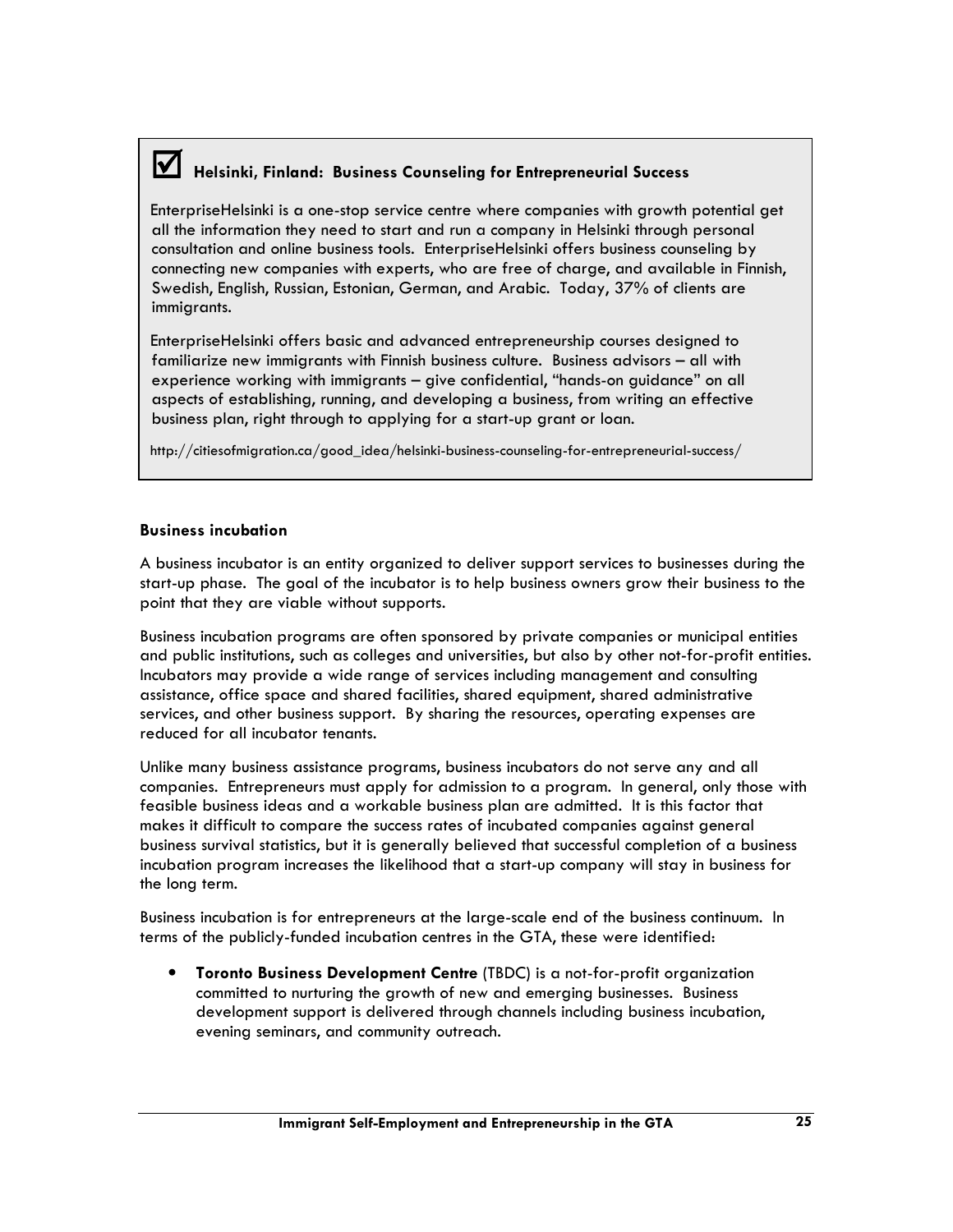• The Ontario Government launched the Ontario Network of Excellence (ONE) that has now grown to 400 commercialization experts located throughout the province to help businesses "move through the innovation and commercialization process." In the GTA, these include the MaRS Discovery District (Toronto), Research Innovation Commercialization Centre (Mississauga), Innovation Durham Northumberland, ventureLAB (Markham), and HalTech (Halton Region). The ONE centres focus on technology entrepreneurs with high growth potential, though each has its own particular areas of focus. For example, MaRS focus includes advanced materials and engineering; cleantech; information technology, communications and entertainment; life sciences and health care; and social innovation. RIC Centre works with technology entrepreneurs in aerospace, advanced manufacturing, life sciences, and emerging technologies.

Business incubators focus on a select clientele of businesses. Optimally, business incubators could serve a wide variety of growth-oriented businesses, not limited to the technology sector. An evaluation of the incubators above is beyond the scope of this report. Anecdotally, there do not appear to be many immigrants utilizing these business incubators.

## Aarhus, Denmark: Creation of a local bazaar

The Gellerup area, in the Danish city Aarhus, has become the main area of residence for many socially-disadvantaged citizens. The local authorities knew of several people who were running small-scale businesses from their homes, i.e. people were using apartment rooms for storage and exhibition. Most of this trade was illegal, and one way of legalizing trade was by organizing it within the framework of a Bazaar, modeled on the Mediterranean Bazaars with small stalls side by side under the same roof. Thanks to this initiative, about 60-80 people have moved from living on social benefits to being selfsupported. A few have even made a career out of it and are now doing business outside of the Bazaar.

http://www.eukn.org/E\_library/Economy\_Knowledge\_Employment/Urban\_Economy/Business\_Support/ Encouraging\_Entrepreneurship/From\_social\_exclusion\_to\_entrepreneurship\_Aarhus\_Denmark

#### Professional networks

Finally, professional networks help entrepreneurs make new contacts and connect with other people in the same industry or occupation. These "warm contacts" can be useful in terms of information and knowledge sharing as well as for soliciting clients and business partners. For newcomers, professional networks whose members are from the same country of origin or ethnic group may offer a "comfort zone" for transition into Canadian society.

There are hundreds of professional networks in the GTA. General professional networks include Chambers of Commerce, some of which host more specific networks focused on ethnic or immigrant communities. Examples of such professional networks include: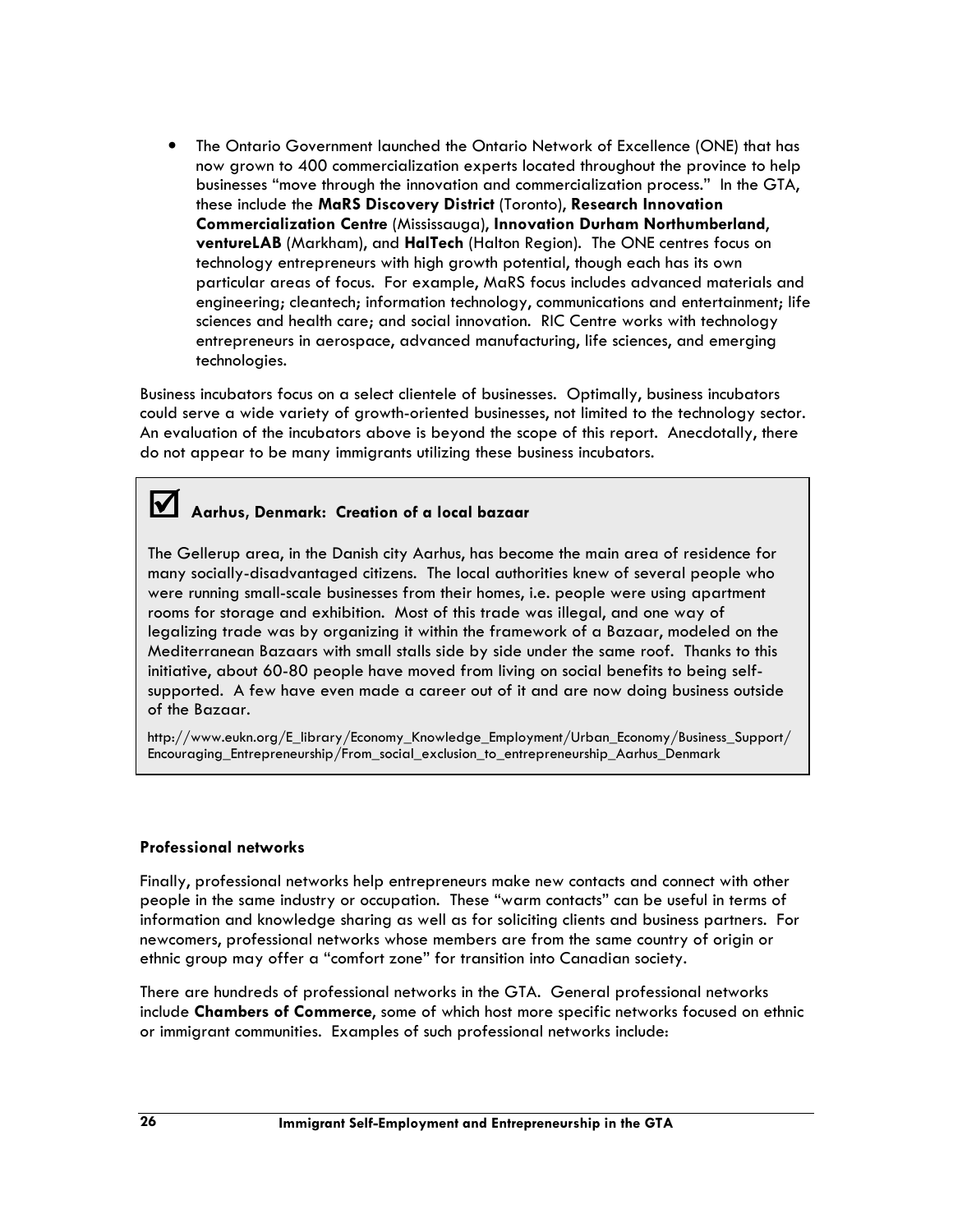- Black Business and Professional Association www.bbpa.org
- Chinese Business Chamber of Commerce www.fccm.ca/business.html
- Association of Chinese Canadian Entrepreneurs www.acce.ca
- Canada Sri-Lanka Business Council www.cslbcbiz.com
- Guyana-Canada Chamber of Commerce
- Mississauga Board of Chinese Professionals Businesses www.cpbmississauga.com
- African Canadian Social Development Council www.acsdc.ca
- Canadian-Chinese Computer Association www.theccca.com/AboutCCCA
- The Hong Kong Canada Business Association http://national.hkcba.com
- Chinese Importer & Exporter Club of Canada
- Richmond Hill Markham Chinese Business Association www.rhmcba.ca

Two professional networks were mentioned specifically in project interviews with immigrant entrepreneurs as having been helpful to them:

- TIE (The Indus Entrepreneurs) fosters entrepreneurship globally through mentoring, networking, and education. The Toronto chapter is one of 57 chapters across 14 countries, with 13,000 members, including over 2,500 charter members.
- Impact is a Canada-wide student-run organization that promotes youth entrepreneurship. It was founded by a second generation Canadian at the University of Waterloo.

# Amsterdam: Moroccan Entrepreneurs Network

Marokkaans Ondernemers Netwerk (MON) is an initiative for active self-employed entrepreneurs of Moroccan origin in Amsterdam focusing on network activities. Within MON, members find information on entrepreneurship, the opportunities and dilemmas that accompany it, support of activities, and opportunities for cooperation. On 8 April 2005, the MON organized a meeting on 'matchmaking', where agencies were introduced to Moroccan entrepreneurs. More than 70 interested parties participated in the meeting. Since its foundation, MON has established an entrepreneurs office which potential entrepreneurs can visit if they have questions.

Contact info: R. Boussaid, tel. +31 20 6239369

http://www.eukn.org/E\_library/Economy\_Knowledge\_Employment/Urban\_Economy/Business\_Support/ Encouraging\_Entrepreneurship/Moroccan\_Entrepreneurs\_Network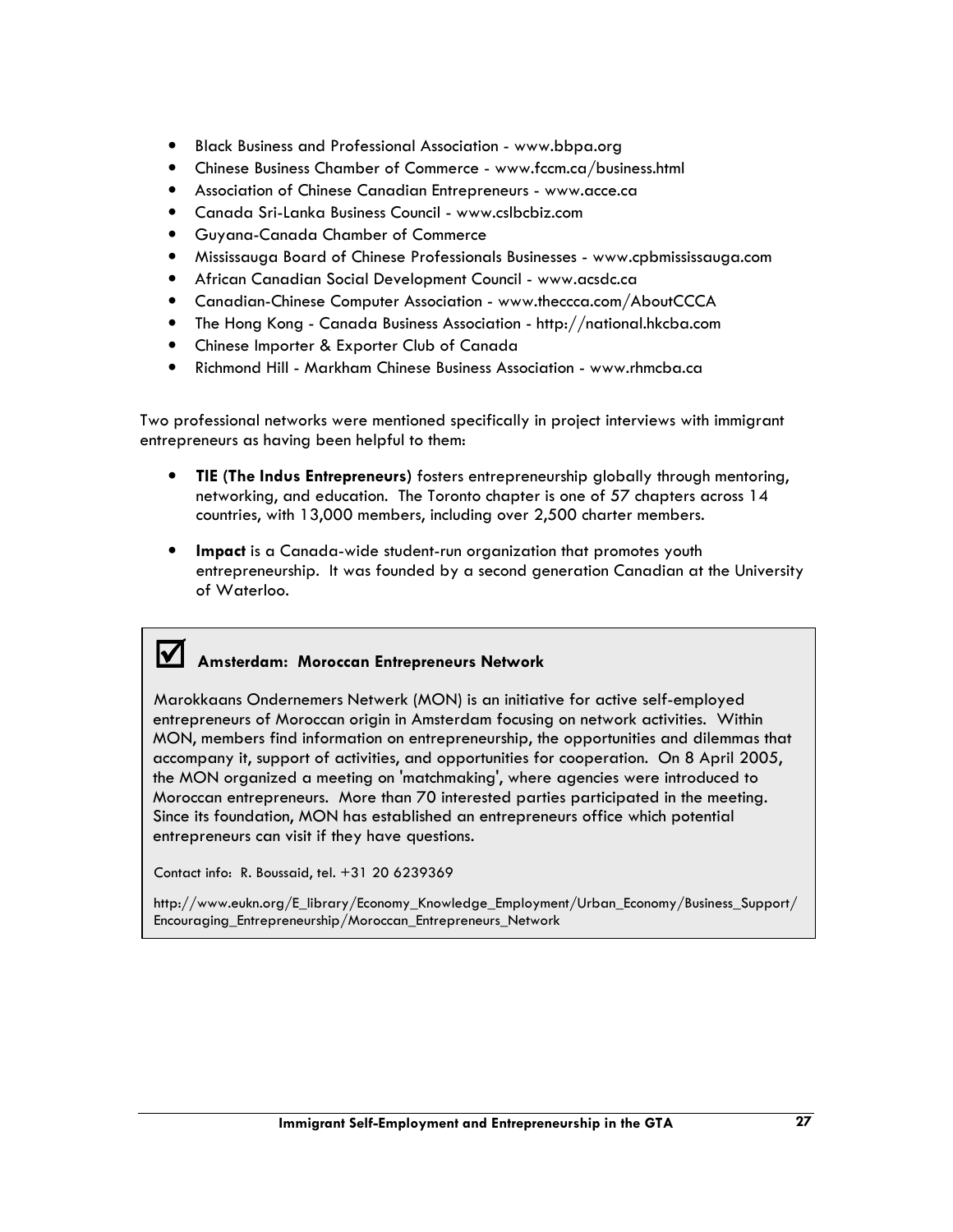Table 1: List of Business Supports

|                                           | <b>GTA</b>                                                                                                                                                                                                                                                                                                                                                           | Ontario-wide                                                                                                                           | Canada-wide                                                                                                                                                                                                                           |
|-------------------------------------------|----------------------------------------------------------------------------------------------------------------------------------------------------------------------------------------------------------------------------------------------------------------------------------------------------------------------------------------------------------------------|----------------------------------------------------------------------------------------------------------------------------------------|---------------------------------------------------------------------------------------------------------------------------------------------------------------------------------------------------------------------------------------|
| <b>Information and</b><br><b>Referral</b> | Enterprise Toronto<br>and other Small<br><b>Business Enterprise</b><br>Centres (SBECs)                                                                                                                                                                                                                                                                               | <b>Small Business</b><br><b>Enterprise Centres</b><br><b>Canada Business</b><br>Ontario                                                | Canada Business.ca<br><b>Small Business Finance</b><br>Centre (private)                                                                                                                                                               |
| <b>Training</b>                           | <b>Global Business</b><br>Centre (Newcomer<br>Centre of Peel)*<br><b>Enterprise Toronto</b><br>and other SBECs<br>Self-Employment<br><b>Training for Women</b><br>(Microskills)*<br>Home-based<br>Childcare Program<br>for Women<br>(Microskills)*<br>D'inform-elle a form-<br>elle*<br><b>Global Youth</b><br>Entrepreneur Project<br>(Brampton Board of<br>Trade)* | <b>Ontario Self-</b><br><b>Employment Benefit</b><br><b>Ontario Works Self-</b><br>Employment<br>Development<br>Opportunities for All* | <b>Canadian Chamber of</b><br>Commerce                                                                                                                                                                                                |
| <b>Financing</b>                          | <b>ACCESS Community</b><br><b>Capital Fund</b>                                                                                                                                                                                                                                                                                                                       |                                                                                                                                        | <b>Canadian Youth</b><br><b>Business Foundation</b><br>(CYBF)<br><b>CYBF Newcomer</b><br>Entrepreneur<br>Program*<br><b>Canada Small Business</b><br><b>Financing Program</b><br><b>Business Development</b><br><b>Bank of Canada</b> |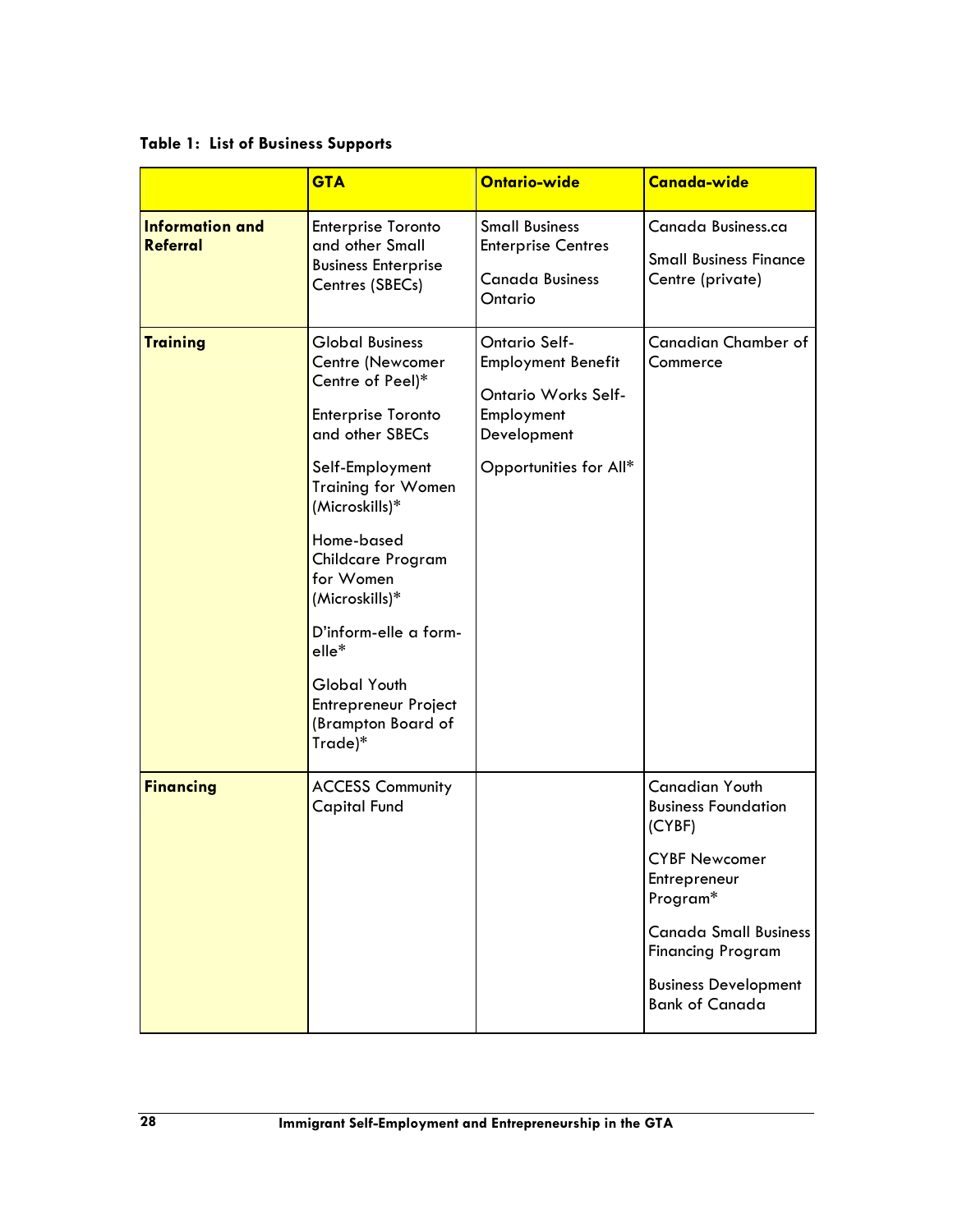| <b>Individualized</b><br><b>Supports</b> | <b>Global Business</b><br>Centre (Newcomer<br>Centre of Peel)*<br>Enterprise Toronto<br>and other SBECs<br><b>Global Youth</b><br><b>Entrepreneur Project</b><br>(Brampton Board of<br>Trade)*<br>Connect Legal* | Opportunities for All*           | <b>Canadian Youth</b><br><b>Business Foundation</b>                                                                                                                                                                       |
|------------------------------------------|------------------------------------------------------------------------------------------------------------------------------------------------------------------------------------------------------------------|----------------------------------|---------------------------------------------------------------------------------------------------------------------------------------------------------------------------------------------------------------------------|
| <b>Business Incubation</b>               | <b>Toronto Business</b><br><b>Development Centre</b><br><b>MaRS Discovery</b><br>District, RIC Centre,<br><b>Innovation Durham</b><br>Northumberland,<br>ventureLAB, HalTech                                     | Ontario Network of<br>Excellence |                                                                                                                                                                                                                           |
| <b>Professional</b><br><b>Networks</b>   | Numerous ethnic and<br>national business<br>associations*                                                                                                                                                        |                                  | <b>Canadian Chamber of</b><br>Commerce<br>Impact<br><b>Canadian Federation</b><br>of Independent<br><b>Business</b><br><b>Advancing Canadian</b><br>$\mathsf{Entrepreneurship}/$<br><b>Students In Free</b><br>Enterprise |

\* denotes a program specifically designed for immigrants or members of an ethnic community. Other programs are more generally focused but open to newcomers. Further details of these programs can be found in a program inventory companion piece to this paper.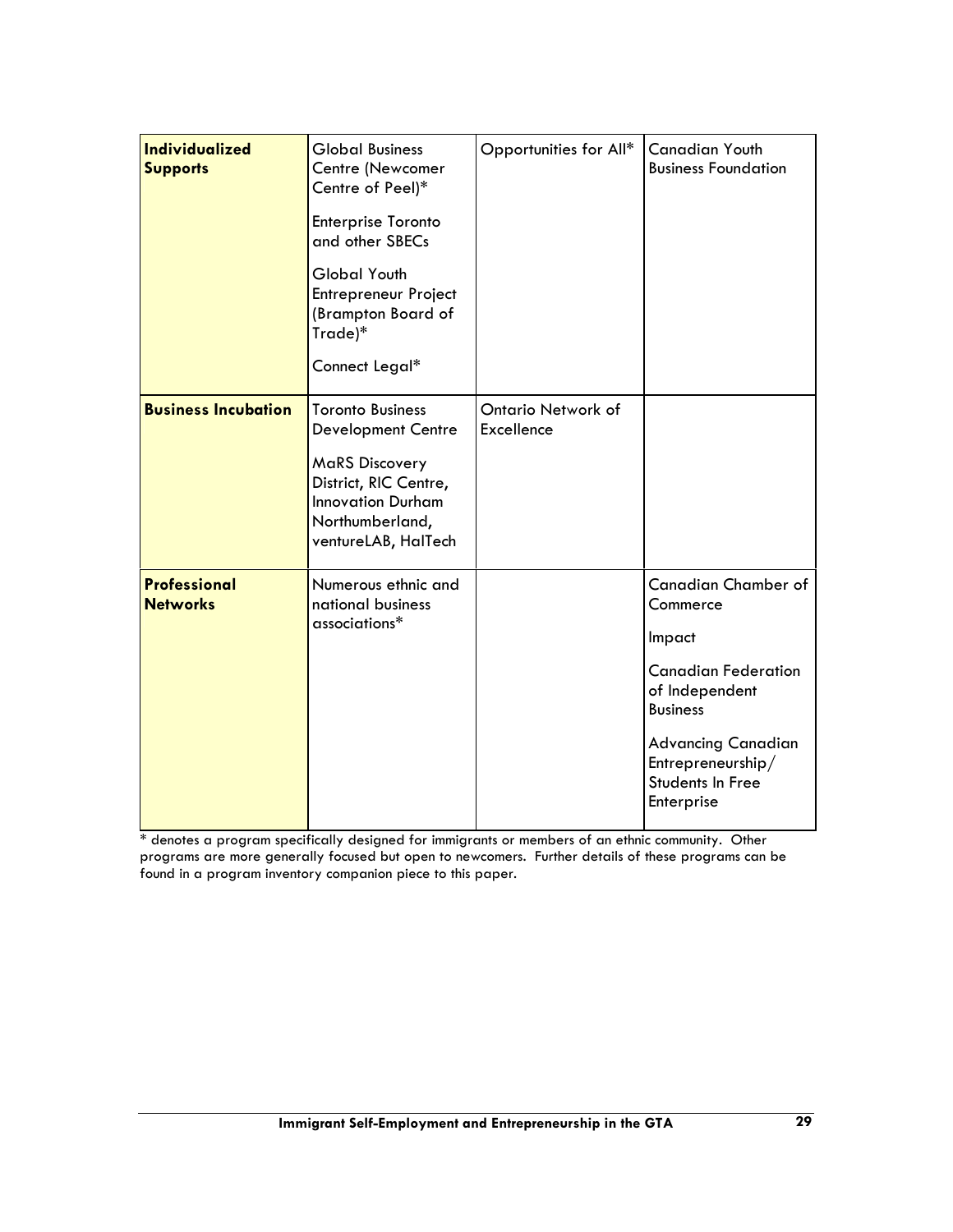## Carson City, Nevada: Creating an Entrepreneur Friendly Public Library, the Business Resource Innovation Center (BRIC)

A local library expanded into a business centre, conceived as a multi-function business centre that would support local entrepreneurs from the ground up by providing a centralized suite of services.

http://www.growinglocaleconomies.com/efriendly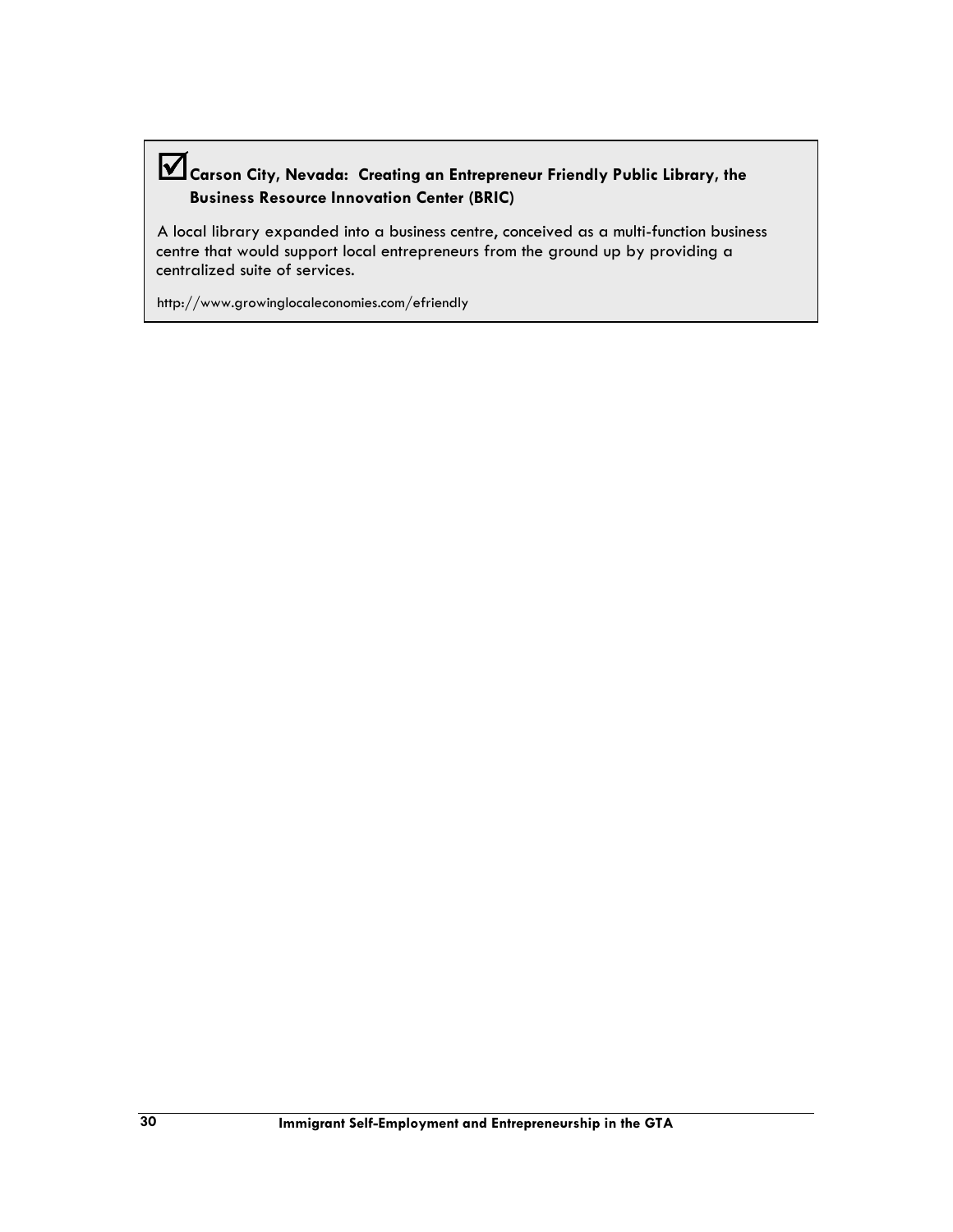## GOOD PRACTICES FOR PROMOTING IMMIGRANT E N T R E P R E N E U R S H I P

Documentation of good practices is useful to determine how specific challenges have been met elsewhere. A number of interesting practices are highlighted throughout the document. However, these practices have been developed within a particular geographic, demographic, and policy context that may not be easily translatable elsewhere. In addition, these practices have been identified as interesting, without reviewing any formal evaluation measures.

Policy-level initiatives that were mentioned in the literature (but not highlighted throughout the report) as benefitting all entrepreneurs include tax-free start up (1-2 years of no business tax), zoning controls, and vacant land distribution programs. These kinds of initiatives are discussed in the Center for an Urban Future 2007 report A World of Opportunity focusing on immigrant entrepreneurship in New York City and containing sections on Los Angeles, Houston, and Boston.

## General findings

 $\overline{a}$ 

Given the constraints of this research and the difficulties of briefly describing multiple best practices, described here are the most important lessons learned from the selected good practices in a recent large-scale study of immigrant entrepreneurship in the European Union. Readers interested in learning more about the good practices are requested to consult the European Commission report directly.<sup>28</sup>

In Examination and Evaluation of Good Practices in the Promotion of Ethnic Minority Entrepreneurs, the authors categorize good practices by six objectives. These objectives are to:

## Section Summary

- The search for good or best practices must be undertaken with caution. Practices are developed within a particular geographic, demographic, and policy context that may not be easily translatable elsewhere. They are usually presented as interesting examples and are rarely evaluated.
- A study of immigrant entrepreneurship conducted by the European Commission grouped good practices into the following types of policy measures or support schemes:
	- o Raise awareness among immigrants
	- o Improve skills and competencies of individual entrepreneurs
	- o Strengthen the social, cultural, and financial resources of entrepreneurs
	- o Improve market conditions
	- o Implement favourable regulation (at local, national, and supranational level)
	- o Strengthen intermediary organizations (training bureaus, consultancies, business associations)

Some of the good practices found in the literature review, such as mentoring and the creation of "one stop shops" for small businesses, already exist in limited form in the GTA and other Canadian cities.

<sup>28</sup> European Commission, Examination and Evaluation of Good Practices in the Promotion of Ethnic Minority Entrepreneurs (Brussels: European Commission, March 2008).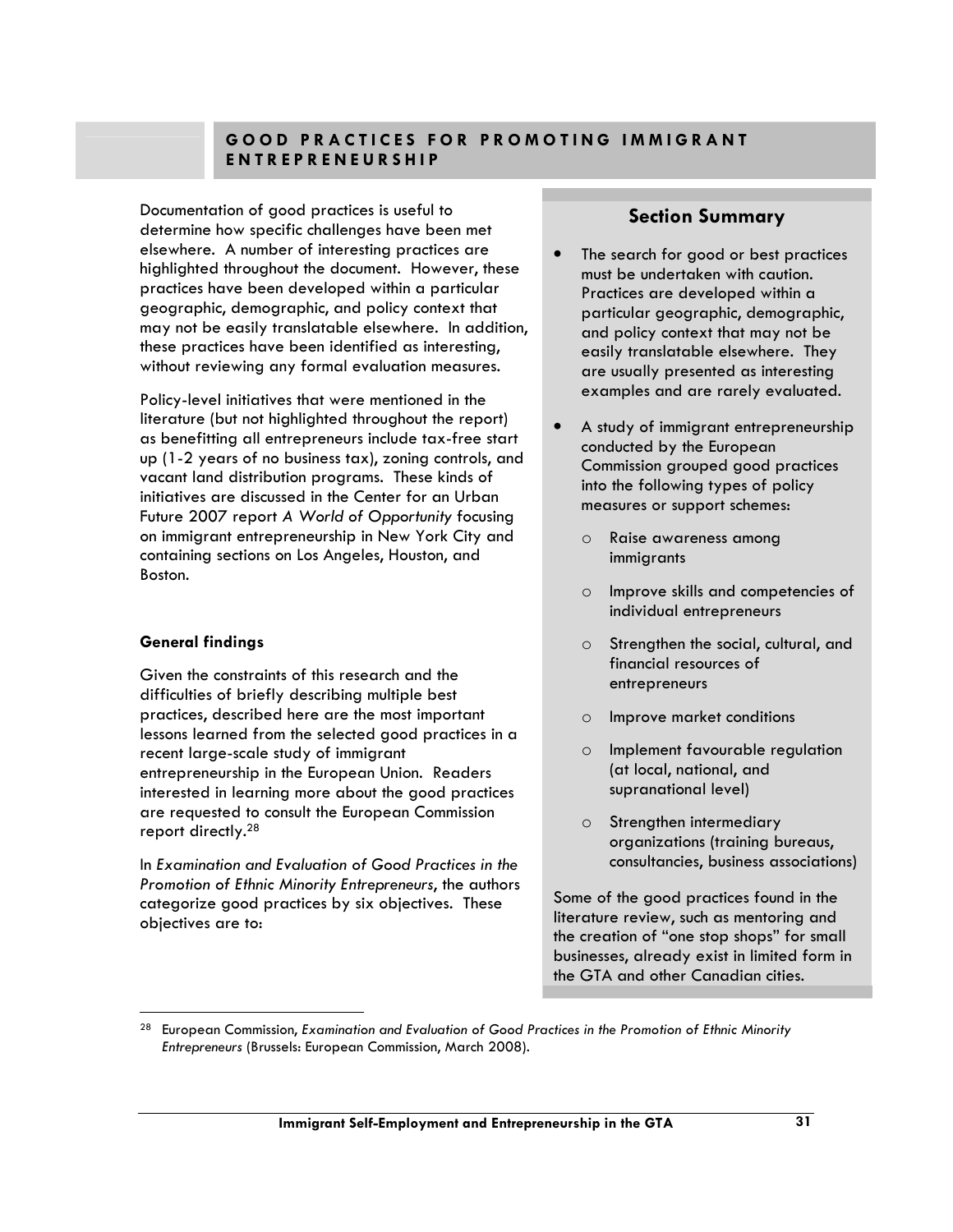- Raise awareness among immigrants of entrepreneurship opportunities through for example, advertising in ethnic media and mobilizing immigrant community leaders;
- Improve skills and competencies of individual entrepreneurs by, for example, offering language courses, offering multi-lingual entrepreneurship services, and offering a comprehensive package of support services from training, counselling, networking, and incubator services to administrative and legal services;
- Strengthen the social, cultural, and financial resources of entrepreneurs by, for example, mobilizing transnational networks, developing ethnic business associations, and linking ethnic entrepreneurs with mainstream business associations;
- Improve market conditions (the authors note there is little activity in this area but that incentives for entrepreneurs, whether immigrants or not could be categorized here);
- Implement favourable regulation by identifying regulatory obstacles and validating foreign training and experience; and
- Strengthen intermediary organizations (training bureaus, consultancies, business associations) by, for example, engaging them in policy development, communicating immigrant entrepreneur success stories, and sensitizing them to the needs of immigrant entrepreneurs.

#### Some findings from the OECD

The OECD report Open for Business discusses various practices in member countries. They are not identified as "best practices" per se, but they are practices that have been deemed helpful to immigrant entrepreneurs. The authors of the report note:

Targeted support schemes for business immigrants, aimed at encouraging the development of migrant entrepreneurial activity, exist in some OECD countries (namely Denmark, Finland, Norway, and Sweden). Measures consist mainly in providing to migrant entrepreneurs training, guidance, mentoring, and improving their networkbuilding capacity, and are implemented by various intermediary agents, including chambers of commerce, employers' organisations and branches of local government. One area that should be strengthened, in order to improve the effectiveness of such support measures is networking between entrepreneurs and intermediary agencies."<sup>29</sup>

<sup>29</sup> OECD, Open for Business, 19.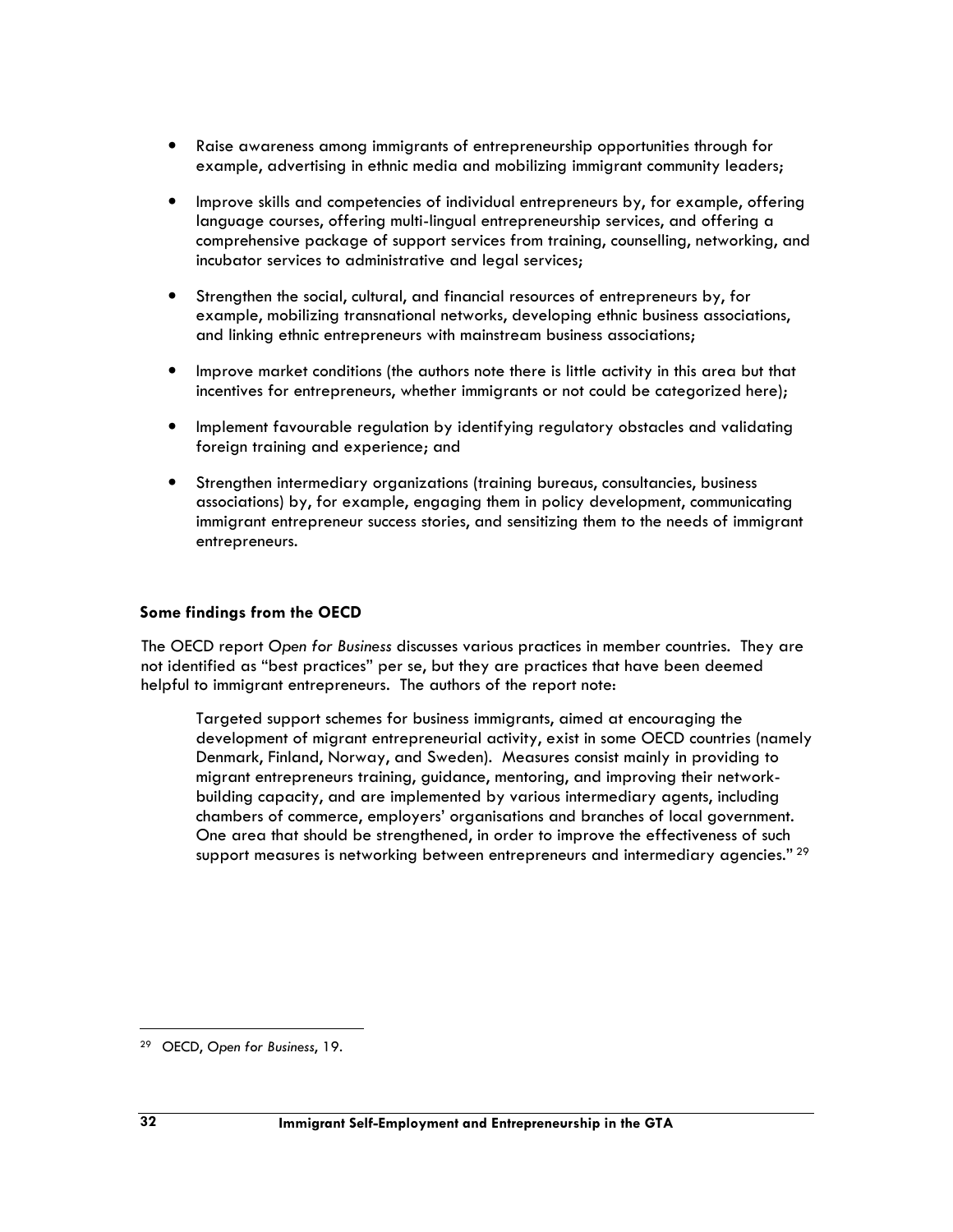#### Finance is Key

"…enhancing migrants' access to credit would be a key tool to improve the success of migrant enterprises, as well as to help them emerge from traditional occupations confined to the lower segments of markets and expand to high-value activities. In this process, the role of banks is crucial. The reluctance of banks to lend to migrants can be partly related to a higher default risk, given the higher failure rate of migrant businesses compared with natives businesses. Less willingness on the part of banks to grant loans to migrant entrepreneurs is also related to difficulties in assessing the creditworthiness of migrants, which decrease the longer the migrant lives in the host country. In addition, perceived (higher) risks in lending to certain national groups can be related to cultural factors and discrimination…

Community-based and non-governmental organisations can play a role…

- promoting the mutual understanding between credit institutes and migrant entrepreneurs, especially through the implementation of financial literacy programmes…;
- Governments need to put in place bilateral and multilateral agreements on credit registers cooperation, whose main objective would be to improve the exchange of information at a global regional and bilateral level.
- Credit institutions and non-government organisations should also provide advice to migrant entrepreneurs on how to create a credit history."

Source: OECD, Open for Business.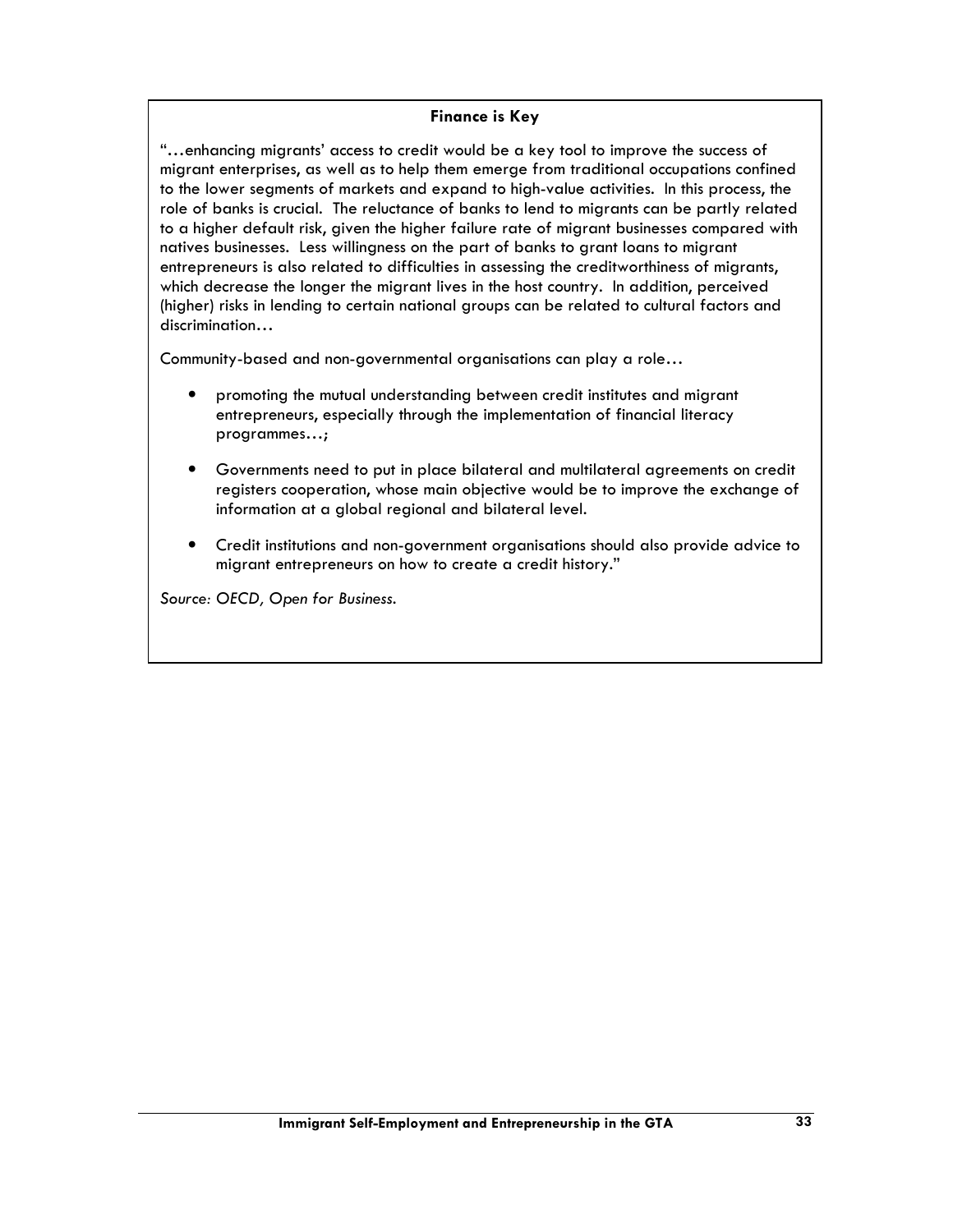## C O N C L U S I O N S

This research has brought together various literature, data, and a program review into a single document providing an overview of immigrant entrepreneurs and the self-employed in Toronto, and the business-related supports available to them.

The objectives of this research were to (1) identify characteristics of self-employment and entrepreneurship among immigrants, (2) describe the challenges faced by immigrants in starting new businesses, and (3) document and describe existing services, programs, and policies available in the Greater Toronto Area (GTA) for immigrants who are self-employed and entrepreneurs.

Based on the supports and resources documented in this paper, one can conclude that there is a paucity of business-related support services aimed specifically at newcomer populations. Moreover, many of the supports for immigrants focus on specific immigrant populations, namely immigrant women, youth, and francophones. While such targeted programs are certainly valuable, there is a need for programming that focuses on newcomers in general, including newcomer men. At present, the Global Business Centre in Peel appears to be the only support in the GTA of this nature.

The program review also highlights the lack of options for financing a business. Access to capital was identified as a major obstacle to starting a business, and it is evident from this review that few supports exist other than bank loans and very small scale micro-credit. At least two micro-loan programs are available in the GTA, but uptake is minimal among newcomers (fewer than ten persons a year). One program is very new and the other is expanding, so numbers should increase. Persons under the age of 35 can access loans via the CYBF, but, again, this is a limited population. The CYBF program is highly regarded and could be expanded to serve older persons.

The information presented here begs the question about the "value added" of supports aimed exclusively at newcomers. For example, if newcomers can access Small Business Enterprise Centres, then do they need their own centres as well? Based on a review of programming as well as input from interviews, it appears that supports targeting newcomer populations add value to more mainstream programs. First, newcomers have a certain comfort level accessing services from an organization that has experience with diverse communities and whose staff have knowledge of the settlement experience. Second, such services can include content of specific interest to newcomers only, e.g., addressing communication issues and business culture. Sessions that address how the business climate in Canada differs from elsewhere would be valuable and may include an introduction to the legal system, bidding processes, health and safety standards, and business taxes, for example. Third, because newcomers take considerably longer than their Canadian-born peers to write a business plan, immigrant-only courses and individualized supports could be useful.

A major EU report on immigrant entrepreneurship grappled with this question as well and reached this conclusion: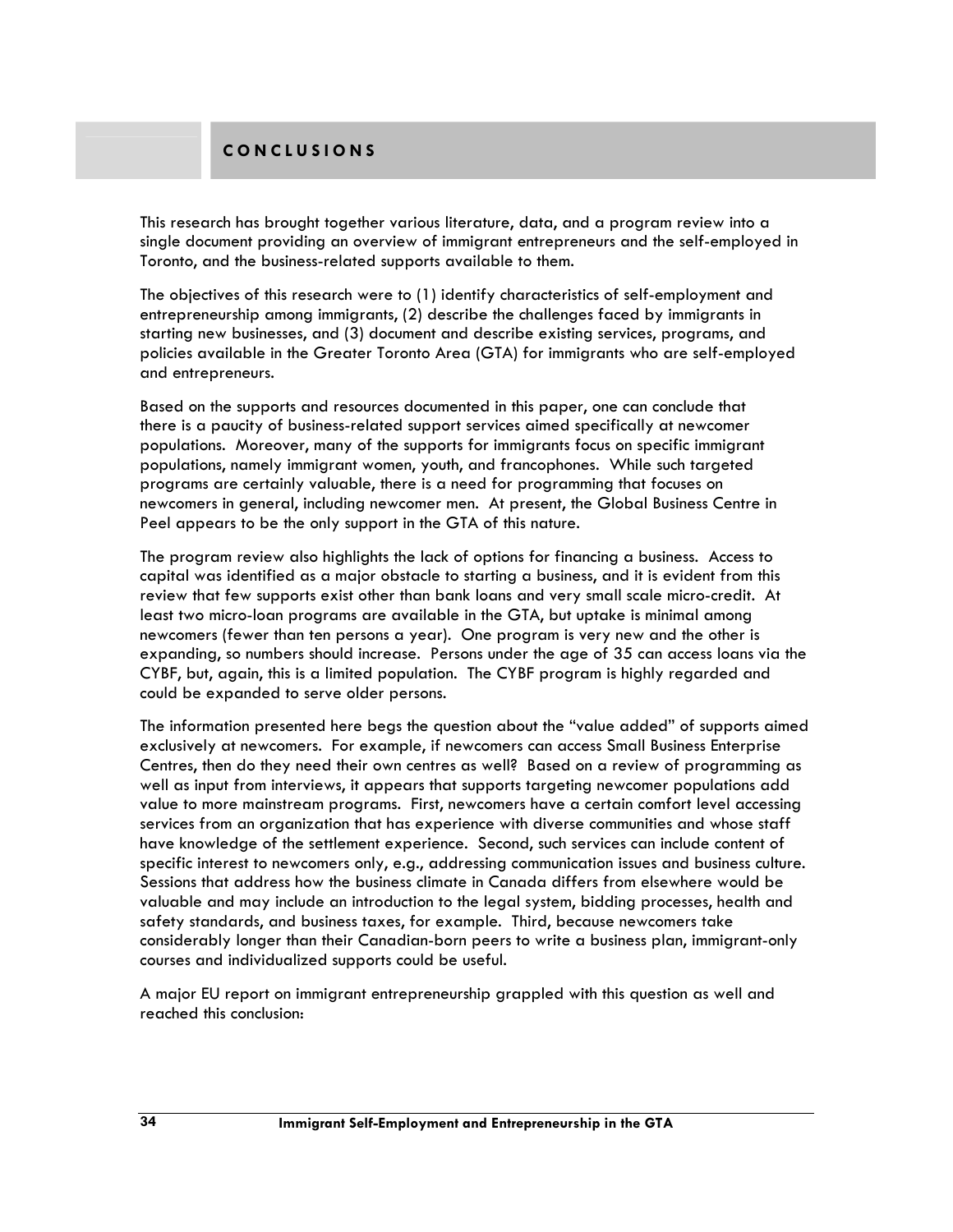There is not a significant difference between the issues in general promotion programmes for entrepreneurship and the specific promotion of ethnic minority entrepreneurship. However, the target-group specific approach that prevails in ethnic entrepreneurship programmes can generate direct benefits in the short term and can lead to creative solutions and innovative service packages for the target groups. However, ethnic entrepreneurs face problems and challenges that are similar to those that mainstream entrepreneurs are facing: the need for a conducive environment to work in, a level playing field and cost effective bureaucratic services. In other words, by developing special target-group specific entrepreneurship programmes one can obtain positive short-term results. If however, one wishes to reach out to larger numbers and promote sustainable business, one should take the general impediments for SME development into account.<sup>30</sup>

In addition, the report recommended that, "general measures, programmes, and organisations become more responsive to all kinds of diversity."<sup>31</sup>

This research also begs the question, of the supports available, which are most widely used by immigrant populations? There is no aggregate data on this topic, but some studies have addressed this issue. In his 2001 study<sup>32</sup>, Teixeira found that both Portuguese and Blacks used a wide variety of sources to obtain information and advice about starting and operating a business, including professional organizations and social networks. He also found that many entrepreneurs were involved in their ethnic community, and he identified a high reliance on coethnic clients.

In the 2010 York Region study<sup>33</sup>, the most commonly cited supports and services were banking institutions, also small business enterprise centres, settlement organizations, and the Ontario Self-Employment Benefit Program. Interestingly, one-fourth of respondents had never had any contact with any type of business support services. Most of these respondents wanted to access such supports but either did not know where to go or felt that their official language capacity was insufficient to make use of them.

The settlement sector has a role to play in the promotion of entrepreneurship among newcomers. However, funding structures have not traditionally supported a business focus, and it is not clear that they are comfortable in this role. They may not have the knowledge or the familiarity with Canadian business requirements needed to refer their clients to the services that exist.

#### Possible Next Steps

Building up the institutional capacity and knowledge to deliver quality programming takes time. This should be facilitated through programming whose funding is stable and multi-year

<sup>&</sup>lt;sup>30</sup> European Commission, Examination and Evaluation of Good Practices in the Promotion of Ethnic Minority Entrepreneurs, 41.

<sup>31</sup> Ibid., 42.

<sup>32</sup> Teixeira, "Community Resources and Opportunities in Ethnic Economies."

<sup>33</sup> Workforce Planning Board of York Region, The Newcomer Entrepreneurship Experience in York Region.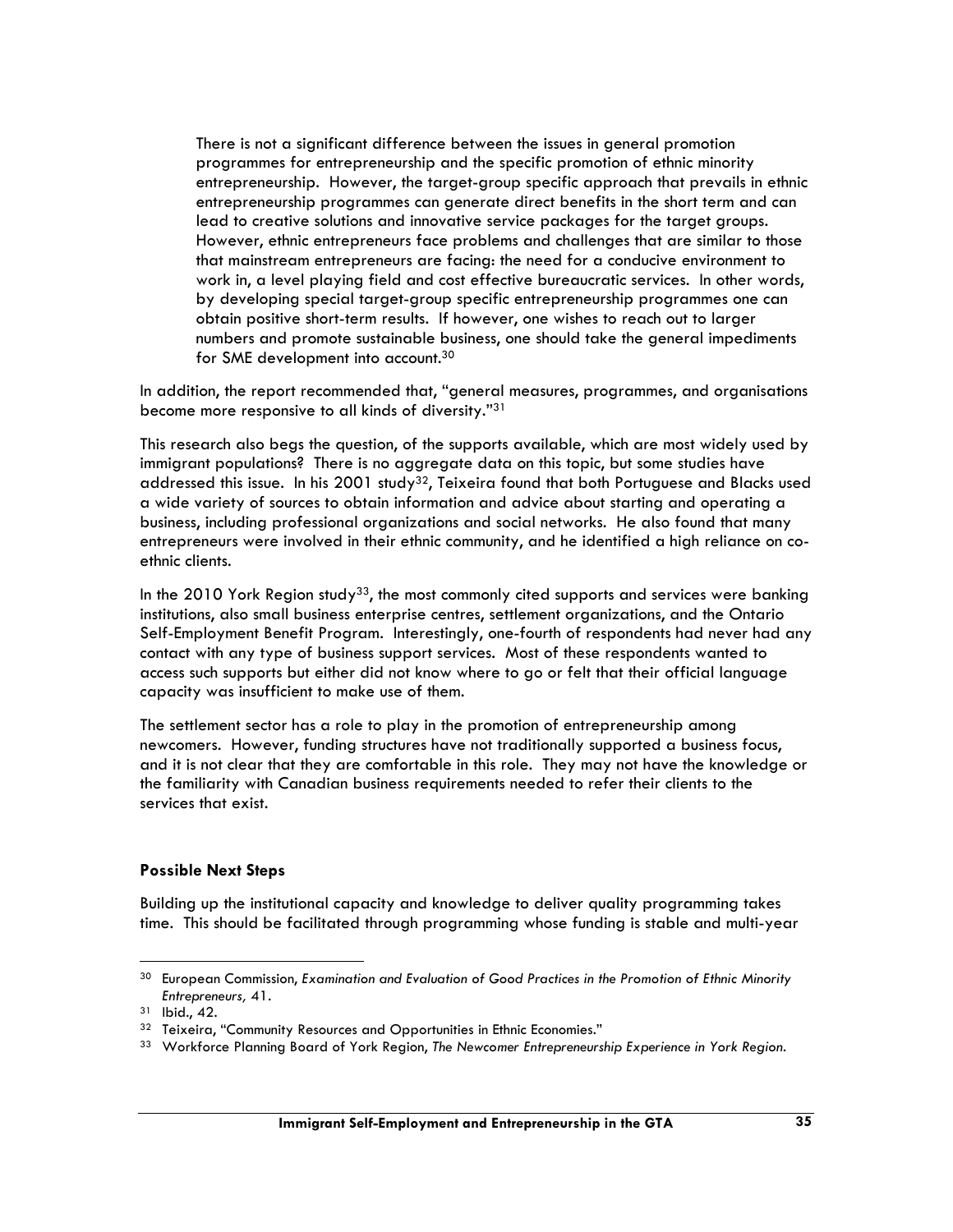rather than project-based. Pilot programming can help promote innovative approaches and services, but should ideally be accompanied by the opportunity to secure longer-term funding.<sup>34</sup>

In addition, community organizations, government, and other stakeholders could support immigrant entrepreneurs who lack these advantages by:

- piloting an expansion of the Ontario Self Employment Benefit Program to low-income people who are not EI eligible;
- engaging private sector lending institutions to overcome barriers to private sector loans which may require a lengthy credit history in Canada;
- promoting and growing existing micro loan programs;
- raising awareness in ethnic media of what services for entrepreneurs currently exist;
- assessing whether those serving immigrants in the GTA have the capacity to integrate businesses planning and services into their suite of offerings;
- piloting an itinerant business development suite of supports for underserviced areas of the GTA;
- offering a pilot program that provides business training in languages other than English or French; and
- exploring and possibly piloting a business-to-business mentoring program with the Chamber of Commerce/Board of Trade.

In addition, Small Business Enterprise Centres could review their programming for immigrants and if necessary, undertake programming for immigrants on communications and language skills, and/or business plan writing. Settlement workers could be convened to determine the extent to which they identify entrepreneurship as a viable alternative to paid employment for their clients, and to assess their knowledge and comfort related to referrals of business supports.

Prosperous businesses provide benefits not only to those who own them but also to the broader economy and society. Given that small businesses are key to Canada's future economic growth, and recognizing that even very small-scale enterprises can make a real difference to a low-income family, it is time to increase opportunities and supports to individuals across the spectrum wishing to start businesses.

As organizations consider how they might best support immigrants wanting to start businesses, it will be important to recognize the great diversity of reasons for creating businesses, the varying levels of business ambition among immigrants, and the multitude of areas and supports that could be addressed. It is hoped that this paper has presented a comprehensive overview that can serve as a firm foundation for action.

<sup>34</sup> European Commission, Examination and Evaluation of Good Practices, 42.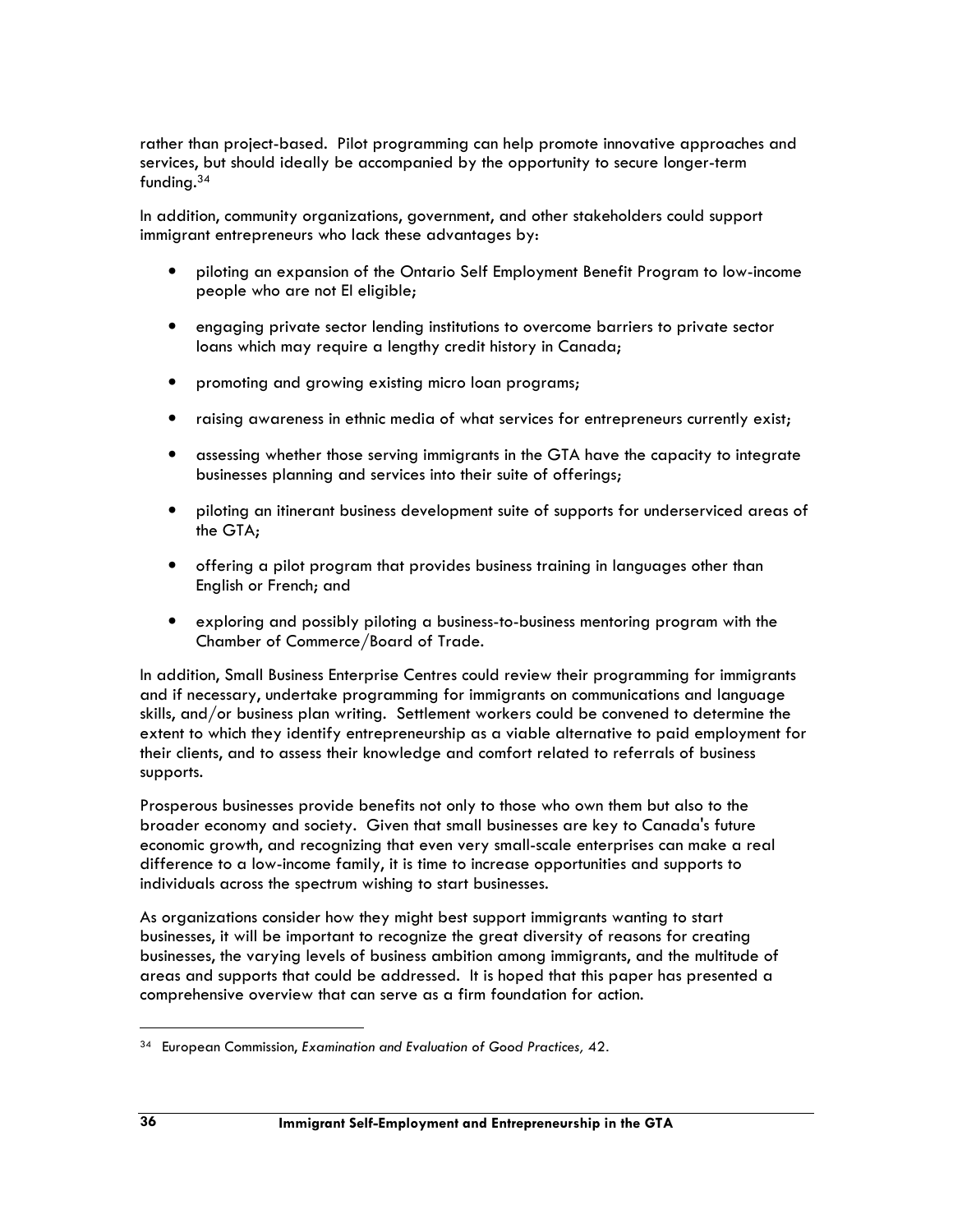### A P P E N D IX 1. A D D I T I O N A L D A T A O N I M M I G R A N T ENTREPRENEURS IN THE GTA

All of the following figures were created by the author based on data from the 2006 Census, and Toronto data is based on the Toronto Census Metropolitan Area (CMA).<sup>35</sup> Recent immigrants are defined as those who came to Canada between 1996 and 2006.





<sup>&</sup>lt;sup>35</sup> GTA-specific data is not publicly available for immigrant self-employment. While the CMA and GTA boundaries do not entirely overlap, most of the population of the GTA resides in the CMA. The main differences between the two are that the GTA includes Halton and Durham, whereas CMA data does not include the Burlington part of Halton nor the Brock, Scugog, Whitby, Oshawa, and Clarington parts of Durham.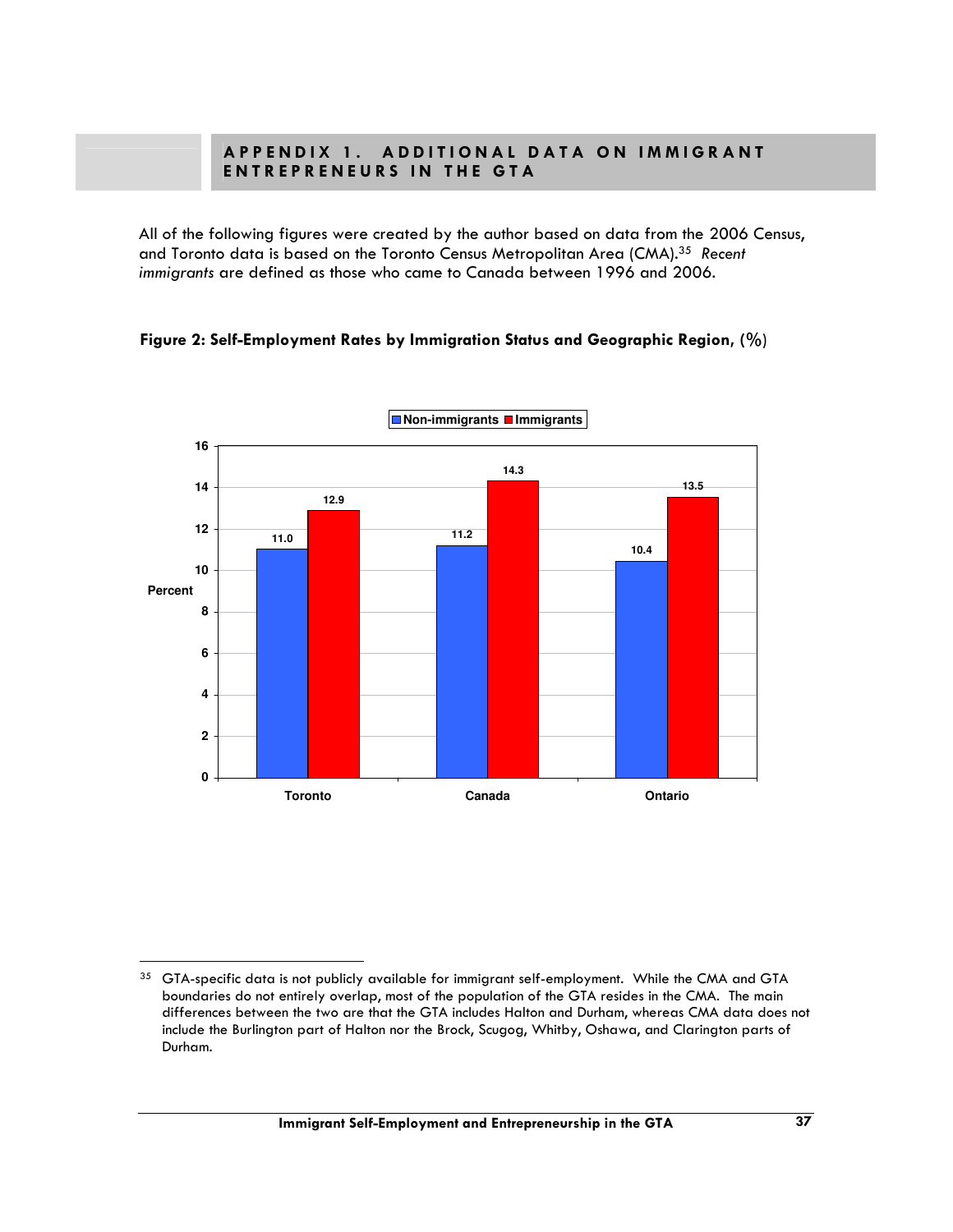

Figure 3: Self-Employment Rates by Age and Immigration Status, Toronto CMA, (%)

Figure 4: Self-Employment Rates by Age and Period of Immigration, Toronto CMA, (%)

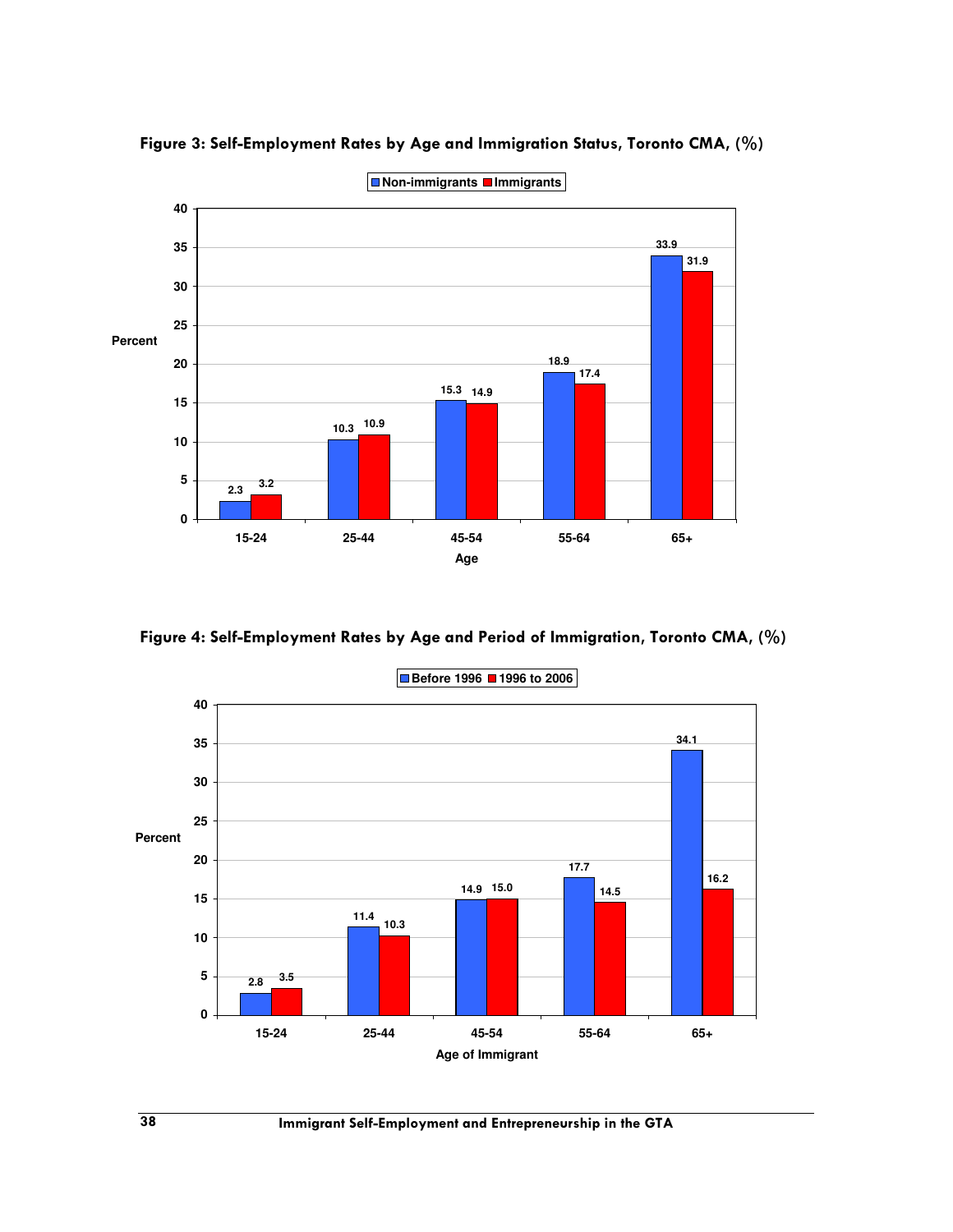

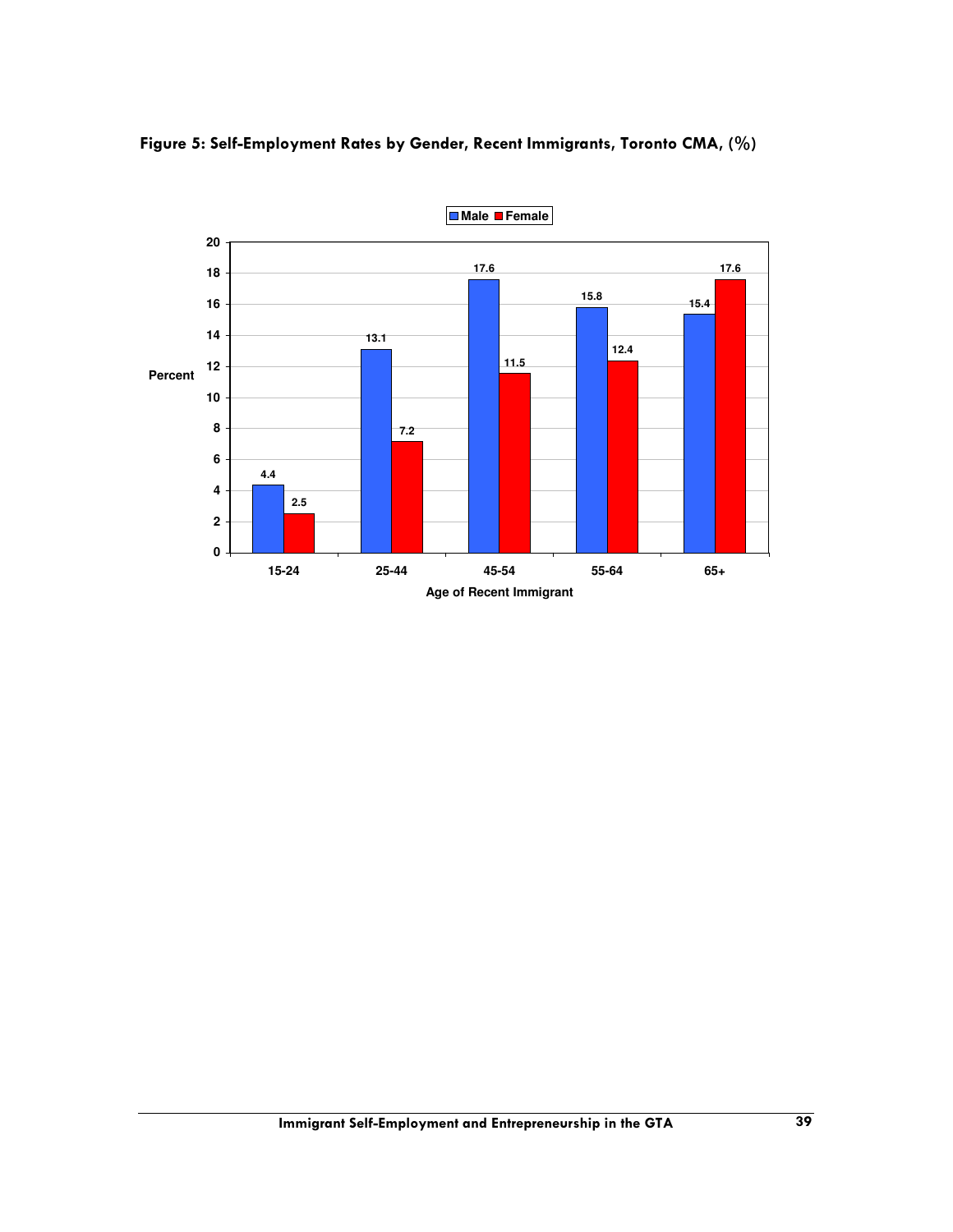

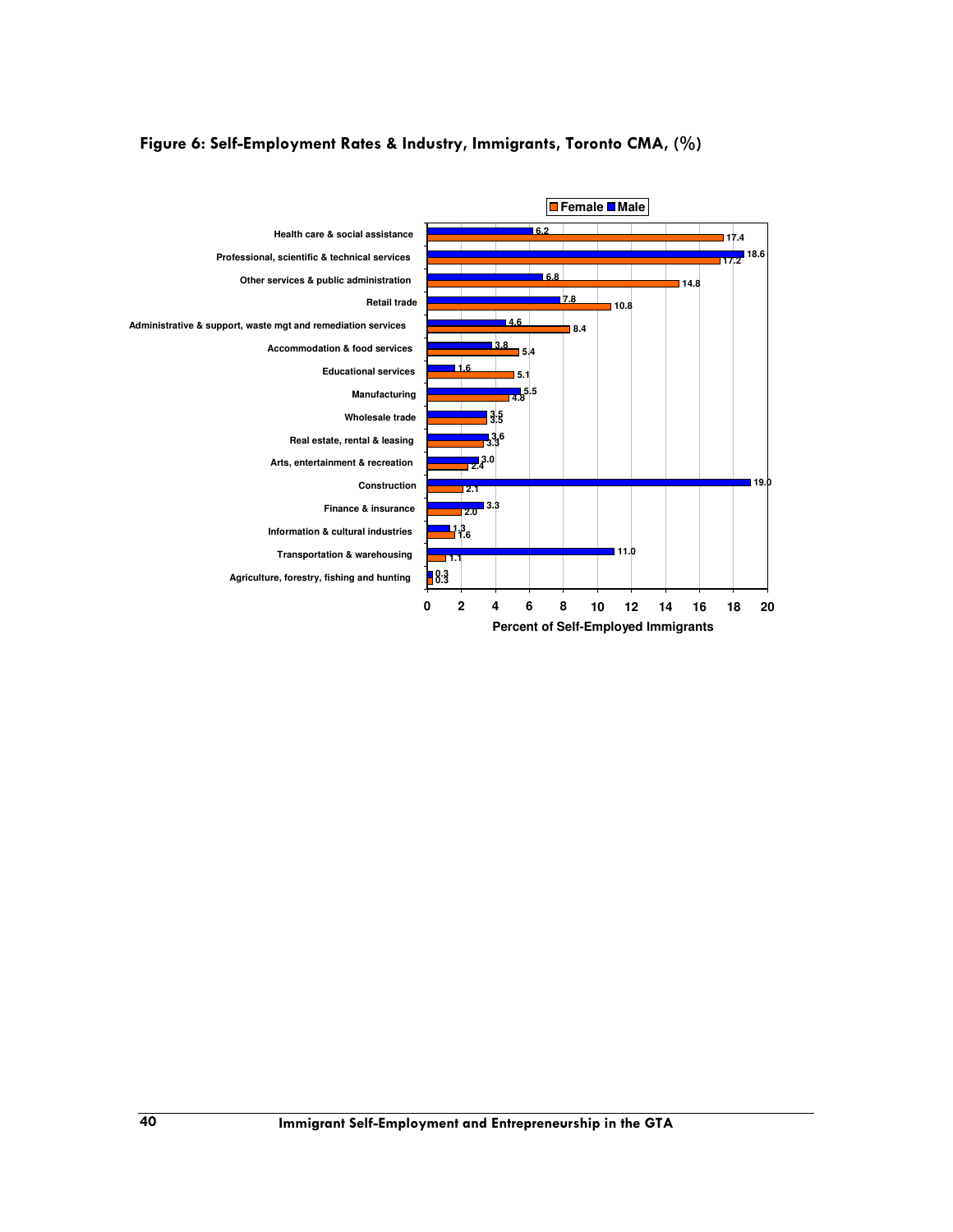

#### Figure 7: Self-Employment Rates & Occupation, Immigrants, Toronto CMA, (%)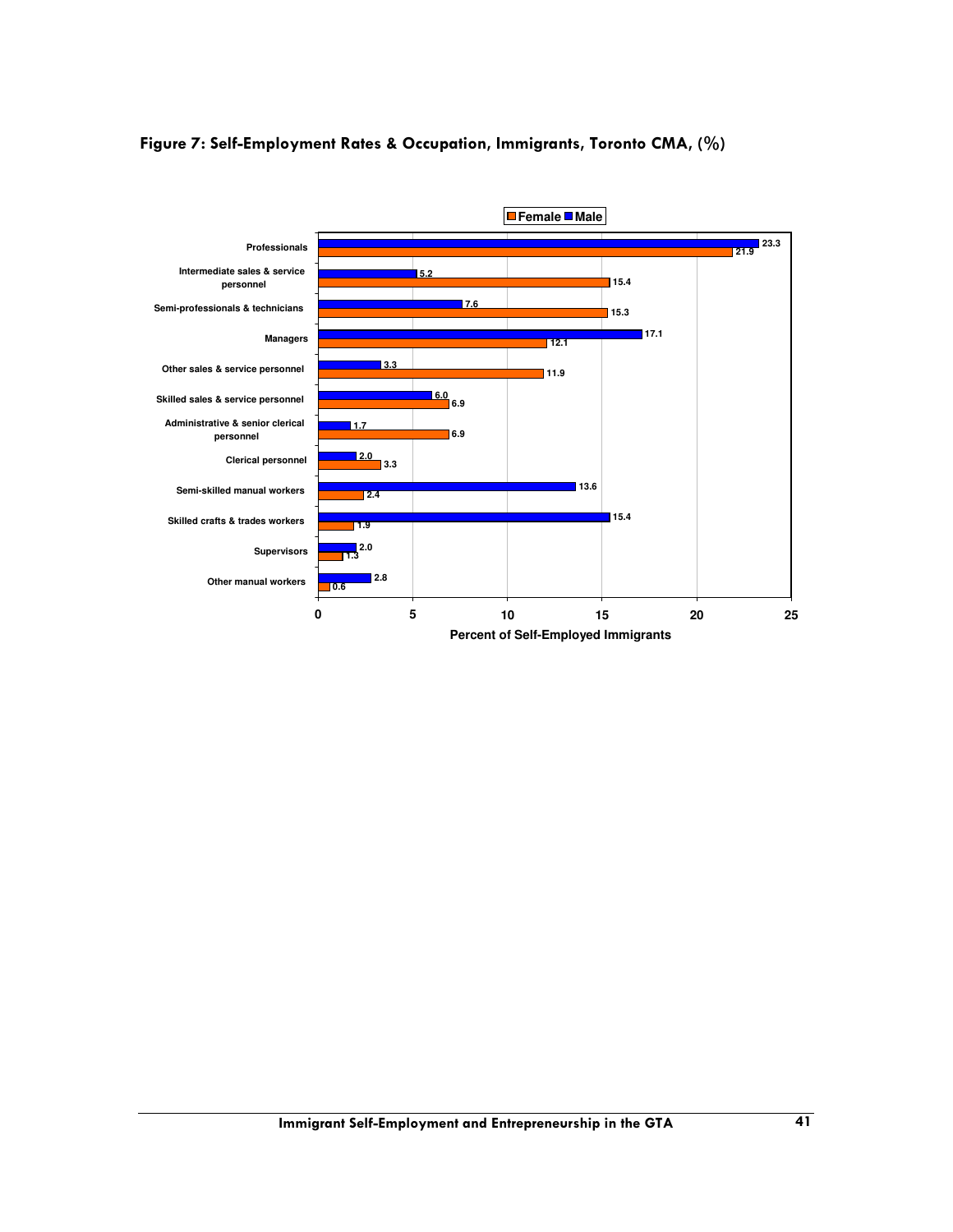

#### Figure 8: Self-Employment Rates by Marital Status, Gender and Immigration Status, Toronto CMA, (%)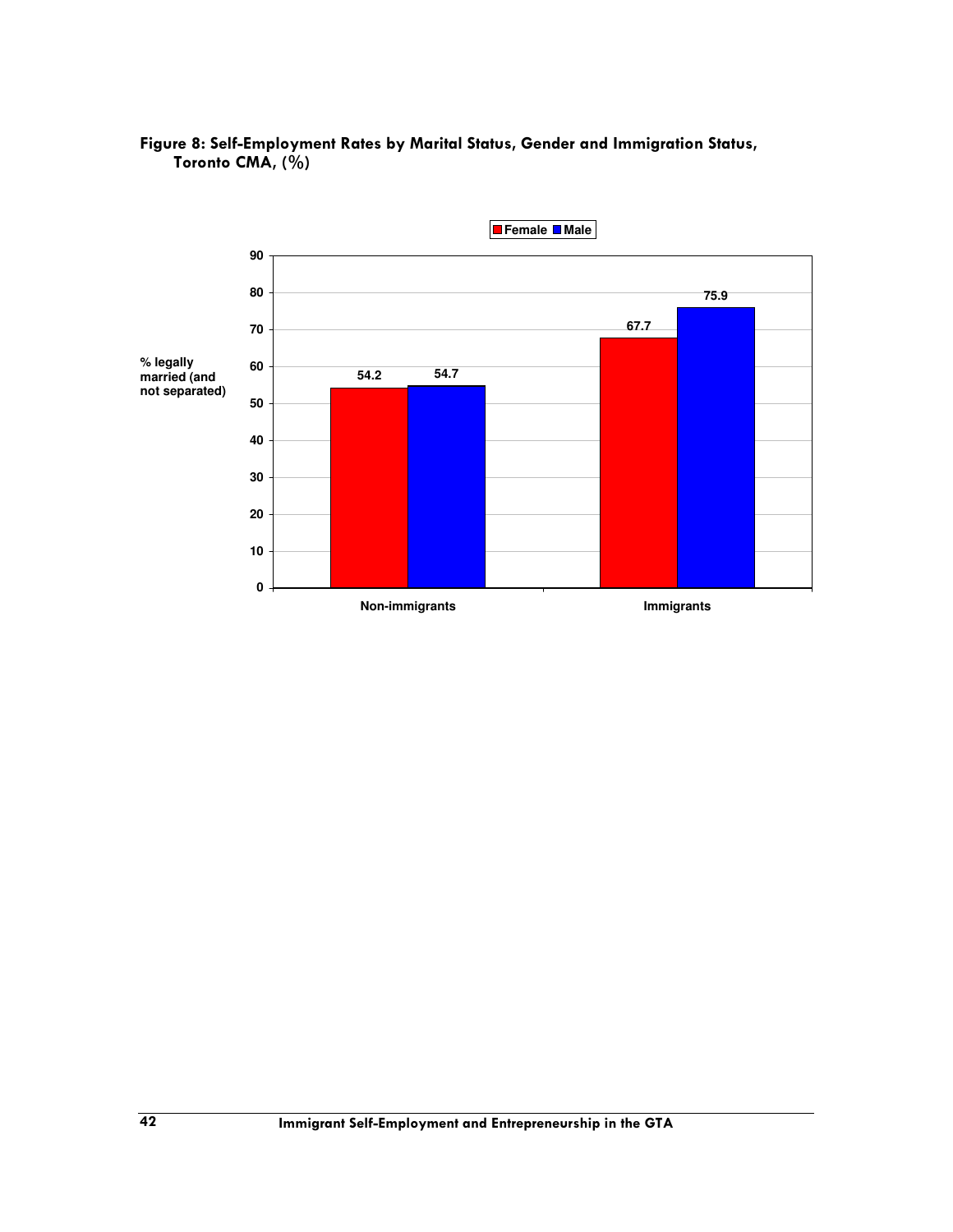

## Figure 9: Self-Employment Rates by Presence of Children, Gender, and Immigration Status, Toronto CMA, (%)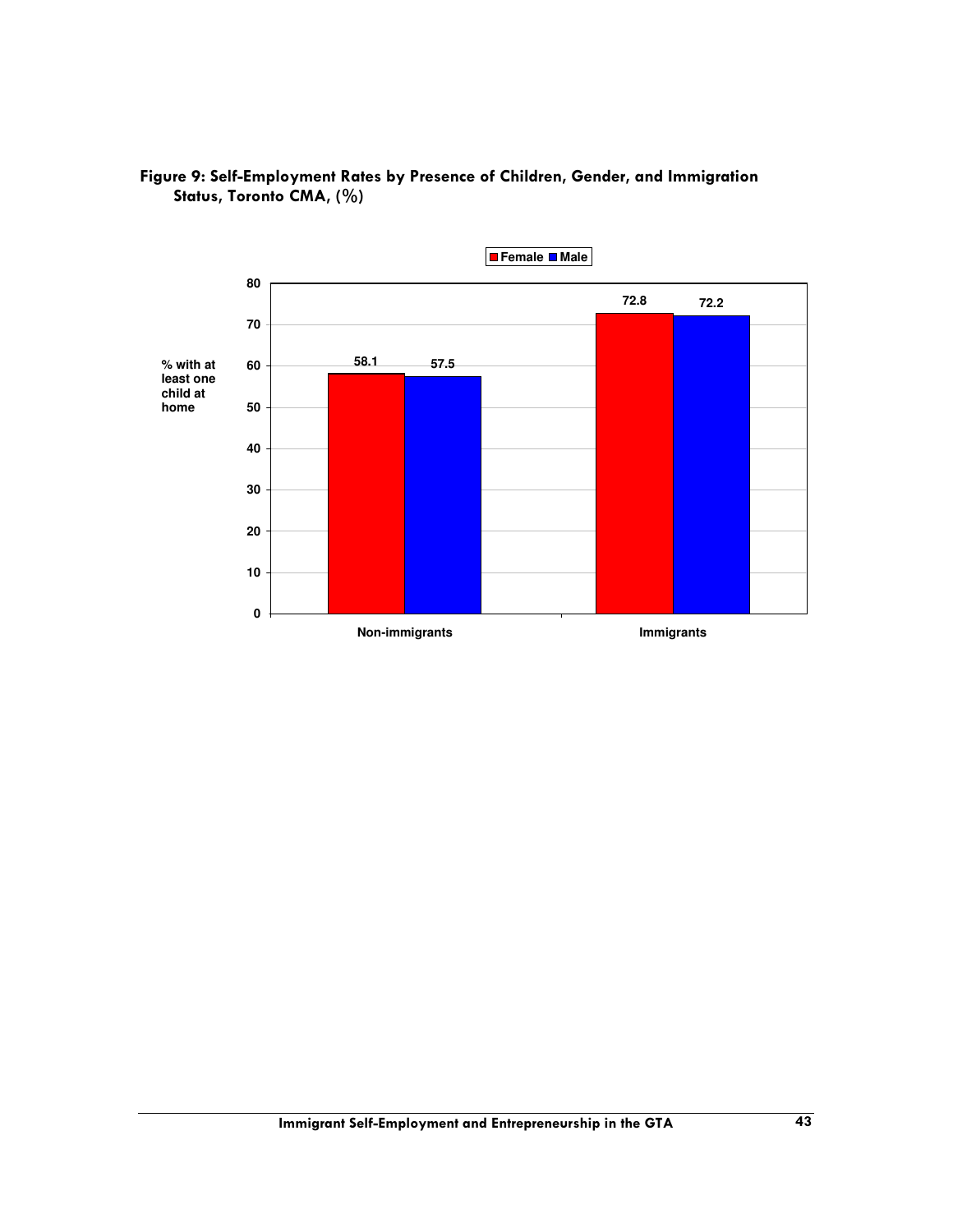#### A P P E N D I X 2. P E R S O N S IN T E R V I E W E D

Alejandro Monsivais, Mexicatessen

Gautham Nath, Partner, Monsoon Communications

Sonya Kaute, President, Eco Chefs Ready Meals

Ray Cao, CEO, Loose Button

Biljana Vasileva, Owner, Glowing Mom

Mo Ettehadieh, President and CEO, METTKO

Caio Santos, Illumine IT Consulting

Xiao Xin "Bill" Zhang, Ink E-Sale, Inc.

Ronnie Gamueda, Owner, SmartTech IT Support

Ruth Herrera, Jewelry Maker

Ivan Todorovski, Business Development Advisor, Global Business Centre, Newcomer Centre of Peel

Bjoern Kingsley, Business Development Advisor and Mentorship Facilitator, Global Business Centre, Newcomer Centre of Peel

Zohair Hasanhbai, Instructor, Global Business Centre, Newcomer Centre of Peel

Vincent Yang, Canada Business Ontario

Rodel Imbarlia-Ramos, TRIEC Peel Region

Marion Annau, Connect Legal

Beth Dea, Canadian Youth Business Foundation

Alex Kjorven, Access Community Capital Fund

Tiffany Mah, Ontario Ministry of Research and Innovation

Shane Hebel, Impact Entrepreneurship